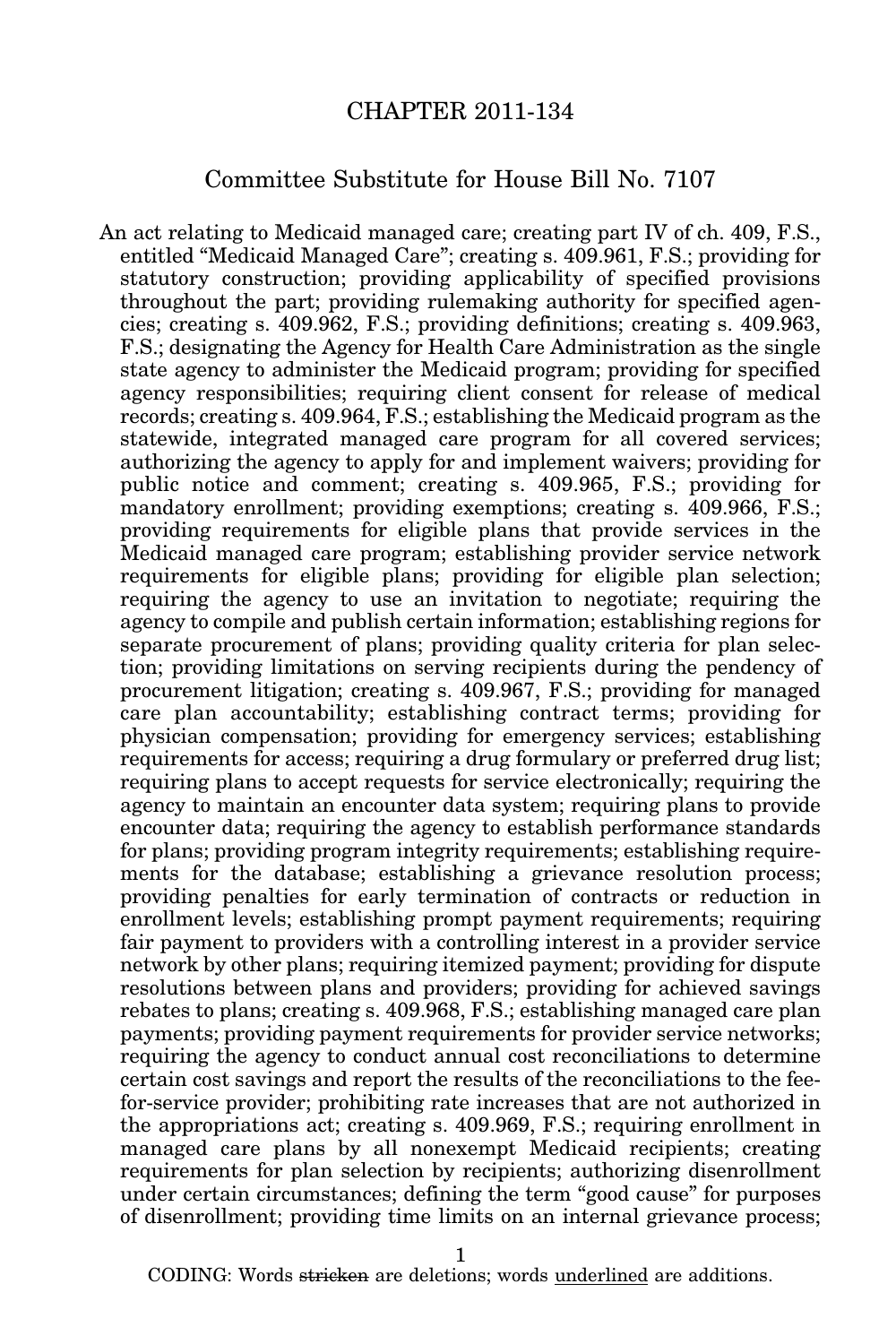providing requirements for agency determination regarding disenrollment; requiring recipients to stay in plans for a specified time; creating s. 409.97, F.S.; authorizing the agency to accept the transfer of certain revenues from local governments; requiring the agency to contract with a representative of certain entities participating in the low-income pool for the provision of enhanced access to care; providing for support of these activities by the low-income pool as authorized in the General Appropriations Act; establishing the Access to Care Partnership; requiring the agency to seek necessary waivers and plan amendments; providing requirements for prepaid plans to submit data; authorizing the agency to implement a tiered hospital rate system; creating s. 409.971, F.S.; creating the managed medical assistance program; providing deadlines to begin and finalize implementation of the program; creating s. 409.972, F.S.; providing eligibility requirements for mandatory and voluntary enrollment; creating s. 409.973, F.S.; establishing minimum benefits for managed care plans to cover; authorizing plans to customize benefit packages; requiring plans to establish programs to encourage healthy behaviors and establish written agreements with certain enrollees to participate in such programs; requiring plans to establish a primary care initiative; providing requirements for primary care initiatives; requiring plans to report certain primary care data to the agency; creating s. 409.974, F.S.; establishing a deadline for issuing invitations to negotiate; establishing a specified number or range of eligible plans to be selected in each region; establishing quality selection criteria; establishing requirements for participation by specialty plans; establishing the Children's Medical Service Network as an eligible plan; creating s. 409.975, F.S.; providing for managed care plan accountability; authorizing plans to limit providers in networks; requiring plans to include essential Medicaid providers in their networks unless an alternative arrangement is approved by the agency; identifying statewide essential providers; specifying provider payments under certain circumstances; requiring plans to include certain statewide essential providers in their networks; requiring good faith negotiations; specifying provider payments under certain circumstances; allowing plans to exclude essential providers under certain circumstances; requiring plans to offer a contract to home medical equipment and supply providers under certain circumstances; establishing the Florida medical school quality network; requiring the agency to contract with a representative of certain entities to establish a clinical outcome improvement program in all plans; providing for support of these activities by certain expenditures and federal matching funds; requiring the agency to seek necessary waivers and plan amendments; providing for eligibility for the quality network; requiring plans to monitor the quality and performance history of providers; establishing the MomCare network; requiring the agency to contract with a representative of all Healthy Start Coalitions to provide certain services to recipients; providing for support of these activities by certain expenditures and federal matching funds; requiring plans to enter into agreements with local Healthy Start Coalitions for certain purposes; requiring specified programs and procedures be established by plans; establishing a screening standard for the Early and Periodic Screening,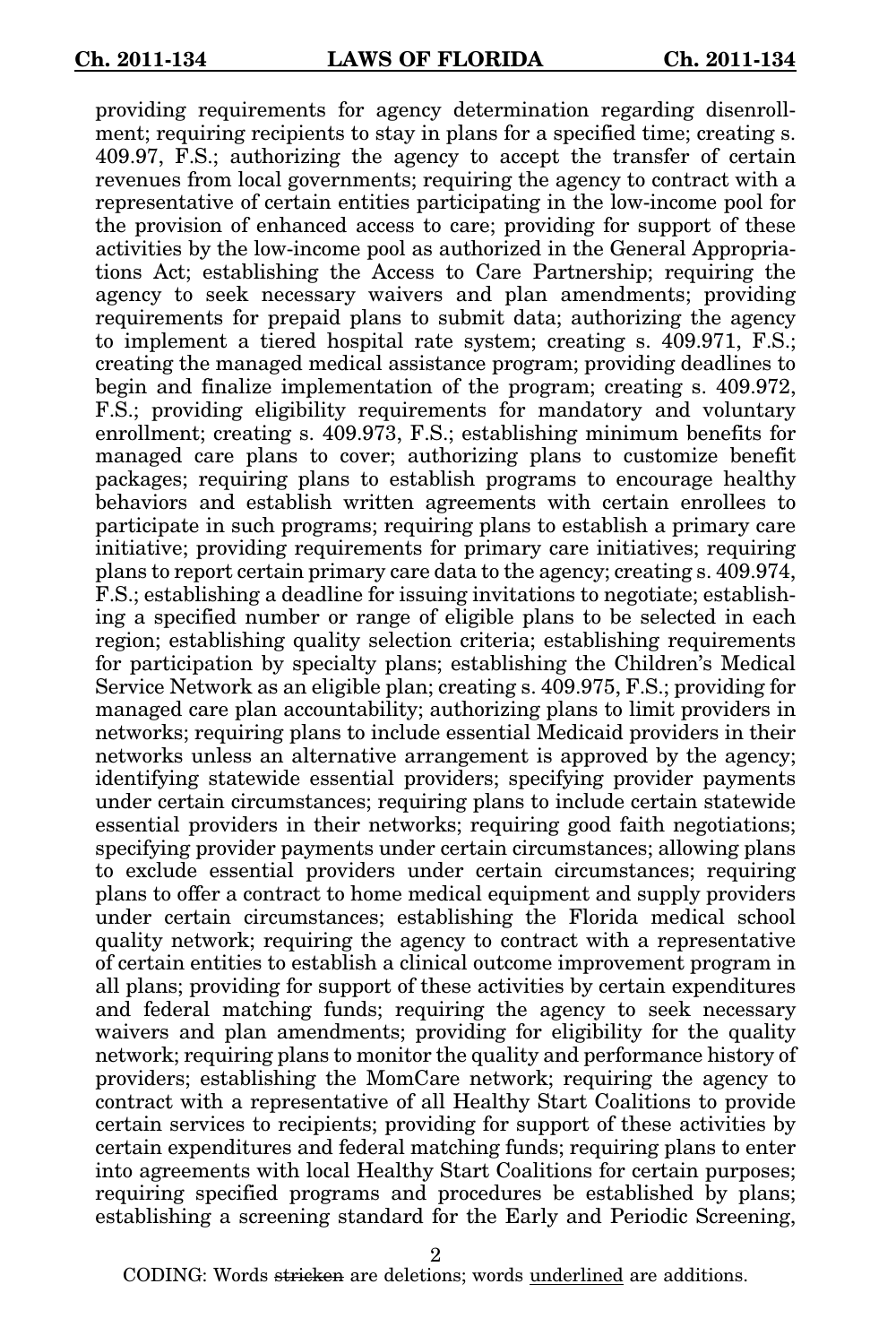Diagnosis, and Treatment Service; requiring managed care plans and hospitals to negotiate rates, methods, and terms of payment; providing a limit on payments to hospitals; establishing plan requirements for medically needy recipients; creating s. 409.976, F.S.; providing for managed care plan payment; requiring the agency to establish payment rates for statewide inpatient psychiatric programs; requiring payments to managed care plans to be reconciled to reimburse actual payments to statewide inpatient psychiatric programs; creating s. 409.977, F.S.; providing for automatic enrollment in a managed care plan for certain recipients; establishing opt-out opportunities for recipients; creating s. 409.978, F.S.; requiring the agency to be responsible for administering the long-term care managed care program; providing implementation dates for the long-term care managed care program; providing duties of the Department of Elderly Affairs relating to assisting the agency in implementing the program; creating s. 409.979, F.S.; providing eligibility requirements for the long-term care managed care program; creating s. 409.98, F.S.; establishing the benefits covered under a managed care plan participating in the long-term care managed care program; creating s. 409.981, F.S.; providing criteria for eligible plans; designating regions for plan implementation throughout the state; providing criteria for the selection of plans to participate in the long-term care managed care program; providing that participation by the Program of All-Inclusive Care for the Elderly and certain Medicare plans is pursuant to an agency contract and not subject to procurement; creating s. 409.982, F.S.; requiring the agency to establish uniform accounting and reporting methods for plans; providing for mandatory participation in plans by certain service providers; authorizing the exclusion of certain providers from plans for failure to meet quality or performance criteria; requiring plans to monitor participating providers using specified criteria; requiring certain providers to be included in plan networks; providing provider payment specifications for nursing homes and hospices; creating s. 409.983, F.S.; providing for negotiation of rates between the agency and the plans participating in the long-term care managed care program; providing specific criteria for calculating and adjusting plan payments; allowing the CARES program to assign plan enrollees to a level of care; providing incentives for adjustments of payment rates; requiring the agency to establish nursing facility-specific and hospice services payment rates; creating s. 409.984, F.S.; providing criteria for automatic assignments of plan enrollees who fail to choose a plan; providing for hospice selection within a specified timeframe; providing for a choice of residential setting under certain circumstances; creating s. 409.9841, F.S.; creating the long-term care managed care technical advisory workgroup; providing duties; providing membership; providing for reimbursement for per diem and travel expenses; providing for repeal by a specified date; creating s. 409.985, F.S.; providing that the agency shall operate the Comprehensive Assessment and Review for Long-Term Care Services program through an interagency agreement with the Department of Elderly Affairs; providing duties of the program; defining the term "nursing facility care"; providing for severability; providing an effective date.

3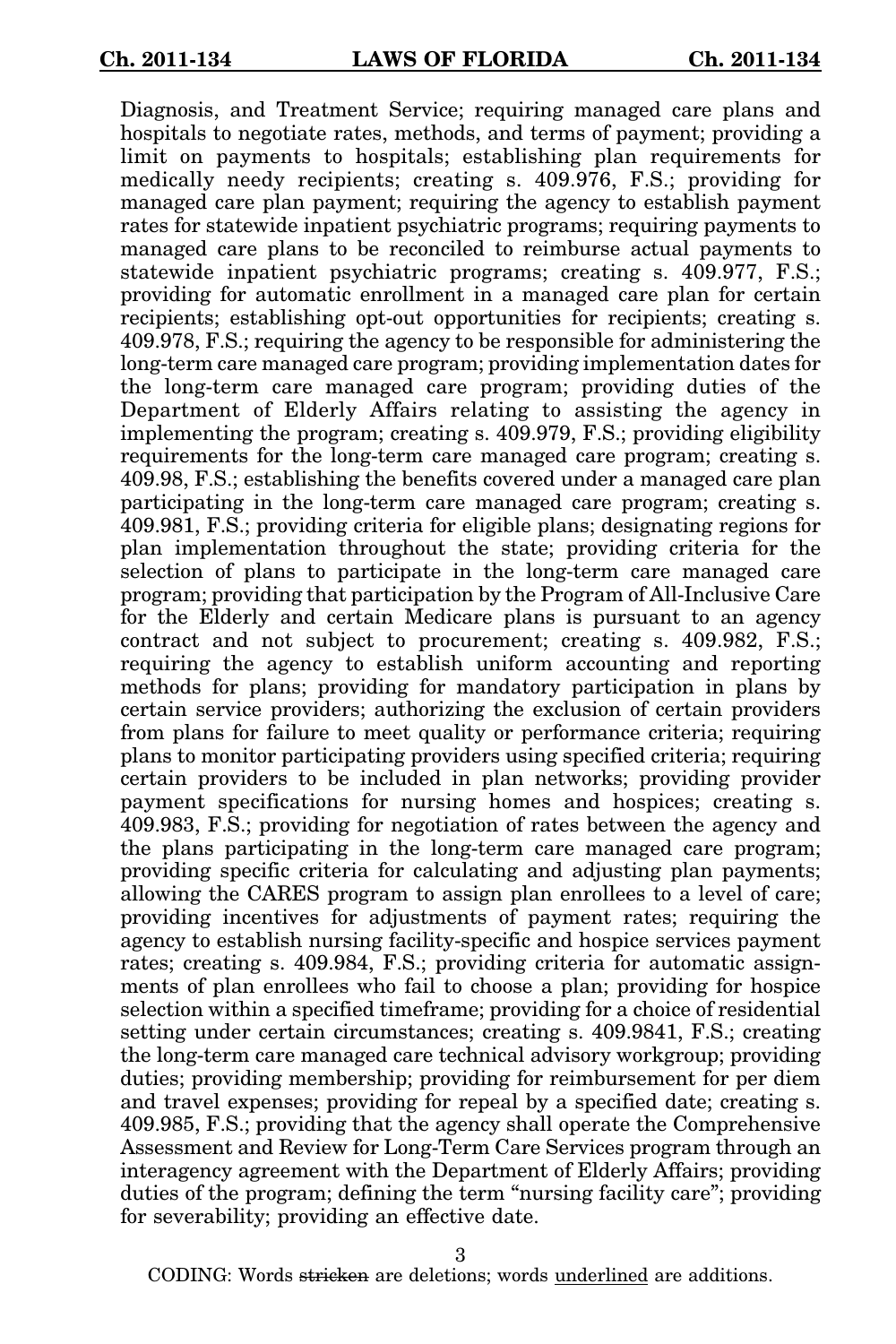Be It Enacted by the Legislature of the State of Florida:

Section 1. Sections 409.961 through 409.985, Florida Statutes, are designated as part IV of chapter 409, Florida Statutes, entitled "Medicaid Managed Care."

Section 2. Section 409.961, Florida Statutes, is created to read:

409.961 Statutory construction; applicability; rules.—It is the intent of the Legislature that if any conflict exists between the provisions contained in this part and in other parts of this chapter, the provisions in this part control. Sections 409.961–409.985 apply only to the Medicaid managed medical assistance program and long-term care managed care program, as provided in this part. The agency shall adopt any rules necessary to comply with or administer this part and all rules necessary to comply with federal requirements. In addition, the department shall adopt and accept the transfer of any rules necessary to carry out the department's responsibilities for receiving and processing Medicaid applications and determining Medicaid eligibility and for ensuring compliance with and administering this part, as those rules relate to the department's responsibilities, and any other provisions related to the department's responsibility for the determination of Medicaid eligibility.

Section 3. Section 409.962, Florida Statutes, is created to read:

409.962 Definitions.—As used in this part, except as otherwise specifically provided, the term:

(1) "Accountable care organization" means an entity qualified as an accountable care organization in accordance with federal regulations, and which meets the requirements of a provider service network as described in s. 409.912(4)(d).

(2) "Agency" means the Agency for Health Care Administration.

(3) "Aging network service provider" means a provider that participated in a home and community-based waiver administered by the Department of Elderly Affairs or the community care service system pursuant to s. 430.205 as of October 1, 2013.

(4) "Comprehensive long-term care plan" means a managed care plan that provides services described in s. 409.973 and also provides the services described in s. 409.98.

(5) "Department" means the Department of Children and Family Services.

(6) "Eligible plan" means a health insurer authorized under chapter 624, an exclusive provider organization authorized under chapter 627, a health maintenance organization authorized under chapter 641, or a provider service network authorized under s.  $409.912(4)(d)$  or an accountable care

4

CODING: Words <del>stricken</del> are deletions; words <u>underlined</u> are additions.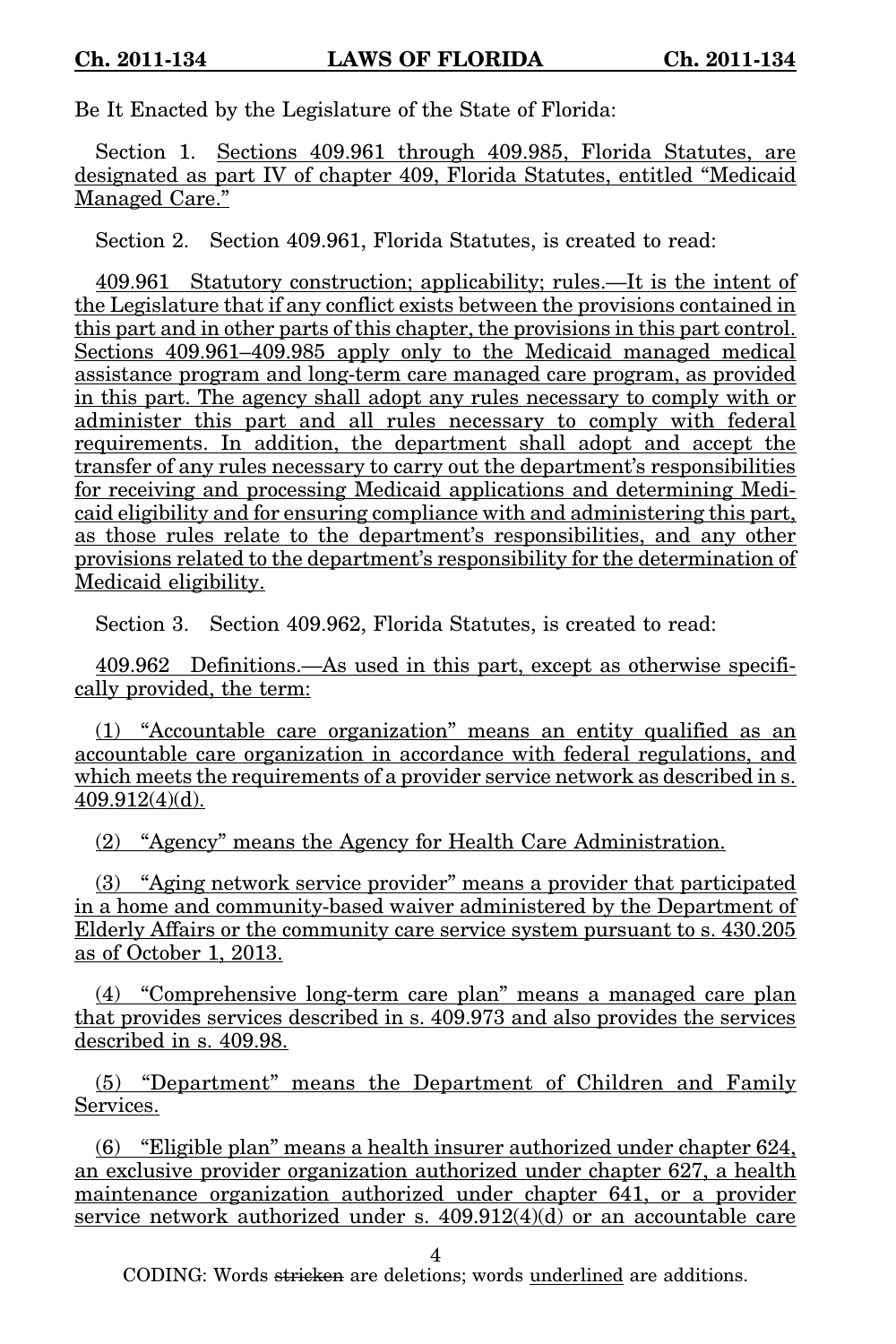organization authorized under federal law. For purposes of the managed medical assistance program, the term also includes the Children's Medical Services Network authorized under chapter 391. For purposes of the longterm care managed care program, the term also includes entities qualified under 42 C.F.R. part 422 as Medicare Advantage Preferred Provider Organizations, Medicare Advantage Provider-sponsored Organizations, and Medicare Advantage Special Needs Plans, and the Program of All-Inclusive Care for the Elderly.

(7) "Long-term care plan" means a managed care plan that provides the services described in s. 409.98 for the long-term care managed care program.

(8) "Long-term care provider service network" means a provider service network a controlling interest of which is owned by one or more licensed nursing homes, assisted living facilities with 17 or more beds, home health agencies, community care for the elderly lead agencies, or hospices.

(9) "Managed care plan" means an eligible plan under contract with the agency to provide services in the Medicaid program.

(10) "Medicaid" means the medical assistance program authorized by Title XIX of the Social Security Act, 42 U.S.C. ss. 1396 et seq., and regulations thereunder, as administered in this state by the agency.

(11) "Medicaid recipient" or "recipient" means an individual who the department or, for Supplemental Security Income, the Social Security Administration determines is eligible pursuant to federal and state law to receive medical assistance and related services for which the agency may make payments under the Medicaid program. For the purposes of determining third-party liability, the term includes an individual formerly determined to be eligible for Medicaid, an individual who has received medical assistance under the Medicaid program, or an individual on whose behalf Medicaid has become obligated.

(12) "Prepaid plan" means a managed care plan that is licensed or certified as a risk-bearing entity, or qualified pursuant to s.  $409.912(4)(d)$ , in the state and is paid a prospective per-member, per-month payment by the agency.

(13) "Provider service network" means an entity qualified pursuant to s. 409.912(4)(d) of which a controlling interest is owned by a health care provider, or group of affiliated providers, or a public agency or entity that delivers health services. Health care providers include Florida-licensed health care professionals or licensed health care facilities, federally qualified health care centers, and home health care agencies.

(15) "Specialty plan" means a managed care plan that serves Medicaid recipients who meet specified criteria based on age, medical condition, or diagnosis.

Section 4. Section 409.963, Florida Statutes, is created to read:

5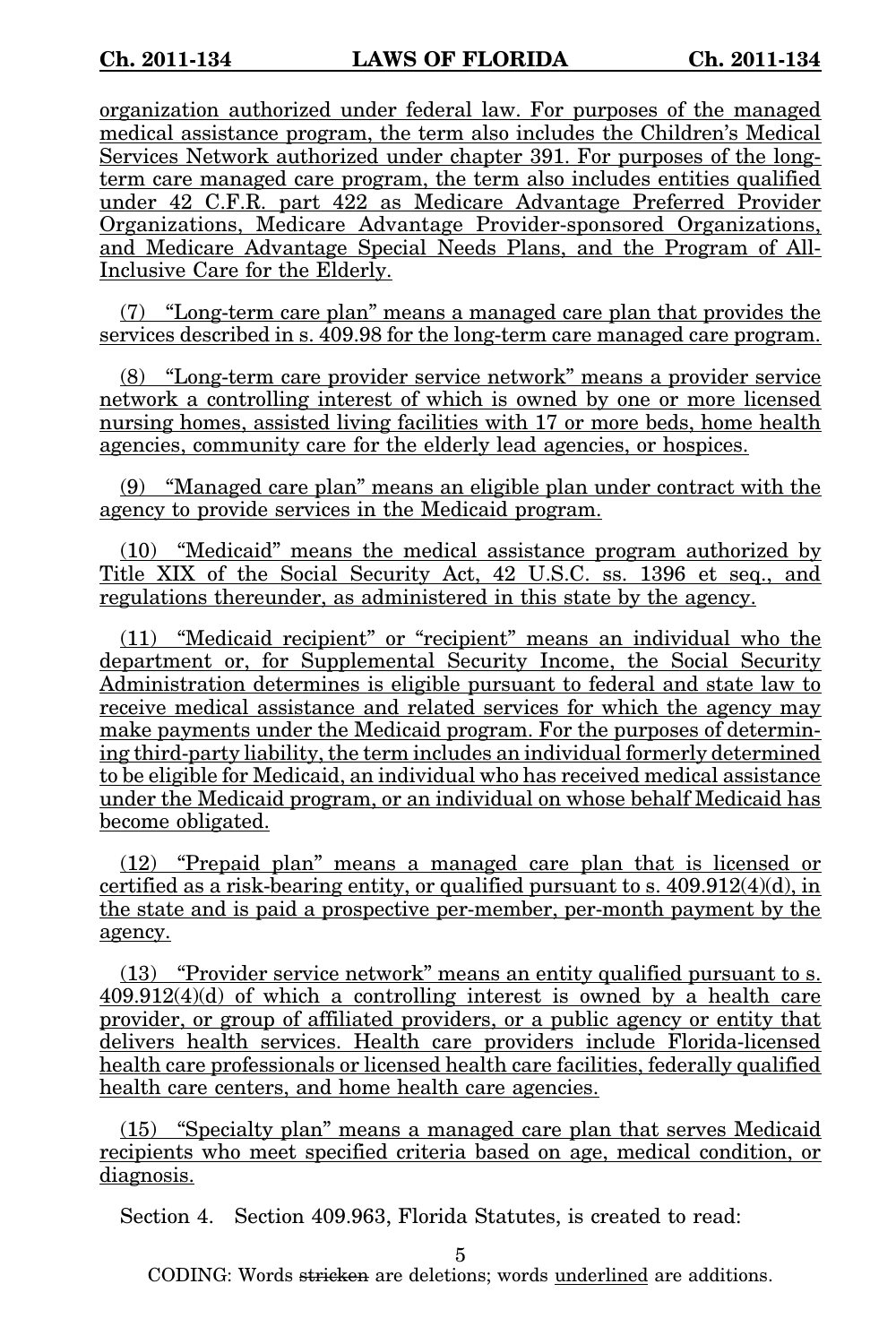409.963 Single state agency.—The agency is designated as the single state agency authorized to manage, operate, and make payments for medical assistance and related services under Title XIX of the Social Security Act. Subject to any limitations or directions provided in the General Appropriations Act, these payments may be made only for services included in the program, only on behalf of eligible individuals, and only to qualified providers in accordance with federal requirements for Title XIX of the Social Security Act and state law. This program of medical assistance is designated as the "Medicaid program." The department is responsible for Medicaid eligibility determinations, including, but not limited to, policy, rules, and the agreement with the Social Security Administration for Medicaid eligibility determinations for Supplemental Security Income recipients, as well as the actual determination of eligibility. As a condition of Medicaid eligibility, subject to federal approval, the agency and the department shall ensure that each Medicaid recipient consents to the release of her or his medical records to the agency and the Medicaid Fraud Control Unit of the Department of Legal Affairs.

Section 5. Section 409.964, Florida Statutes is created to read:

409.964 Managed care program; state plan; waivers.—The Medicaid program is established as a statewide, integrated managed care program for all covered services, including long-term care services. The agency shall apply for and implement state plan amendments or waivers of applicable federal laws and regulations necessary to implement the program. Before seeking a waiver, the agency shall provide public notice and the opportunity for public comment and include public feedback in the waiver application. The agency shall hold one public meeting in each of the regions described in s. 409.966(2) and the time period for public comment for each region shall end no sooner than 30 days after the completion of the public meeting in that region. The agency shall submit any state plan amendments, new waiver requests, or requests for extensions or expansions for existing waivers, needed to implement the managed care program by August 1, 2011.

Section 6. Section 409.965, Florida Statutes, is created to read:

409.965 Mandatory enrollment.—All Medicaid recipients shall receive covered services through the statewide managed care program, except as provided by this part pursuant to an approved federal waiver. The following Medicaid recipients are exempt from participation in the statewide managed care program:

(1) Women who are eligible only for family planning services.

(2) Women who are eligible only for breast and cervical cancer services.

(3) Persons who are eligible for emergency Medicaid for aliens.

(4) Children receiving services in a prescribed pediatric extended care center.

6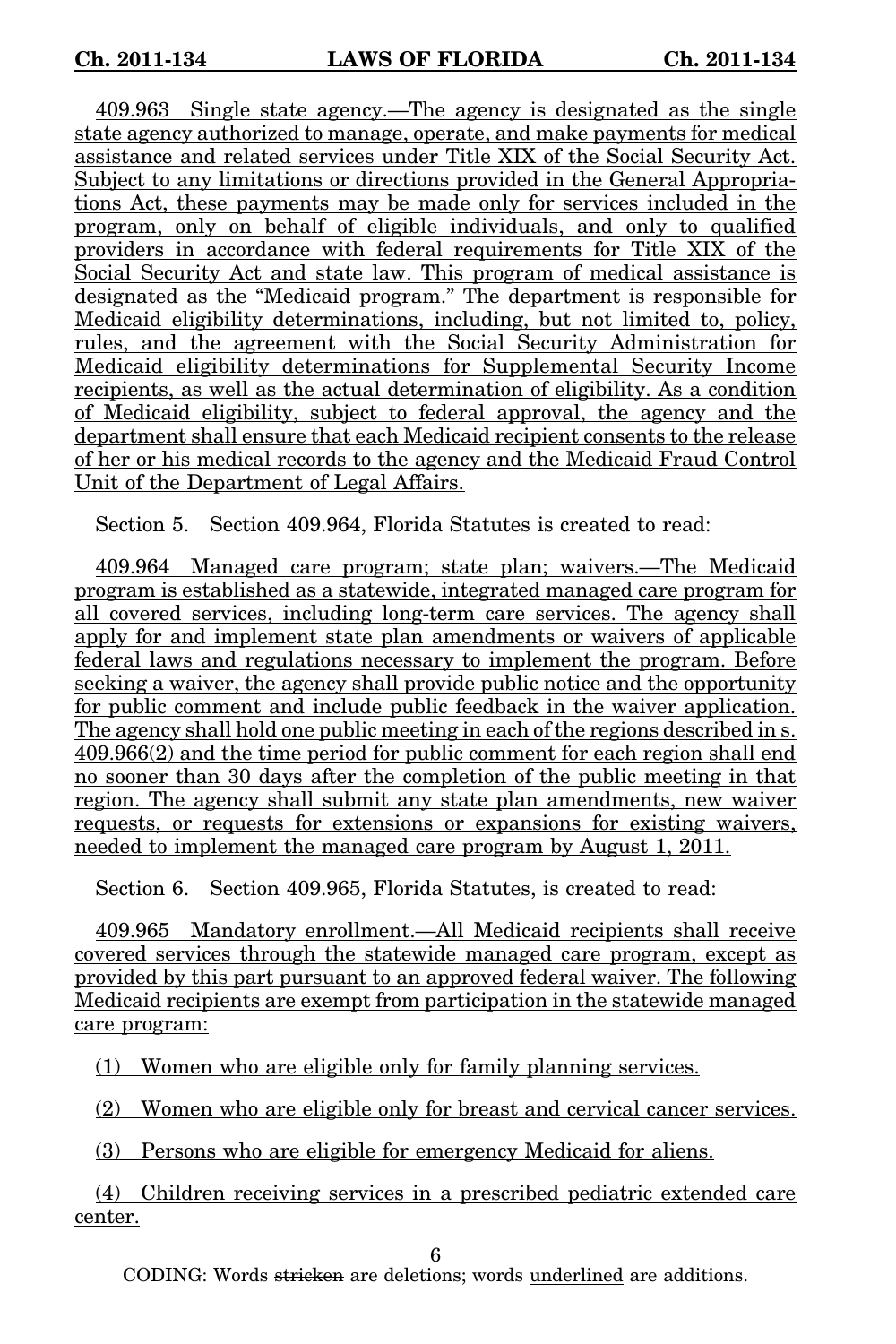Section 7. Section 409.966, Florida Statutes, is created to read:

409.966 Eligible plans; selection.—

(1) ELIGIBLE PLANS.—Services in the Medicaid managed care program shall be provided by eligible plans. A provider service network must be capable of providing all covered services to a mandatory Medicaid managed care enrollee or may limit the provision of services to a specific target population based on the age, chronic disease state, or medical condition of the enrollee to whom the network will provide services. A specialty provider service network must be capable of coordinating care and delivering or arranging for the delivery of all covered services to the target population. A provider service network may partner with an insurer licensed under chapter 627 or a health maintenance organization licensed under chapter 641 to meet the requirements of a Medicaid contract.

(2) ELIGIBLE PLAN SELECTION.—The agency shall select a limited number of eligible plans to participate in the Medicaid program using invitations to negotiate in accordance with s. 287.057(3)(a). At least 90 days before issuing an invitation to negotiate, the agency shall compile and publish a databook consisting of a comprehensive set of utilization and spending data for the 3 most recent contract years consistent with the ratesetting periods for all Medicaid recipients by region or county. The source of the data in the report must include both historic fee-for-service claims and validated data from the Medicaid Encounter Data System. The report must be available in electronic form and delineate utilization use by age, gender, eligibility group, geographic area, and aggregate clinical risk score. Separate and simultaneous procurements shall be conducted in each of the following regions:

(a) Region 1, which consists of Escambia, Okaloosa, Santa Rosa and Walton Counties.

(b) Region 2, which consists of Bay, Calhoun, Franklin, Gadsden, Gulf, Holmes, Jackson, Jefferson, Leon, Liberty, Madison, Taylor, Wakulla, and Washington Counties.

(c) Region 3, which consists of Alachua, Bradford, Citrus, Columbia, Dixie, Gilchrist, Hamilton, Hernando, Lafayette, Lake, Levy, Marion, Putnam, Sumter, Suwannee, and Union Counties.

(d) Region 4, which consists of Baker, Clay, Duval, Flagler, Nassau, St. Johns, and Volusia Counties.

(e) Region 5, which consists of Pasco and Pinellas Counties.

(f) Region 6, which consists of Hardee, Highlands, Hillsborough, Manatee and Polk Counties.

(g) Region 7, which consists of Brevard, Orange, Osceola and Seminole Counties.

7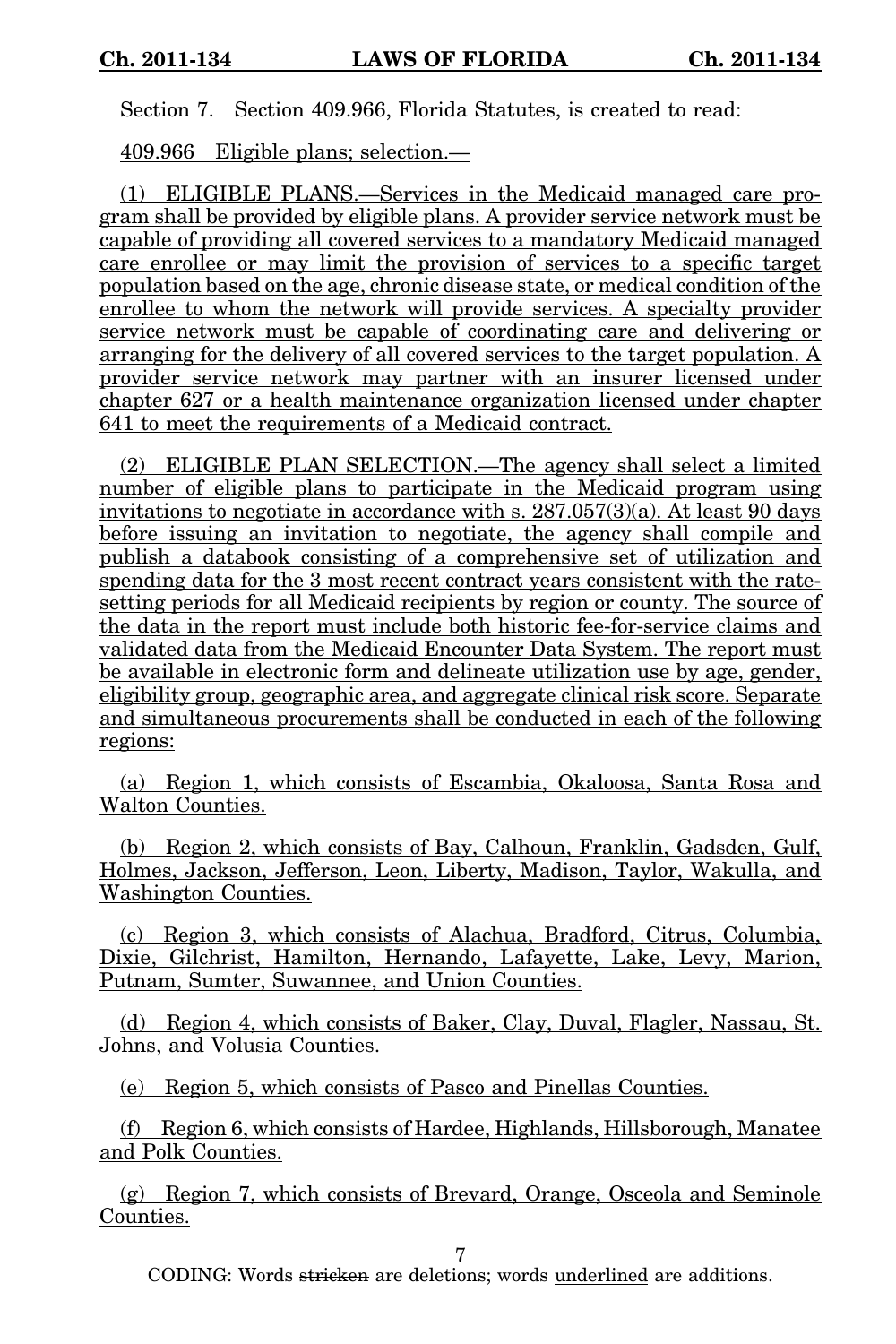(h) Region 8, which consists of Charlotte, Collier, DeSoto, Glades, Hendry, Lee, and Sarasota Counties.

(i) Region 9, which consists of Indian River, Martin, Okeechobee, Palm Beach and St. Lucie Counties.

(j) Region 10, which consists of Broward County.

(k) Region 11, which consists of Miami-Dade and Monroe Counties.

(3) QUALITY SELECTION CRITERIA.—

(a) The invitation to negotiate must specify the criteria and the relative weight of the criteria that will be used for determining the acceptability of the reply and guiding the selection of the organizations with which the agency negotiates. In addition to criteria established by the agency, the agency shall consider the following factors in the selection of eligible plans:

1. Accreditation by the National Committee for Quality Assurance, the Joint Commission, or another nationally recognized accrediting body.

2. Experience serving similar populations, including the organization's record in achieving specific quality standards with similar populations.

3. Availability and accessibility of primary care and specialty physicians in the provider network.

4. Establishment of community partnerships with providers that create opportunities for reinvestment in community-based services.

5. Organization commitment to quality improvement and documentation of achievements in specific quality improvement projects, including active involvement by organization leadership.

6. Provision of additional benefits, particularly dental care and disease management, and other initiatives that improve health outcomes.

7. Evidence that a eligible plan has written agreements or signed contracts or has made substantial progress in establishing relationships with providers before the plan submitting a response.

8. Comments submitted in writing by any enrolled Medicaid provider relating to a specifically identified plan participating in the procurement in the same region as the submitting provider.

9. Documentation of policies and procedures for preventing fraud and abuse.

10. The business relationship an eligible plan has with any other eligible plan that responds to the invitation to negotiate.

8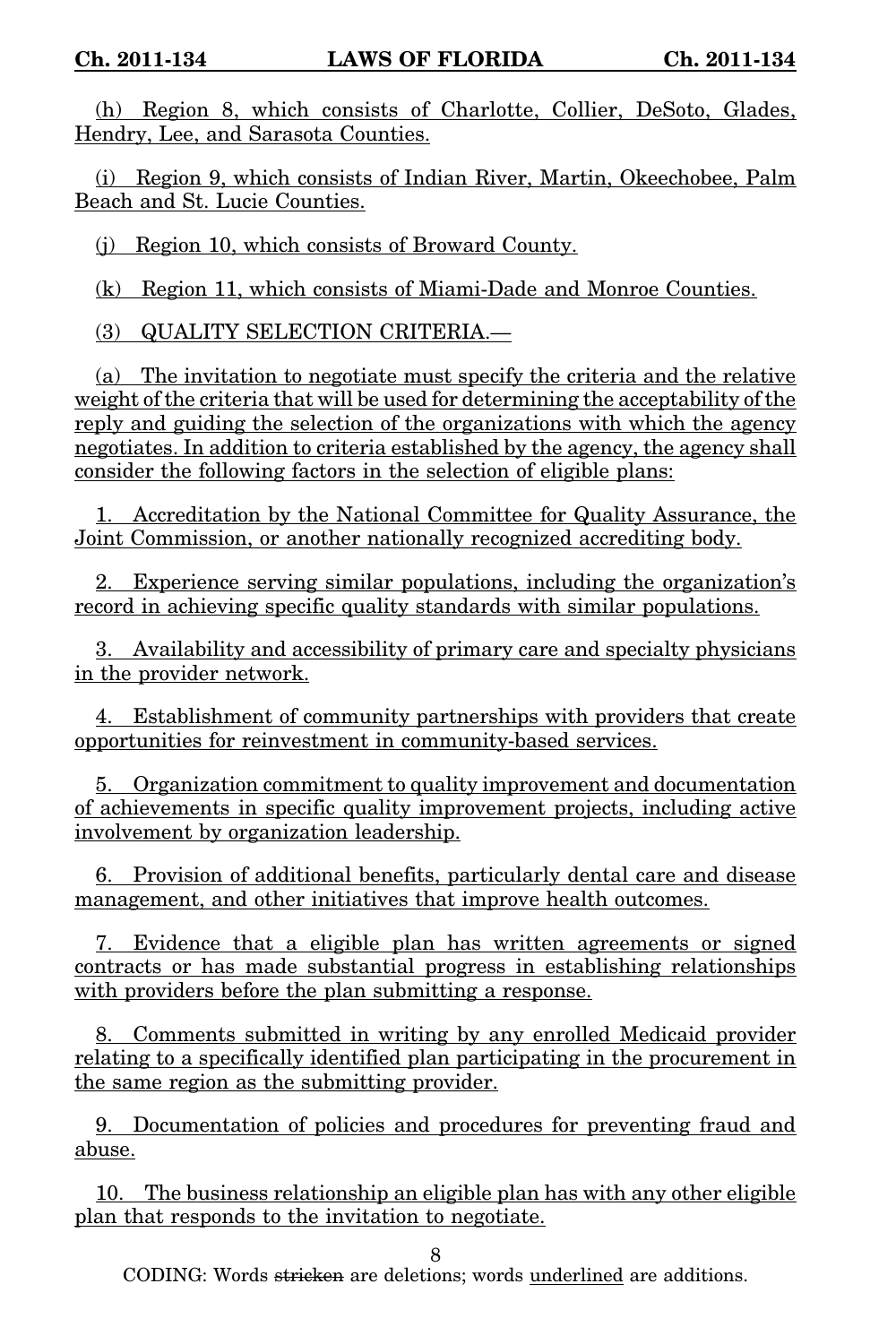(b) An eligible plan must disclose any business relationship it has with any other elgible plan that responds to the invitation to negotiate. The agency may not select plans in the same region for the same managed care program that have a business relationship with each other. Failure to disclose any business relationship shall result in disqualification from participation in any region for the first full contract period after the discovery of the business relationship by the agency. For the purpose of this section, "business relationship" means an ownership or controlling interest, an affiliate or subsidiary relationship, a common parent, or any mutual interest in any limited partnership, limited liability partnership, limited liability company, or other entity or business association, including all wholly or partially owned subsidiaries, majority-owned subsidiaries, parent companies, or affiliates of such entities, business associations, or other enterprises, that exists for the purpose of making a profit.

(c) After negotiations are conducted, the agency shall select the eligible plans that are determined to be responsive and provide the best value to the state. Preference shall be given to plans that:

1. Have signed contracts with primary and specialty physicians in sufficient numbers to meet the specific standards established pursuant to s. 409.967(2)(b).

2. Have well-defined programs for recognizing patient-centered medical homes and providing for increased compensation for recognized medical homes, as defined by the plan.

3. Are organizations that are based in and perform operational functions in this state, in-house or through contractual arrangements, by staff located in this state. Using a tiered approach, the highest number of points shall be awarded to a plan that has all or substantially all of its operational functions performed in the state. The second highest number of points shall be awarded to a plan that has a majority of its operational functions performed in the state. The agency may establish a third tier; however, preference points may not be awarded to plans that perform only community outreach, medical director functions, and state administrative functions in the state. For purposes of this subparagraph, operational functions include claims processing, member services, provider relations, utilization and prior authorization, case management, disease and quality functions, and finance and administration. For purposes of this subparagraph, the term "based in this state" means that the entity's principal office is in this state and the plan is not a subsidiary, directly or indirectly through one or more subsidiaries of, or a joint venture with, any other entity whose principal office is not located in the state.

4. Have contracts or other arrangements for cancer disease management programs that have a proven record of clinical efficiencies and cost savings.

9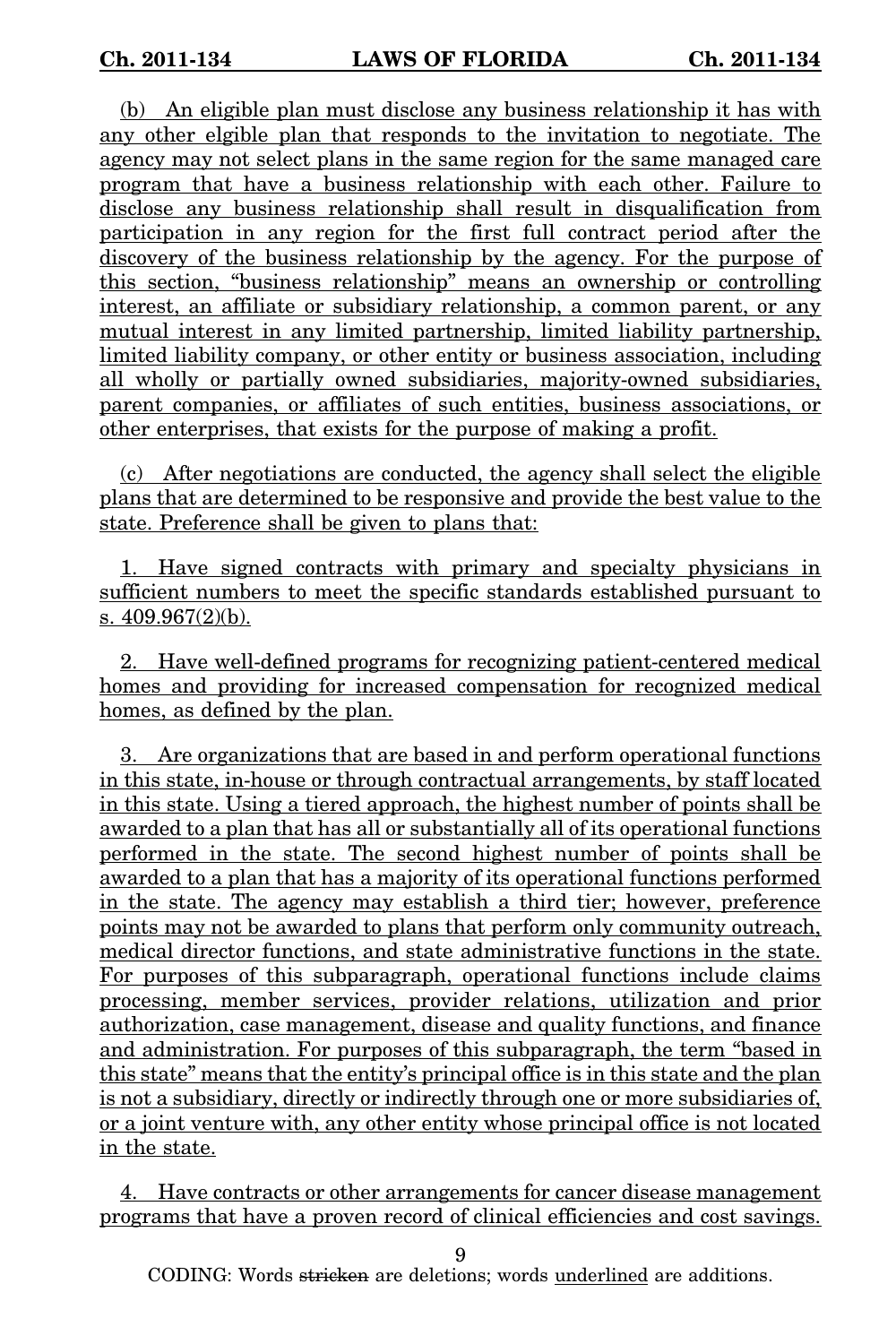5. Have contracts or other arrangements for diabetes disease management programs that have a proven record of clinical efficiencies and cost savings.

6. Have a claims payment process that ensures that claims that are not contested or denied will be promptly paid pursuant to s. 641.3155.

(d) For the first year of the first contract term, the agency shall negotiate capitation rates or fee for service payments with each plan in order to guarantee aggregate savings of at least 5 percent.

1. For prepaid plans, determination of the amount of savings shall be calculated by comparison to the Medicaid rates that the agency paid managed care plans for similar populations in the same areas in the prior year. In regions containing no prepaid plans in the prior year, determination of the amount of savings shall be calculated by comparison to the Medicaid rates established and certified for those regions in the prior year.

2. For provider service networks operating on a fee-for-service basis, determination of the amount of savings shall be calculated by comparison to the Medicaid rates that the agency paid on a fee-for-service basis for the same services in the prior year.

(e) To ensure managed care plan participation in Regions 1 and 2, the agency shall award an additional contract to each plan with a contract award in Region 1 or Region 2. Such contract shall be in any other region in which the plan submitted a responsive bid and negotiates a rate acceptable to the agency. If a plan that is awarded an additional contract pursuant to this paragraph is subject to penalties pursuant to s.  $409.967(2)(\overline{g})$  for activities in Region 1 or Region 2, the additional contract is automatically terminated 180 days after the imposition of the penalties. The plan must reimburse the agency for the cost of enrollment changes and other transition activities.

(f) The agency may not execute contracts with managed care plans at payment rates not supported by the General Appropriations Act.

(4) ADMINISTRATIVE CHALLENGE.—Any eligible plan that participates in an invitation to negotiate in more than one region and is selected in at least one region may not begin serving Medicaid recipients in any region for which it was selected until all administrative challenges to procurements required by this section to which the eligible plan is a party have been finalized. If the number of plans selected is less than the maximum amount of plans permitted in the region, the agency may contract with other selected plans in the region not participating in the administrative challenge before resolution of the administrative challenge. For purposes of this subsection, an administrative challenge is finalized if an order granting voluntary dismissal with prejudice has been entered by any court established under Article V of the State Constitution or by the Division of Administrative Hearings, a final order has been entered into by the agency and the deadline for appeal has expired, a final order has been entered by the First District

10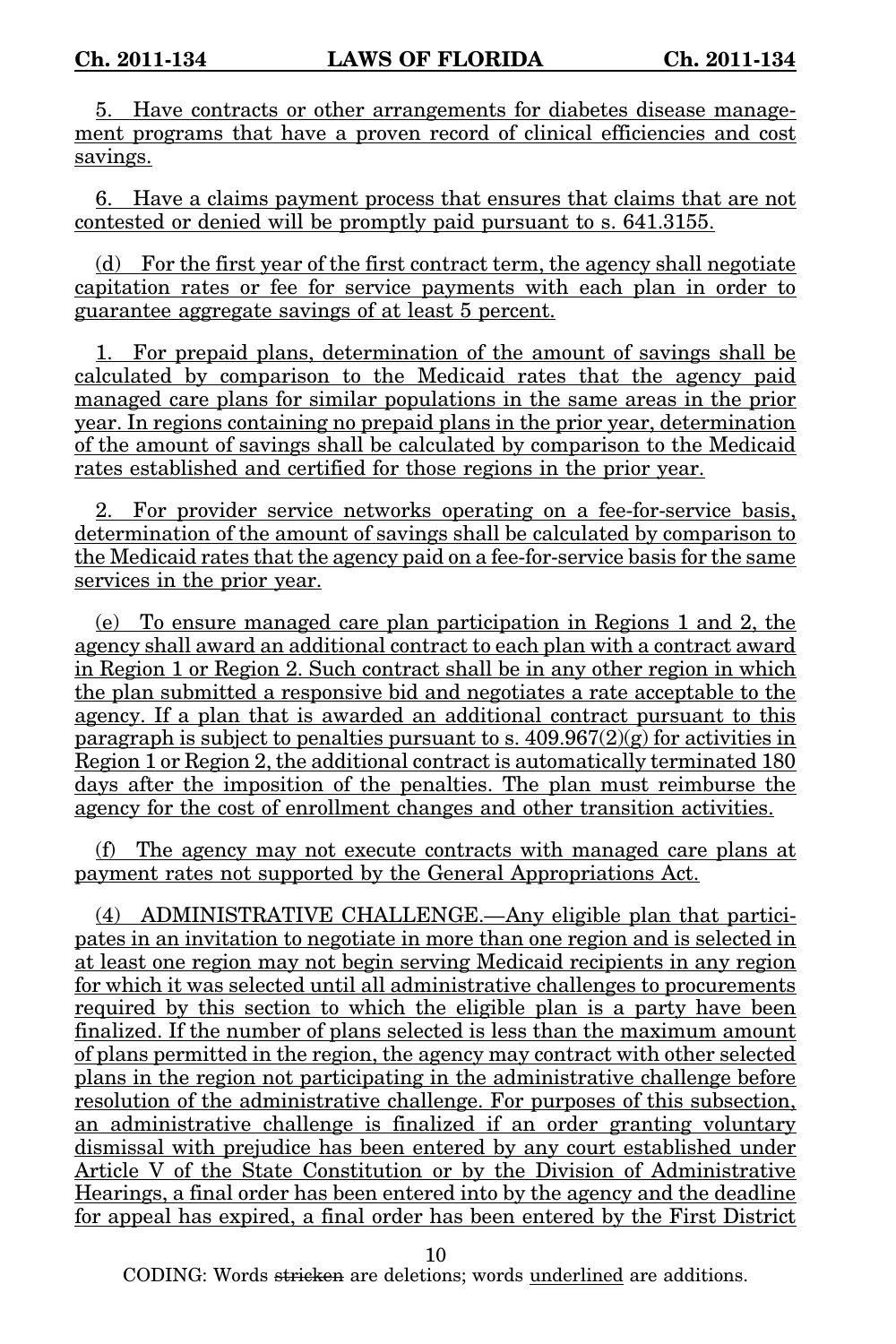Court of Appeal and the time to seek any available review by the Florida Supreme Court has expired, or a final order has been entered by the Florida Supreme Court and a warrant has been issued.

Section 8. Section 409.967, Florida Statutes, is created to read:

409.967 Managed care plan accountability.—

(1) The agency shall establish a 5-year contract with each managed care plan selected through the procurement process described in s. 409.966. A plan contract may not be renewed; however, the agency may extend the term of a plan contract to cover any delays during the transition to a new plan.

(2) The agency shall establish such contract requirements as are necessary for the operation of the statewide managed care program. In addition to any other provisions the agency may deem necessary, the contract must require:

(a) Physician compensation.—Managed care plans are expected to coordinate care, manage chronic disease, and prevent the need for more costly services. Effective care management should enable plans to redirect available resources and increase compensation for physicians. Plans achieve this performance standard when physician payment rates equal or exceed Medicare rates for similar services. The agency may impose fines or other sanctions on a plan that fails to meet this performance standard after 2 years of continuous operation.

(b) Emergency services.—Managed care plans shall pay for services required by ss. 395.1041 and 401.45 and rendered by a noncontracted provider. The plans must comply with s. 641.3155. Reimbursement for services under this paragraph is the lesser of:

1. The provider's charges;

2. The usual and customary provider charges for similar services in the community where the services were provided;

3. The charge mutually agreed to by the entity and the provider within 60 days after submittal of the claim; or

4. The rate the agency would have paid on the most recent October 1st.

(c) Access.—

1. The agency shall establish specific standards for the number, type, and regional distribution of providers in managed care plan networks to ensure access to care for both adults and children. Each plan must maintain a region-wide network of providers in sufficient numbers to meet the access standards for specific medical services for all recipients enrolled in the plan. The exclusive use of mail-order pharmacies may not be sufficient to meet network access standards. Consistent with the standards established by the

11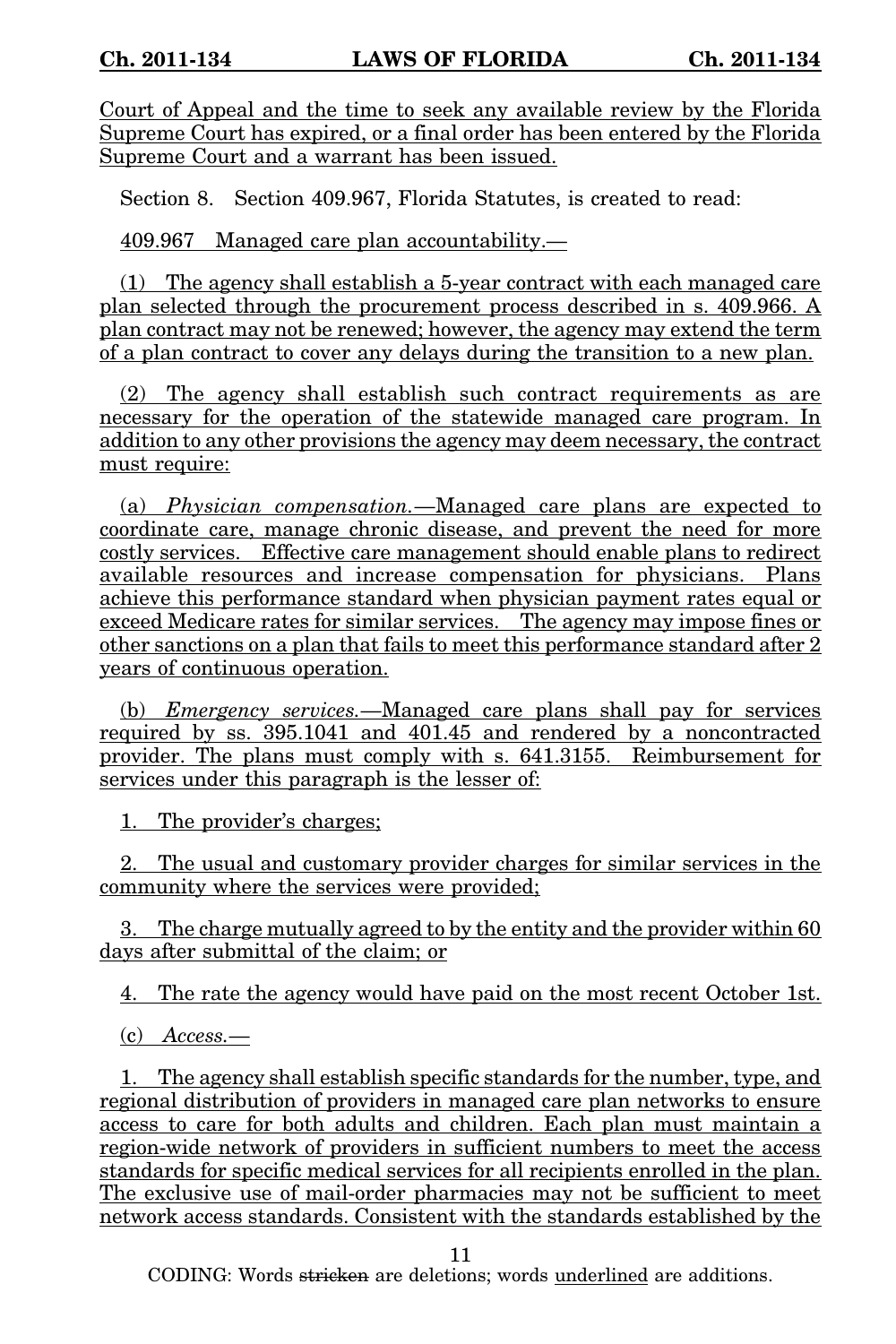agency, provider networks may include providers located outside the region. A plan may contract with a new hospital facility before the date the hospital becomes operational if the hospital has commenced construction, will be licensed and operational by January 1, 2013, and a final order has issued in any civil or administrative challenge. Each plan shall establish and maintain an accurate and complete electronic database of contracted providers, including information about licensure or registration, locations and hours of operation, specialty credentials and other certifications, specific performance indicators, and such other information as the agency deems necessary. The database must be available online to both the agency and the public and have the capability to compare the availability of providers to network adequacy standards and to accept and display feedback from each provider's patients. Each plan shall submit quarterly reports to the agency identifying the number of enrollees assigned to each primary care provider.

2. Each managed care plan must publish any prescribed drug formulary or preferred drug list on the plan's website in a manner that is accessible to and searchable by enrollees and providers. The plan must update the list within 24 hours after making a change. Each plan must ensure that the prior authorization process for prescribed drugs is readily accessible to health care providers, including posting appropriate contact information on its website and providing timely responses to providers. For Medicaid recipients diagnosed with hemophilia who have been prescribed anti-hemophilic-factor replacement products, the agency shall provide for those products and hemophilia overlay services through the agency's hemophilia disease management program.

3. Managed care plans, and their fiscal agents or intermediaries, must accept prior authorization requests for any service electronically.

(d) Encounter data.—The agency shall maintain and operate a Medicaid Encounter Data System to collect, process, store, and report on covered services provided to all Medicaid recipients enrolled in prepaid plans.

1. Each prepaid plan must comply with the agency's reporting requirements for the Medicaid Encounter Data System. Prepaid plans must submit encounter data electronically in a format that complies with the Health Insurance Portability and Accountability Act provisions for electronic claims and in accordance with deadlines established by the agency. Prepaid plans must certify that the data reported is accurate and complete.

2. The agency is responsible for validating the data submitted by the plans. The agency shall develop methods and protocols for ongoing analysis of the encounter data that adjusts for differences in characteristics of prepaid plan enrollees to allow comparison of service utilization among plans and against expected levels of use. The analysis shall be used to identify possible cases of systemic underutilization or denials of claims and inappropriate service utilization such as higher-than-expected emergency department encounters. The analysis shall provide periodic feedback to the plans and

12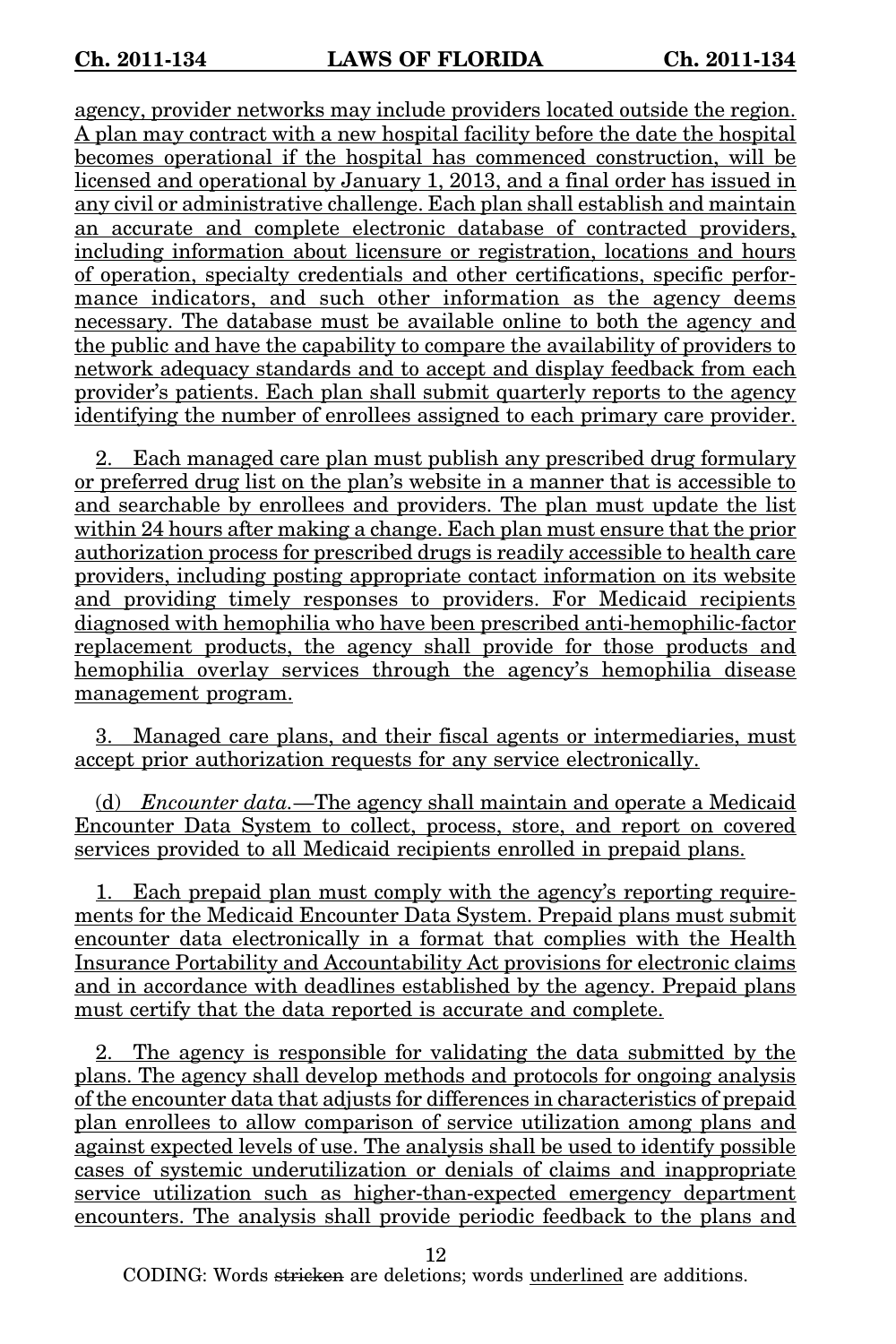enable the agency to establish corrective action plans when necessary. One of the focus areas for the analysis shall be the use of prescription drugs.

3. The agency shall make encounter data available to those plans accepting enrollees who are assigned to them from other plans leaving a region.

(e) Continuous improvement.—The agency shall establish specific performance standards and expected milestones or timelines for improving performance over the term of the contract.

1. Each managed care plan shall establish an internal health care quality improvement system, including enrollee satisfaction and disenrollment surveys. The quality improvement system must include incentives and disincentives for network providers.

2. Each plan must collect and report the Health Plan Employer Data and Information Set (HEDIS) measures, as specified by the agency. These measures must be published on the plan's website in a manner that allows recipients to reliably compare the performance of plans. The agency shall use the HEDIS measures as a tool to monitor plan performance.

3. Each managed care plan must be accredited by the National Committee for Quality Assurance, the Joint Commission, or another nationally recognized accrediting body, or have initiated the accreditation process, within 1 year after the contract is executed. For any plan not accredited within 18 months after executing the contract, the agency shall suspend automatic assignment under s. 409.977 and 409.984.

4. By the end of the fourth year of the first contract term, the agency shall issue a request for information to determine whether cost savings could be achieved by contracting for plan oversight and monitoring, including analysis of encounter data, assessment of performance measures, and compliance with other contractual requirements.

(f) Program integrity.—Each managed care plan shall establish program integrity functions and activities to reduce the incidence of fraud and abuse, including, at a minimum:

1. A provider credentialing system and ongoing provider monitoring, including maintenance of written provider credentialing policies and procedures which comply with federal and agency guidelines;

2. An effective prepayment and postpayment review process including, but not limited to, data analysis, system editing, and auditing of network providers;

3. Procedures for reporting instances of fraud and abuse pursuant to chapter 641;

13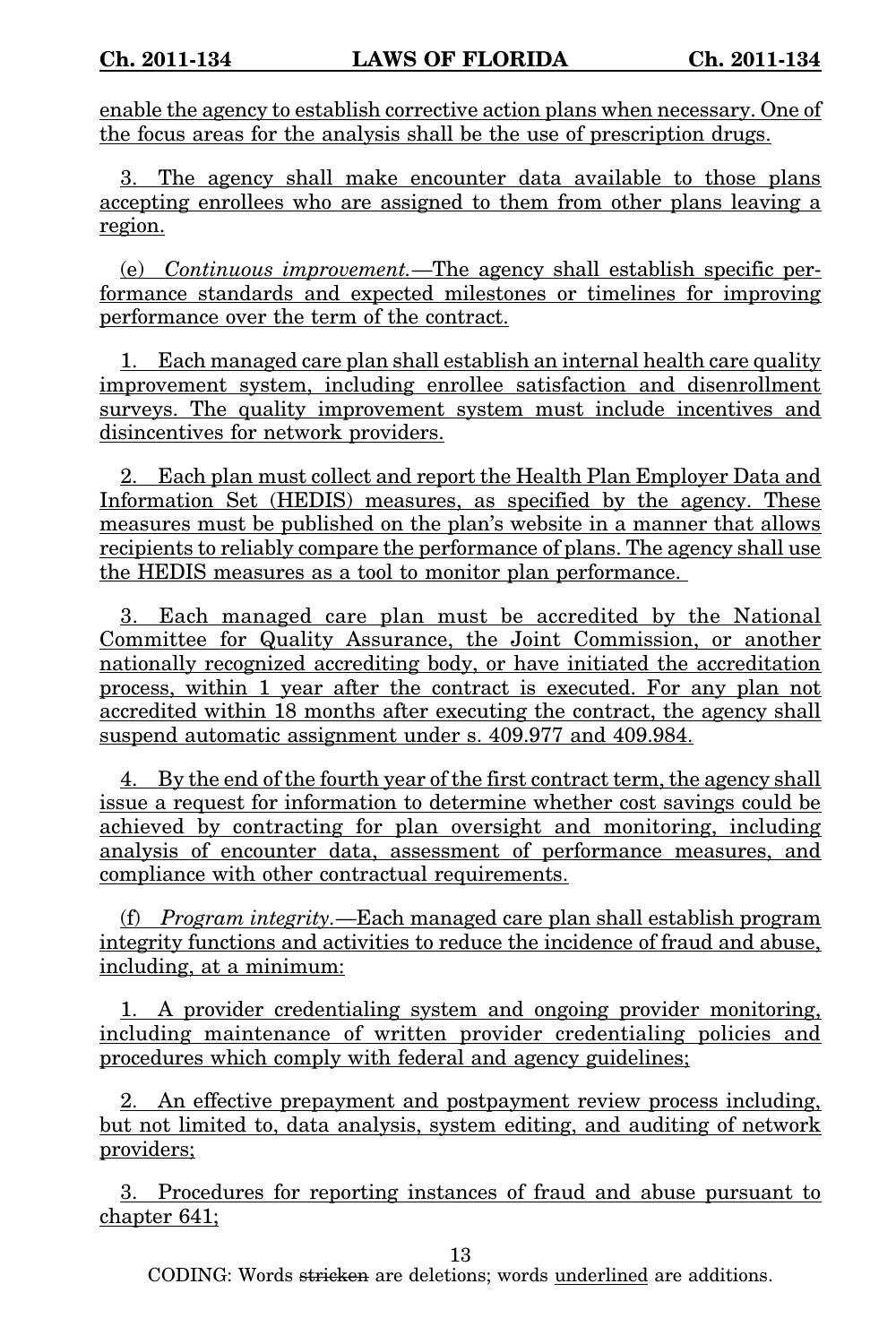4. Administrative and management arrangements or procedures, including a mandatory compliance plan, designed to prevent fraud and abuse; and

5. Designation of a program integrity compliance officer.

(g) Grievance resolution. - Consistent with federal law, each managed care plan shall establish and the agency shall approve an internal process for reviewing and responding to grievances from enrollees. Each plan shall submit quarterly reports on the number, description, and outcome of grievances filed by enrollees.

(h) Penalties.—

1. Withdrawal and enrollment reduction.—Managed care plans that reduce enrollment levels or leave a region before the end of the contract term must reimburse the agency for the cost of enrollment changes and other transition activities. If more than one plan leaves a region at the same time, costs must be shared by the departing plans proportionate to their enrollments. In addition to the payment of costs, departing provider services networks must pay a per enrollee penalty of up to 3 month's payment and continue to provide services to the enrollee for 90 days or until the enrollee is enrolled in another plan, whichever occurs first. In addition to payment of costs, all other plans must pay a penalty of 25 percent of the minimum surplus requirement pursuant to s.  $641.225(1)$ . Plans shall provide at least 180 days notice to the agency before withdrawing from a region. If a managed care plan leaves a region before the end of the contract term, the agency shall terminate all contracts with that plan in other regions, pursuant to the termination procedures in subparagraph 3.

2. Encounter data.—If a plan fails to comply with the encounter data reporting requirements of this section for 30 days, the agency must assess a fine of \$5,000 per day for each day of noncompliance beginning on the 31st day. On the 31st day, the agency must notify the plan that the agency will initiate contract termination procedures on the 90th day unless the plan comes into compliance before that date.

3. Termination.—If the agency terminates more than one regional contract with the same managed care plan due to noncompliance with the requirements of this section, the agency shall terminate all the regional contracts held by that plan. When terminating multiple contracts, the agency must develop a plan to transition enrollees to other plans, and phase-in the terminations over a time period sufficient to ensure a smooth transition.

(i) Prompt payment.—Managed care plans shall comply with ss. 641.315, 641.3155, and 641.513.

(j) Electronic claims.—Managed care plans, and their fiscal agents or intermediaries, shall accept electronic claims in compliance with federal standards.

14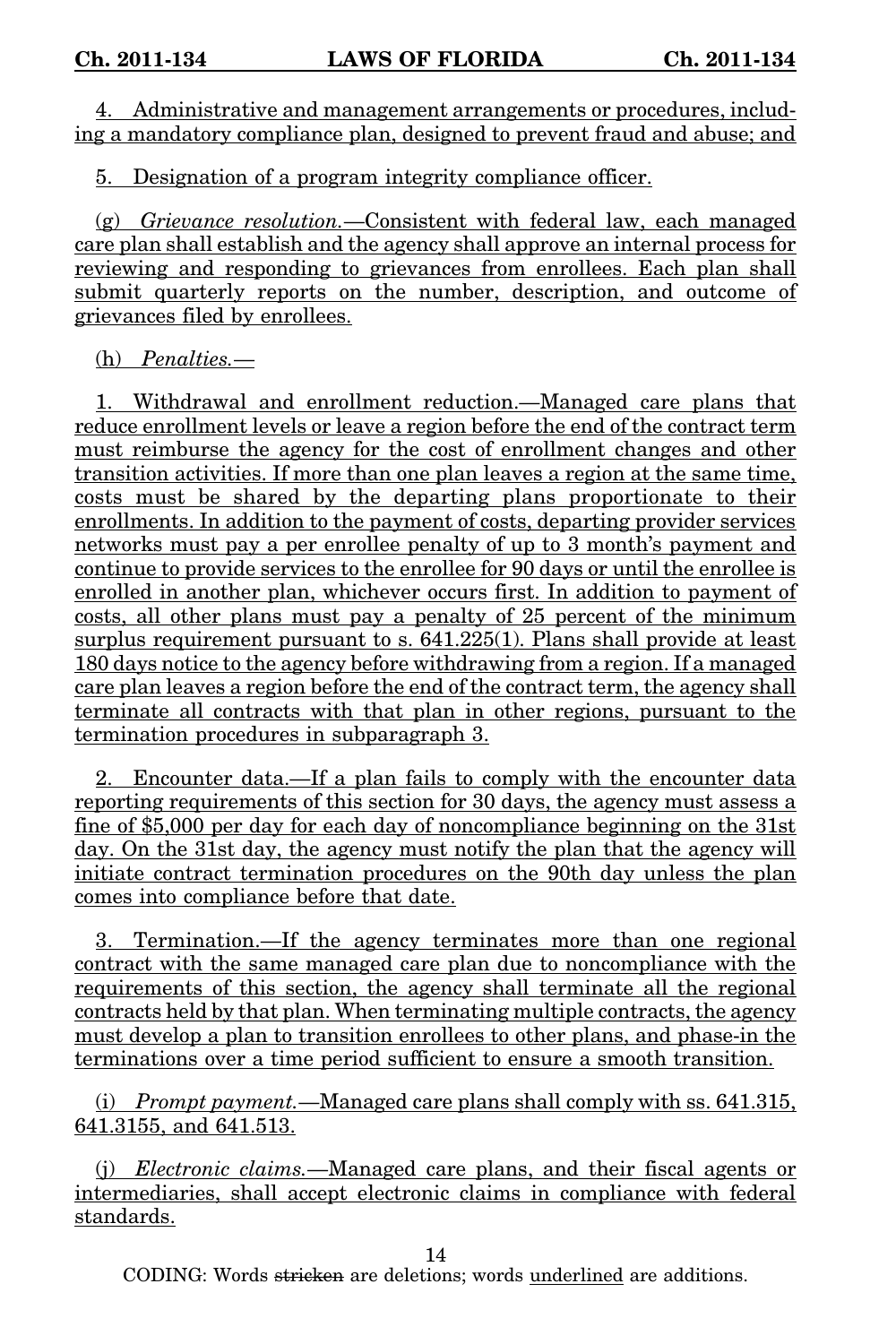(k) Fair payment.—Provider service networks must ensure that no entity licensed under chapter 395 with a controlling interest in the network charges a Medicaid managed care plan more than the amount paid to that provider by the provider service network for the same service.

(l) Itemized payment.—Any claims payment to a provider by a managed care plan, or by a fiscal agent or intermediary of the plan, must be accompanied by an itemized accounting of the individual claims included in the payment including, but not limited to, the enrollee's name, the date of service, the procedure code, the amount of reimbursement, and the identification of the plan on whose behalf the payment is made.

(m) Provider dispute resolution.—Disputes between a plan and a provider may be resolved as described in s. 408.7057.

(3) ACHIEVED SAVINGS REBATE.—

(a) The agency is responsible for verifying the achieved savings rebate for all Medicaid prepaid plans. To assist the agency, a prepaid plan shall:

1. Submit an annual financial audit conducted by an independent certified public accountant in accordance with generally accepted auditing standards to the agency on or before June 1 for the preceding year; and

2. Submit an annual statement prepared in accordance with statutory accounting principles on or before March 1 pursuant to s. 624.424 if the plan is regulated by the Office of Insurance Regulation.

(b) The agency shall contract with independent certified public accountants to conduct compliance audits for the purpose of auditing financial information, including but not limited to: annual premium revenue, medical and administrative costs, and income or losses reported by each prepaid plan, in order to determine and validate the achieved savings rebate.

(c) Any audit required under this subsection must be conducted by an independent certified public accountant who meets criteria specified by rule. The rules must also provide that:

1. The entity selected by the agency to conduct the audit may not have a conflict of interest that might affect its ability to perform its responsibilities with respect to an examination.

2. The rates charged to the prepaid plan being audited are consistent with rates charged by other certified public accountants and are comparable with the rates charged for comparable examinations.

3. Each prepaid plan audited shall pay to the agency the expenses of the audit at the rates established by the agency by rule. Such expenses include actual travel expenses, reasonable living expense allowances, compensation of the certified public accountant, and necessary attendant administrative costs of the agency directly related to the examination. Travel expense and

15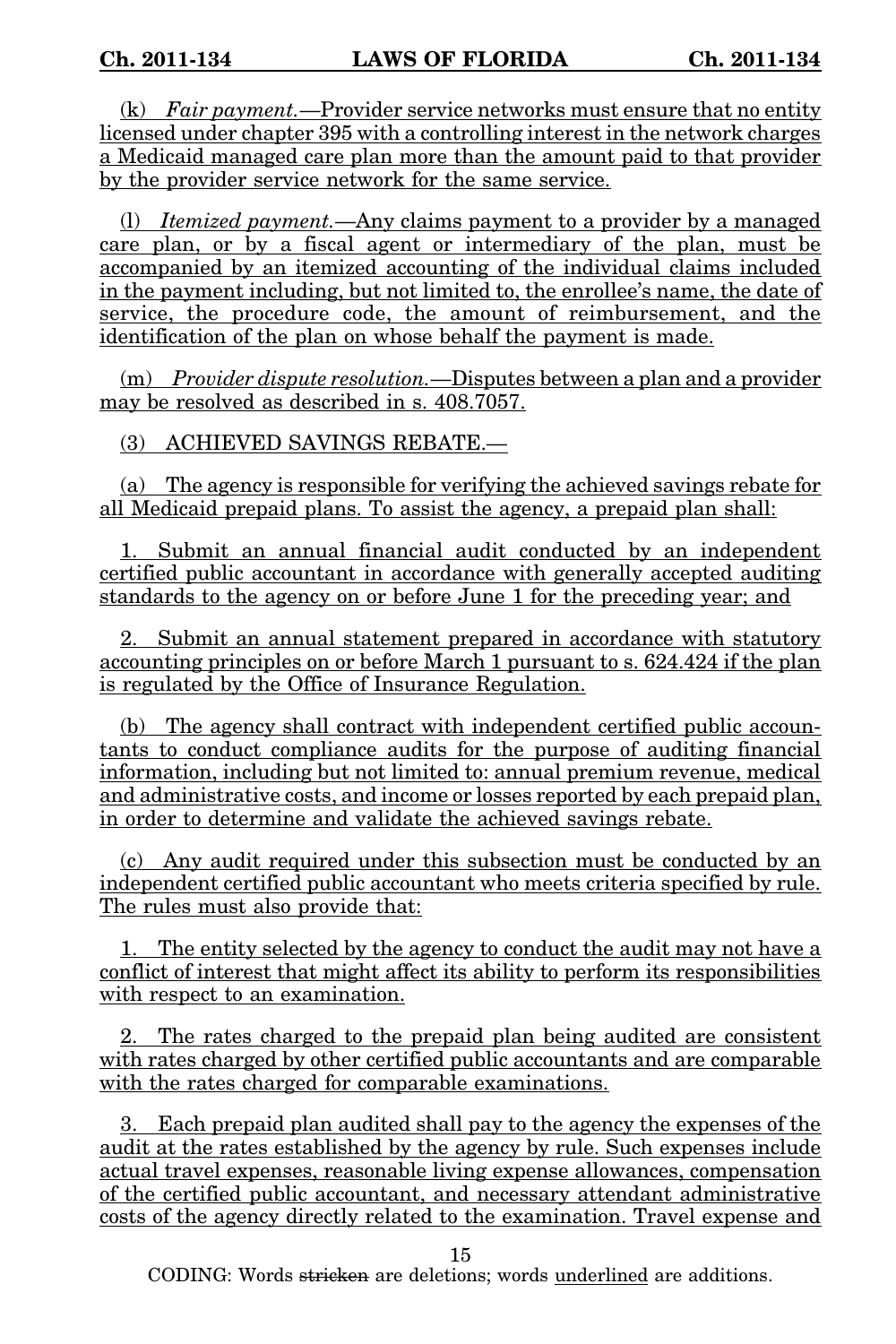living expense allowances are limited to those expenses incurred on account of the audit and must be paid by the examined prepaid plan together with compensation upon presentation by the agency to the prepaid plan of a detailed account of the charges and expenses after a detailed statement has been filed by the auditor and approved by the agency.

4. All moneys collected from prepaid plans for such audits shall be deposited into the Grants and Donations Trust Fund and the agency may make deposits into such fund from moneys appropriated for the operation of the agency.

(d) At a location in this state, the prepaid plan shall make available to the agency and the agency's contracted certified public accountant all books, accounts, documents, files, information, that relate to the prepaid plan's Medicaid transactions. Records not in the prepaid plan's immediate possession must be made available to the agency or the certified public accountant in this state within 3 days after a request is made by the agency or certified public accountant engaged by the agency. A prepaid plan has an obligation to cooperate in good faith with the agency and the certified public accountant. Failure to comply to such record requests shall be deemed a breach of contract.

(e) Once the certified public accountant completes the audit, the certified public accountant shall submit an audit report to the agency attesting to the achieved savings of the plan. The results of the audit report are dispositive.

(f) Achieved savings rebates validated by the certified public accountant are due within 30 days after the report is submitted. Except as provided in paragraph (h), the achieved savings rebate is established by determining pretax income as a percentage of revenues and applying the following income sharing ratios:

1. One hundred percent of income up to and including 5 percent of revenue shall be retained by the plan.

2. Fifty percent of income above 5 percent and up to 10 percent shall be retained by the plan, and the other 50 percent refunded to the state.

3. One hundred percent of income above 10 percent of revenue shall be refunded to the state.

 $(g)$  A plan that exceeds agency-defined quality measures in the reporting period may retain an additional 1 percent of revenue. For the purpose of this paragraph, the quality measures must include plan performance for preventing or managing complex, chronic conditions that are associated with an elevated likelihood of requiring high-cost medical treatments.

(h) The following may not be included as allowable expenses in calculating income for determining the achieved savings rebate:

1. Payment of achieved savings rebates.

16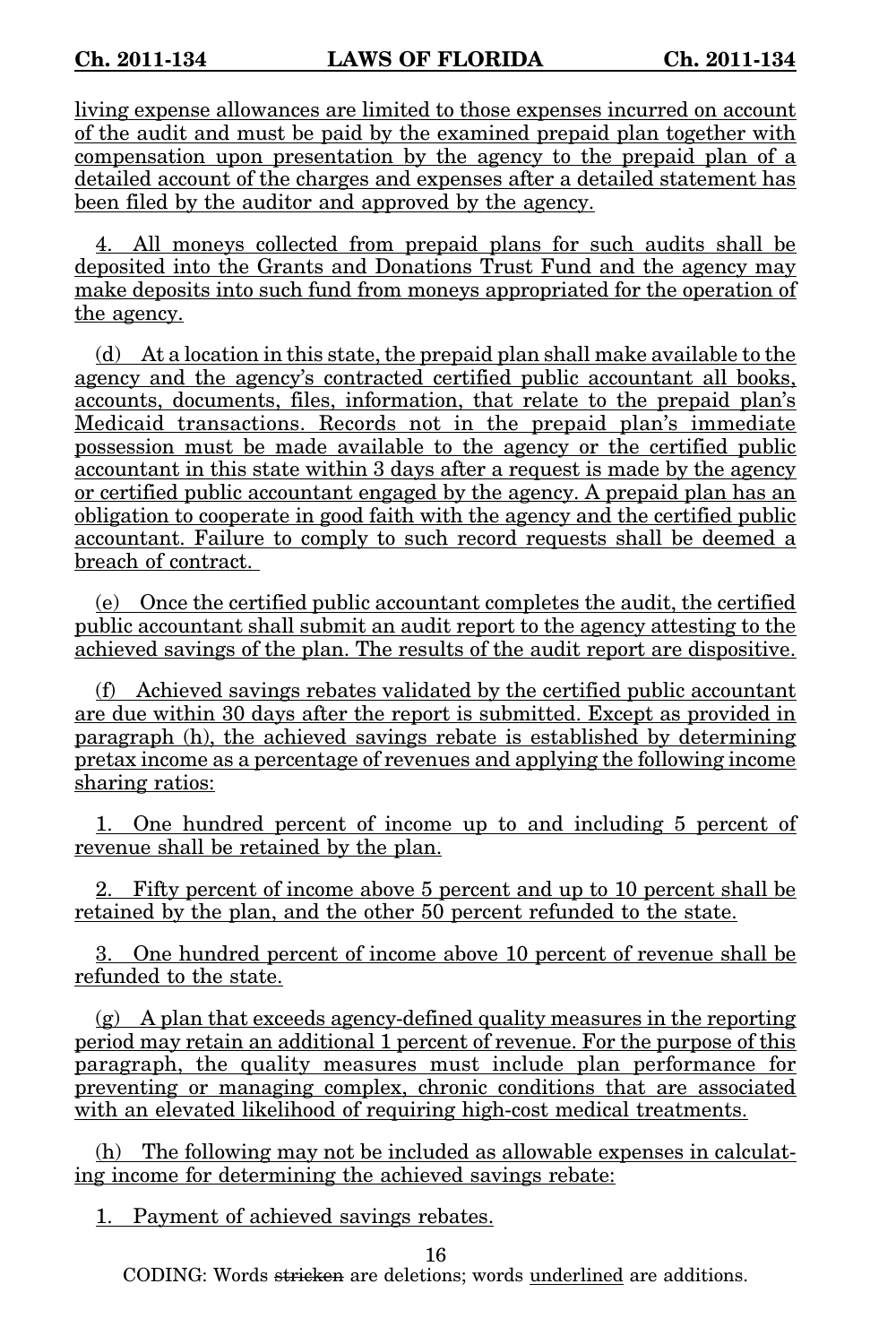2. Any financial incentive payments made to the plan outside of the capitation rate.

3. Any financial disincentive payments levied by the state or federal governments.

4. Expenses associated with any lobbying or political activities.

5. The cash value or equivalent cash value of bonuses of any type paid or awarded to the plan's executive staff, other than base salary.

6. Reserves and reserve accounts.

7. Administrative costs, including, but not limited to, reinsurance expenses, interest payments, depreciation expenses, bad debt expenses, and outstanding claims expenses in excess of actuarially sound maximum amounts set by the agency.

The agency shall consider these and other factors in developing contracts that establish shared savings arrangements.

(i) Prepaid plans that incur a loss in the first contract year may apply the full amount of the loss as an offset to income in the second contract year.

(j) If, after an audit, the agency determines that a prepaid plan owes an additional rebate, the plan has 30 days after notification to make the payment. Upon failure to timely pay the rebate, the agency shall withhold future payments to the plan until the entire amount is recouped. If the agency determines that a prepaid plan has made an overpayment, the agency shall return the overpayment within 30 days.

Section 9. Section 409.968, Florida Statutes, is created to read:

409.968 Managed care plan payments.—

(1) Prepaid plans shall receive per-member, per-month payments negotiated pursuant to the procurements described in s. 409.966. Payments shall be risk-adjusted rates based on historical utilization and spending data, projected forward, and adjusted to reflect the eligibility category, geographic area, and clinical risk profile of the recipients. In negotiating rates with the plans, the agency shall consider any adjustments necessary to encourage plans to use the most cost effective modalities for treatment of chronic disease such as peritoneal dialysis.

(2) Provider service networks may be prepaid plans and receive permember, per-month payments negotiated pursuant to the procurement process described in s. 409.966. Provider service networks that choose not to be prepaid plans shall receive fee-for-service rates with a shared savings settlement. The fee-for-service option shall be available to a provider service network only for the first 2 years of its operation. The agency shall annually conduct cost reconciliations to determine the amount of cost savings achieved

17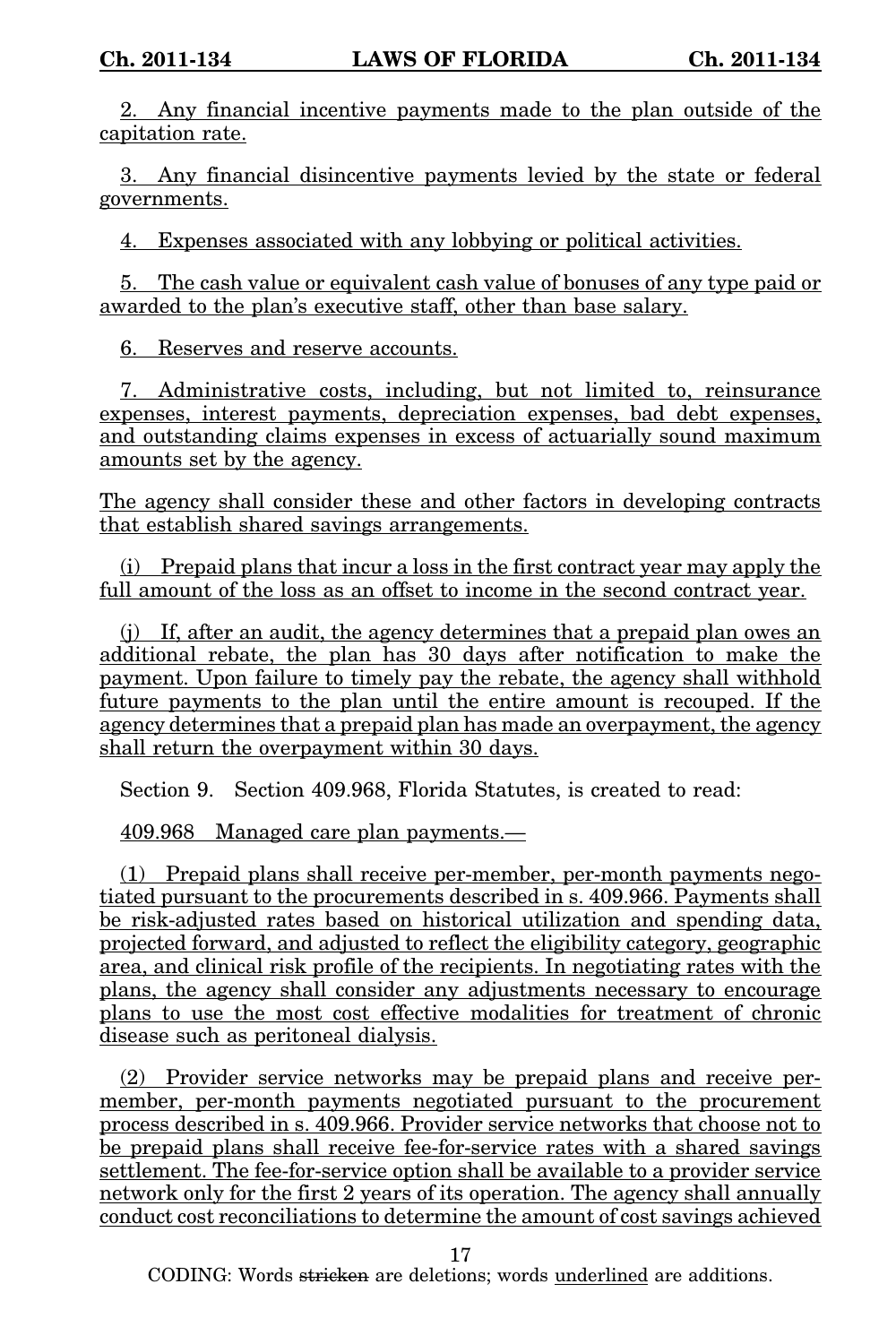by fee-for-service provider service networks for the dates of service within the period being reconciled. Only payments for covered services for dates of service within the reconciliation period and paid within 6 months after the last date of service in the reconciliation period must be included. The agency shall perform the necessary adjustments for the inclusion of claims incurred but not reported within the reconciliation period for claims that could be received and paid by the agency after the 6-month claims processing time lag. The agency shall provide the results of the reconciliations to the fee-forservice provider service networks within 45 days after the end of the reconciliation period. The fee-for-service provider service networks shall review and provide written comments or a letter of concurrence to the agency within 45 days after receipt of the reconciliation results. This reconciliation is considered final.

(3) The agency may not approve any plan request for a rate increase unless sufficient funds to support the increase have been authorized in the General Appropriations Act.

Section 10. Section 409.969, Florida Statutes, is created to read:

409.969 Enrollment; disenrollment.—

(1) ENROLLMENT.—All Medicaid recipients shall be enrolled in a managed care plan unless specifically exempted under this part. Each recipient shall have a choice of plans and may select any available plan unless that plan is restricted by contract to a specific population that does not include the recipient. Medicaid recipients shall have 30 days in which to make a choice of plans.

(2) DISENROLLMENT; GRIEVANCES.—After a recipient has enrolled in a managed care plan, the recipient shall have 90 days to voluntarily disenroll and select another plan. After 90 days, no further changes may be made except for good cause. For purposes of this section, the term "good cause" includes, but is not limited to, poor quality of care, lack of access to necessary specialty services, an unreasonable delay or denial of service, or fraudulent enrollment. The agency must make a determination as to whether good cause exists. The agency may require a recipient to use the plan's grievance process before the agency's determination of good cause, except in cases in which immediate risk of permanent damage to the recipient's health is alleged.

(a) The managed care plan internal grievance process, when used, must be completed in time to permit the recipient to disenroll by the first day of the second month after the month the disenrollment request was made. If the result of the grievance process is approval of an enrollee's request to disenroll, the agency is not required to make a determination in the case.

(b) The agency must make a determination and take final action on a recipient's request so that disenrollment occurs no later than the first day of the second month after the month the request was made. If the agency fails to

18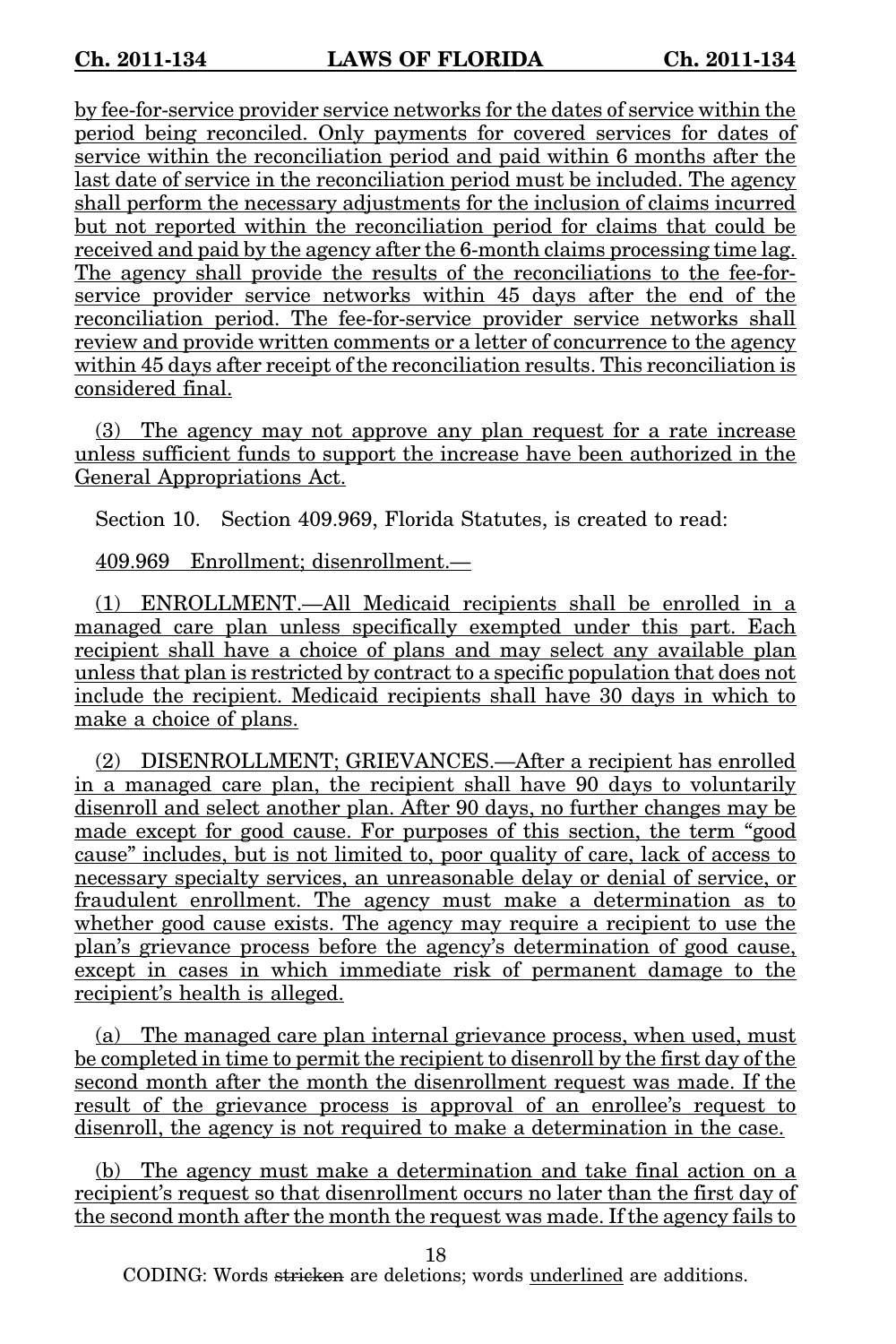act within the specified timeframe, the recipient's request to disenroll is deemed to be approved as of the date agency action was required. Recipients who disagree with the agency's finding that good cause does not exist for disenrollment shall be advised of their right to pursue a Medicaid fair hearing to dispute the agency's finding.

(c) Medicaid recipients enrolled in a managed care plan after the 90-day period shall remain in the plan for the remainder of the 12-month period. After 12 months, the recipient may select another plan. However, nothing shall prevent a Medicaid recipient from changing providers within the plan during that period.

(d) On the first day of the month after receiving notice from a recipient that the recipient has moved to another region, the agency shall automatically disenroll the recipient from the managed care plan the recipient is currently enrolled in and treat the recipient as if the recipient is a new Medicaid enrollee. At that time, the recipient may choose another plan pursuant to the enrollment process established in this section.

(e) The agency must monitor plan disenrollment throughout the contract term to identify any discriminatory practices.

Section 11. Section 409.97, Florida Statutes, is created to read:

409.97 State and local Medicaid partnerships.—

(1) INTERGOVERNMENTAL TRANSFERS.—In addition to the contributions required pursuant to s. 409.915, beginning in the 2014-2015 fiscal year, the agency may accept voluntary transfers of local taxes and other qualified revenue from counties, municipalities, and special taxing districts. Such transfers must be contributed to advance the general goals of the Florida Medicaid program without restriction and must be executed pursuant to a contract between the agency and the local funding source. Contracts executed before October 31 shall result in contributions to Medicaid for that same state fiscal year. Contracts executed between November 1 and June 30 shall result in contributions for the following state fiscal year. Based on the date of the signed contracts, the agency shall allocate to the low-income pool the first contributions received up to the limit established by subsection (2). No more than 40 percent of the low-income pool funding shall come from any single funding source. Contributions in excess of the low-income pool shall be allocated to the disproportionate share programs defined in ss.  $409.911(3)$  and  $409.9113$  and to hospital rates pursuant to subsection (4). The local funding source shall designate in the contract which Medicaid providers ensure access to care for low-income and uninsured people within the applicable jurisdiction and are eligible for lowincome pool funding. Eligible providers may include hospitals, primary care providers, and primary care access systems.

(2) LOW-INCOME POOL.—The agency shall establish and maintain a low-income pool in a manner authorized by federal waiver. The low-income

19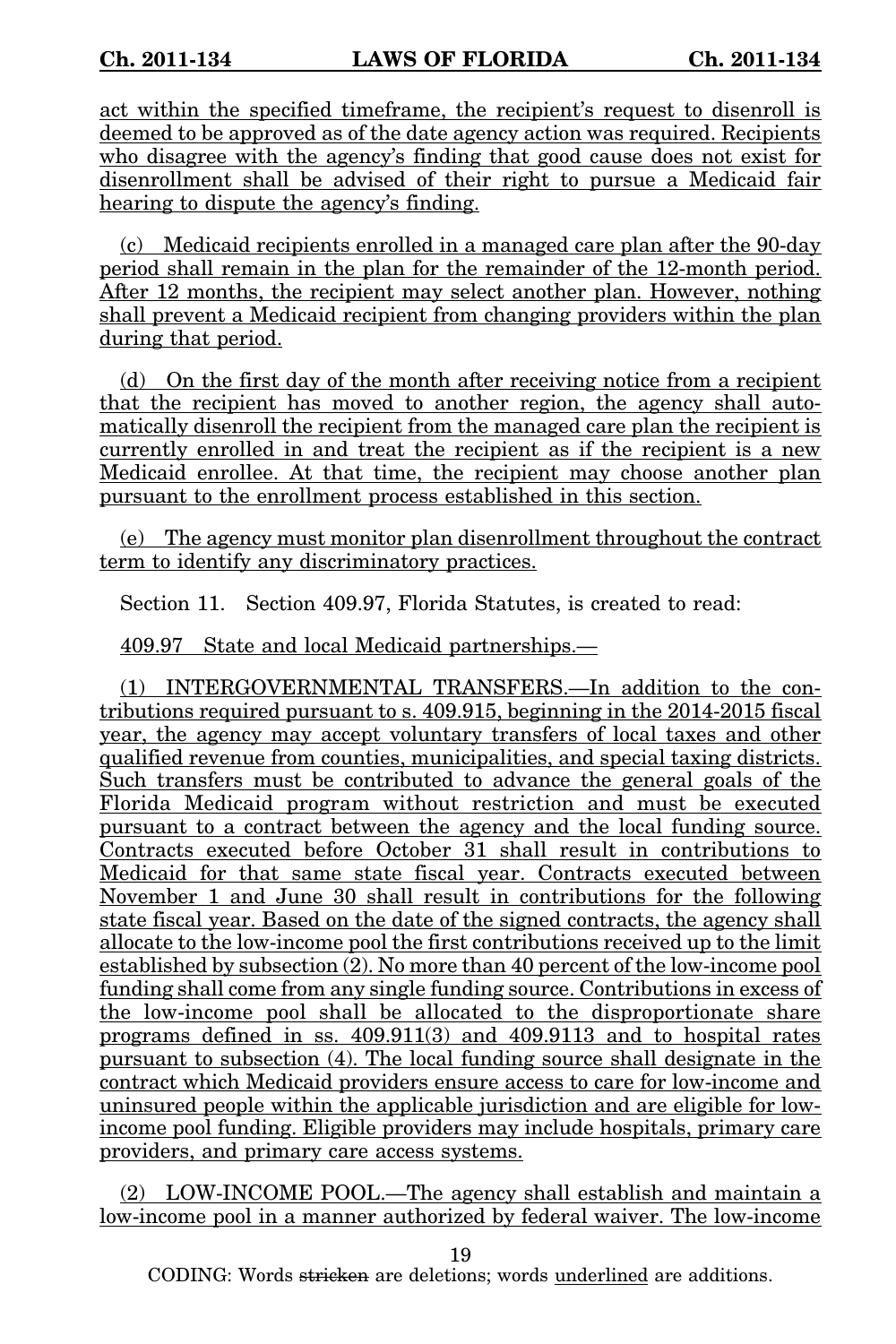pool is created to compensate a network of providers designated pursuant to subsection (1). Funding of the low-income pool shall be limited to the maximum amount permitted by federal waiver minus a percentage specified in the General Appropriations Act. The low-income pool must be used to support enhanced access to services by offsetting shortfalls in Medicaid reimbursement, paying for otherwise uncompensated care, and financing coverage for the uninsured. The low-income pool shall be distributed in periodic payments to the Access to Care Partnership throughout the fiscal year. Distribution of low-income pool funds by the Access to Care Partnership to participating providers may be made through capitated payments, fees for services, or contracts for specific deliverables. The agency shall include the distribution amount for each provider in the contract with the Access to Care Partnership pursuant to subsection (3). Regardless of the method of distribution, providers participating in the Access to Care Partnership shall receive payments such that the aggregate benefit in the jurisdiction of each local funding source, as defined in subsection (1), equals the amount of the contribution plus a factor specified in the General Appropriations Act.

(3) ACCESS TO CARE PARTNERSHIP.—The agency shall contract with an administrative services organization that has operating agreements with all health care facilities, programs, and providers supported with local taxes or certified public expenditures and designated pursuant to subsection (1). The contract shall provide for enhanced access to care for Medicaid, lowincome, and uninsured Floridians. The partnership shall be responsible for an ongoing program of activities that provides needed, but uncovered or undercompensated, health services to Medicaid enrollees and persons receiving charity care, as defined in s. 409.911. Accountability for services rendered under this contract must be based on the number of services provided to unduplicated qualified beneficiaries, the total units of service provided to these persons, and the effectiveness of services provided as measured by specific standards of care. The agency shall seek such plan amendments or waivers as may be necessary to authorize the implementation of the low-income pool as the Access to Care Partnership pursuant to this section.

(4) HOSPITAL RATE DISTRIBUTION.—

(a) The agency is authorized to implement a tiered hospital rate system to enhance Medicaid payments to all hospitals when resources for the tiered rates are available from general revenue and such contributions pursuant to subsection (1) as are authorized under the General Appropriations Act.

1. Tier 1 hospitals are statutory rural hospitals as defined in s. 395.602, statutory teaching hospitals as defined in s. 408.07(45), and specialty children's hospitals as defined in s. 395.002(28).

2. Tier 2 hospitals are community hospitals not included in Tier 1 that provided more than 9 percent of the hospital's total inpatient days to Medicaid patients and charity patients, as defined in s. 409.911, and are located in the jurisdiction of a local funding source pursuant to subsection (1).

20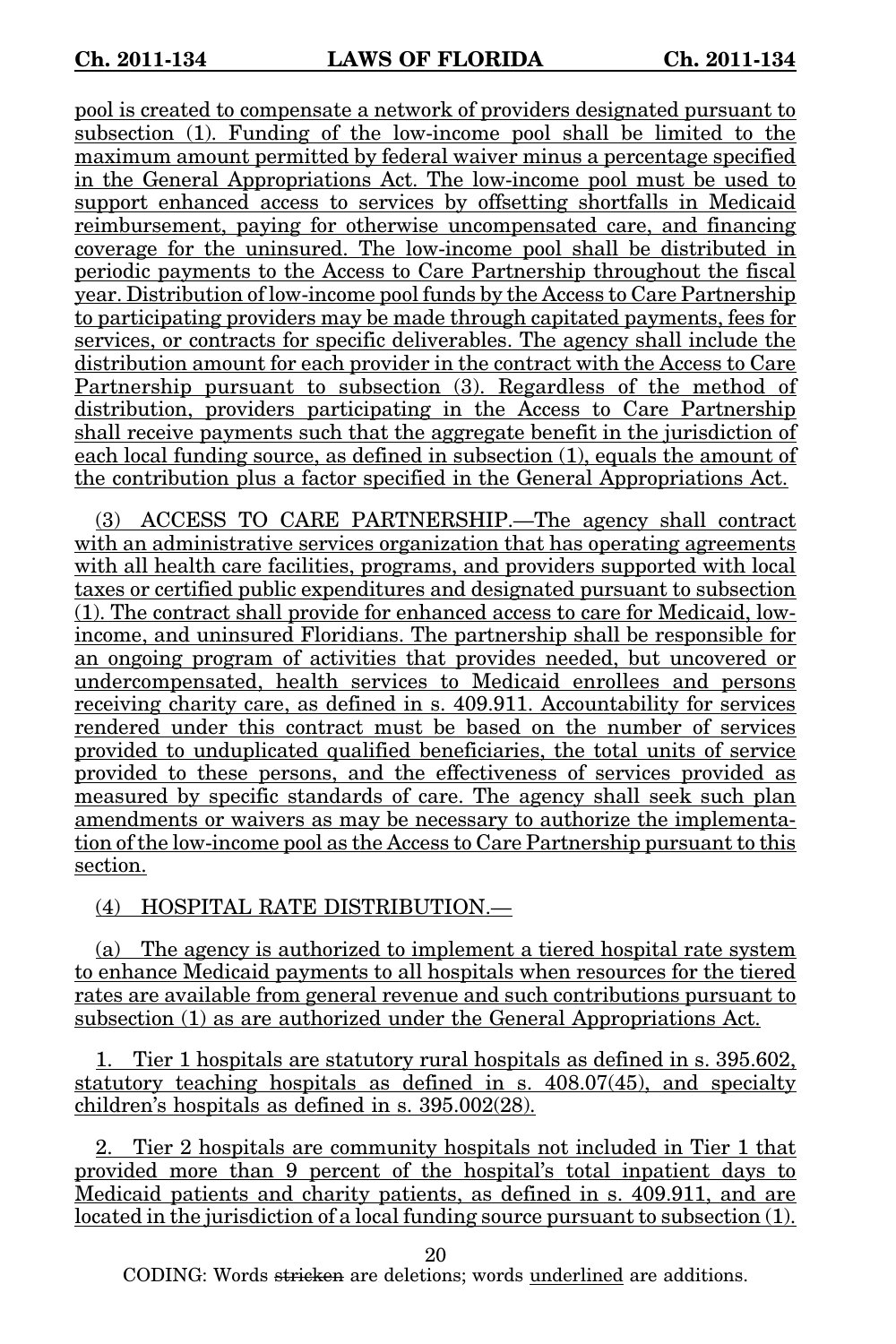3. Tier 3 hospitals include all community hospitals.

(b) When rates are increased pursuant to this section, the Total Tier Allocation (TTA) shall be distributed as follows:

1. Tier 1 (T1A) =  $0.35 \times TTA$ .

2. Tier  $2 (T2A) = 0.35$  x TTA.

3. Tier 3 (T3A) = 0.30 x TTA.

(c) The tier allocation shall be distributed as a percentage increase to the hospital specific base rate (HSBR) established pursuant to s. 409.905(5)(c). The increase in each tier shall be calculated according to the proportion of tier-specific allocation to the total estimated inpatient spending (TEIS) for all hospitals in each tier:

1. Tier 1 percent increase (T1PI) = T1A/Tier 1 total estimated inpatient spending (T1TEIS).

2. Tier 2 percent increase  $(T2PI) = T2A/Tier 2 total estimated in patient$ spending (T2TEIS).

3. Tier 3 percent increase (T3PI) = T3A/ Tier 3 total estimated inpatient spending (T3TEIS).

(d) The hospital-specific tiered rate (HSTR) shall be calculated as follows:

1. For hospitals in Tier 3: HSTR =  $(1 + T3PI)$  x HSBR.

2. For hospitals in Tier 2:  $HSTR = (1 + T2PI) \times HSBR$ .

3. For hospitals in Tier 1:  $HSTR = (1 + T1PI) \times HSBR$ .

Section 12. Section 409.971, Florida Statutes, is created to read:

409.971 Managed medical assistance program.—The agency shall make payments for primary and acute medical assistance and related services using a managed care model. By January 1, 2013, the agency shall begin implementation of the statewide managed medical assistance program, with full implementation in all regions by October 1, 2014.

Section 13. Section 409.972, Florida Statutes, is created to read:

409.972 Mandatory and voluntary enrollment.—

(1) Persons eligible for the program known as "medically needy" pursuant to s.  $409.904(2)(a)$  shall enroll in managed care plans. Medically needy recipients shall meet the share of the cost by paying the plan premium, up to the share of the cost amount, contingent upon federal approval.

21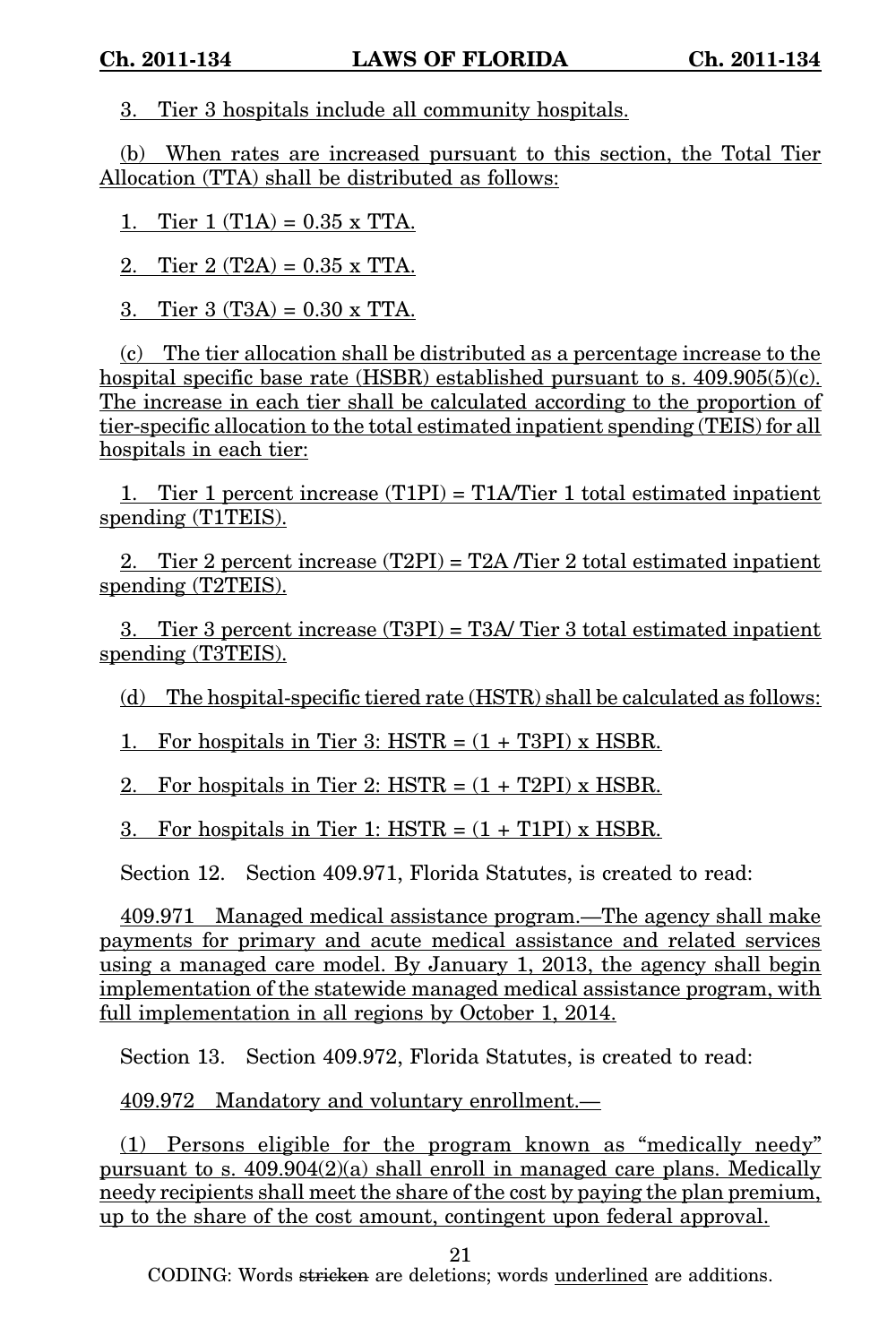(2) The following Medicaid-eligible persons are exempt from mandatory managed care enrollment required by s. 409.965, and may voluntarily choose to participate in the managed medical assistance program:

(a) Medicaid recipients who have other creditable health care coverage, excluding Medicare.

(b) Medicaid recipients residing in residential commitment facilities operated through the Department of Juvenile Justice or mental health treatment facilities as defined by s. 394.455(32).

(c) Persons eligible for refugee assistance.

(d) Medicaid recipients who are residents of a developmental disability center, including Sunland Center in Marianna and Tacachale in Gainesville.

(e) Medicaid recipients enrolled in the home and community based services waiver pursuant to chapter 393, and Medicaid recipients waiting for waiver services.

(3) Persons eligible for Medicaid but exempt from mandatory participation who do not choose to enroll in managed care shall be served in the Medicaid fee-for-service program as provided in part III of this chapter.

(4) The agency shall seek federal approval to require Medicaid recipients enrolled in managed care plans, as a condition of Medicaid eligibility, to pay the Medicaid program a share of the premium of \$10 per month.

Section 14. Section 409.973, Florida Statutes, is created to read:

409.973 Benefits.—

(1) MINIMUM BENEFITS.—Managed care plans shall cover, at a minimum, the following services:

(a) Advanced registered nurse practitioner services.

(b) Ambulatory surgical treatment center services.

(c) Birthing center services.

(d) Chiropractic services.

(e) Dental services.

(f) Early periodic screening diagnosis and treatment services for recipients under age 21.

(g) Emergency services.

(h) Family planning services and supplies. Pursuant to 42 C.F.R. s. 438.102, plans may elect to not provide these services due to an objection on

22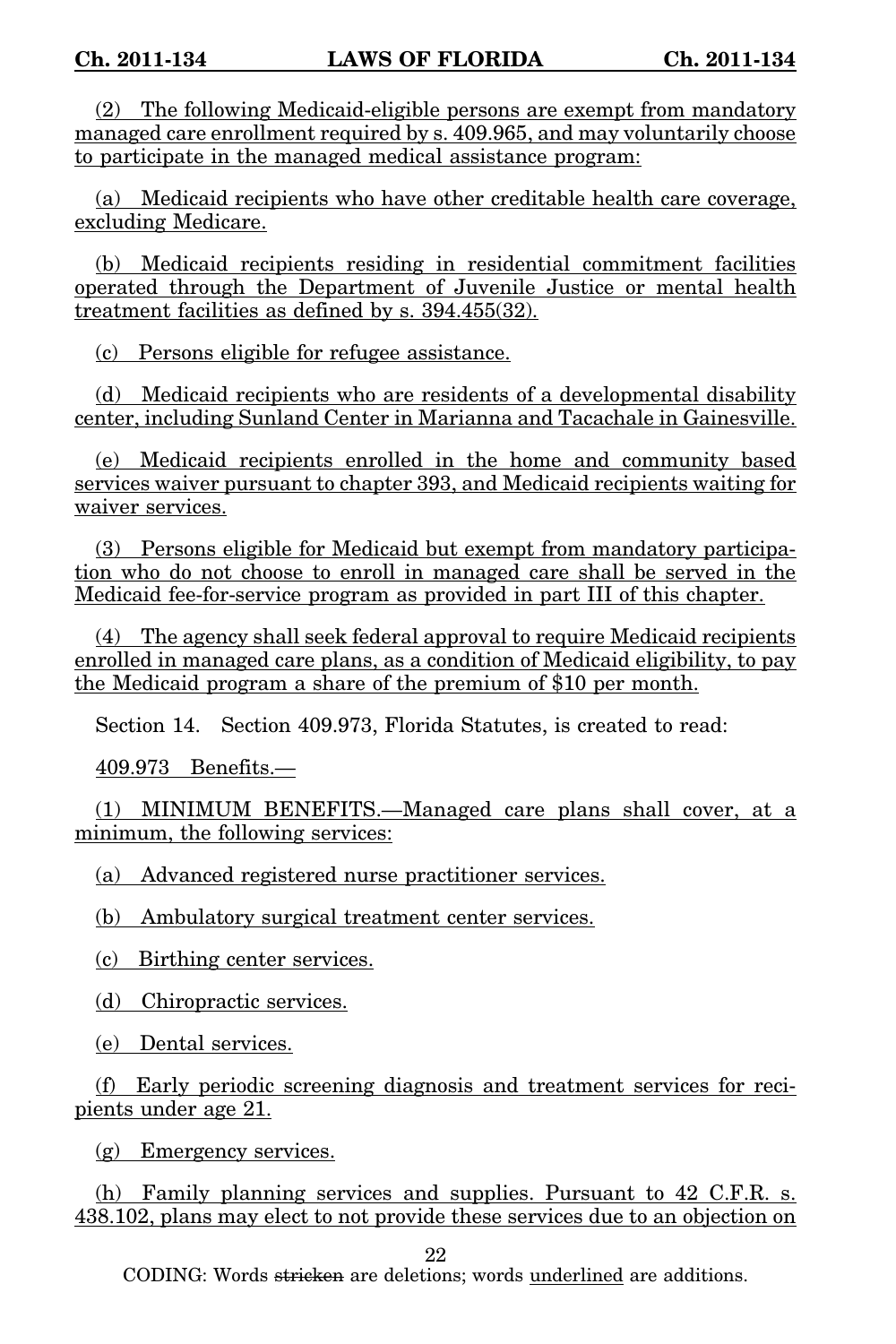moral or religious grounds, and must notify the agency of that election when submitting a reply to an invitation to negotiate.

- (i) Healthy start services, except as provided in s. 409.975(4).
- (j) Hearing services.
- (k) Home health agency services.
- (l) Hospice services.
- (m) Hospital inpatient services.
- (n) Hospital outpatient services.
- (o) Laboratory and imaging services.
- (p) Medical supplies, equipment, prostheses, and orthoses.
- (q) Mental health services.
- (r) Nursing care.
- (s) Optical services and supplies.
- (t) Optometrist services.
- (u) Physical, occupational, respiratory, and speech therapy services.
- (v) Physician services, including physician assistant services.
- (w) Podiatric services.
- (x) Prescription drugs.
- (y) Renal dialysis services.
- (z) Respiratory equipment and supplies.
- (aa) Rural health clinic services.
- (bb) Substance abuse treatment services.
- (cc) Transportation to access covered services.

(2) CUSTOMIZED BENEFITS.—Managed care plans may customize benefit packages for nonpregnant adults, vary cost-sharing provisions, and provide coverage for additional services. The agency shall evaluate the proposed benefit packages to ensure services are sufficient to meet the needs of the plan's enrollees and to verify actuarial equivalence.

(3) HEALTHY BEHAVIORS.—Each plan operating in the managed medical assistance program shall establish a program to encourage and

23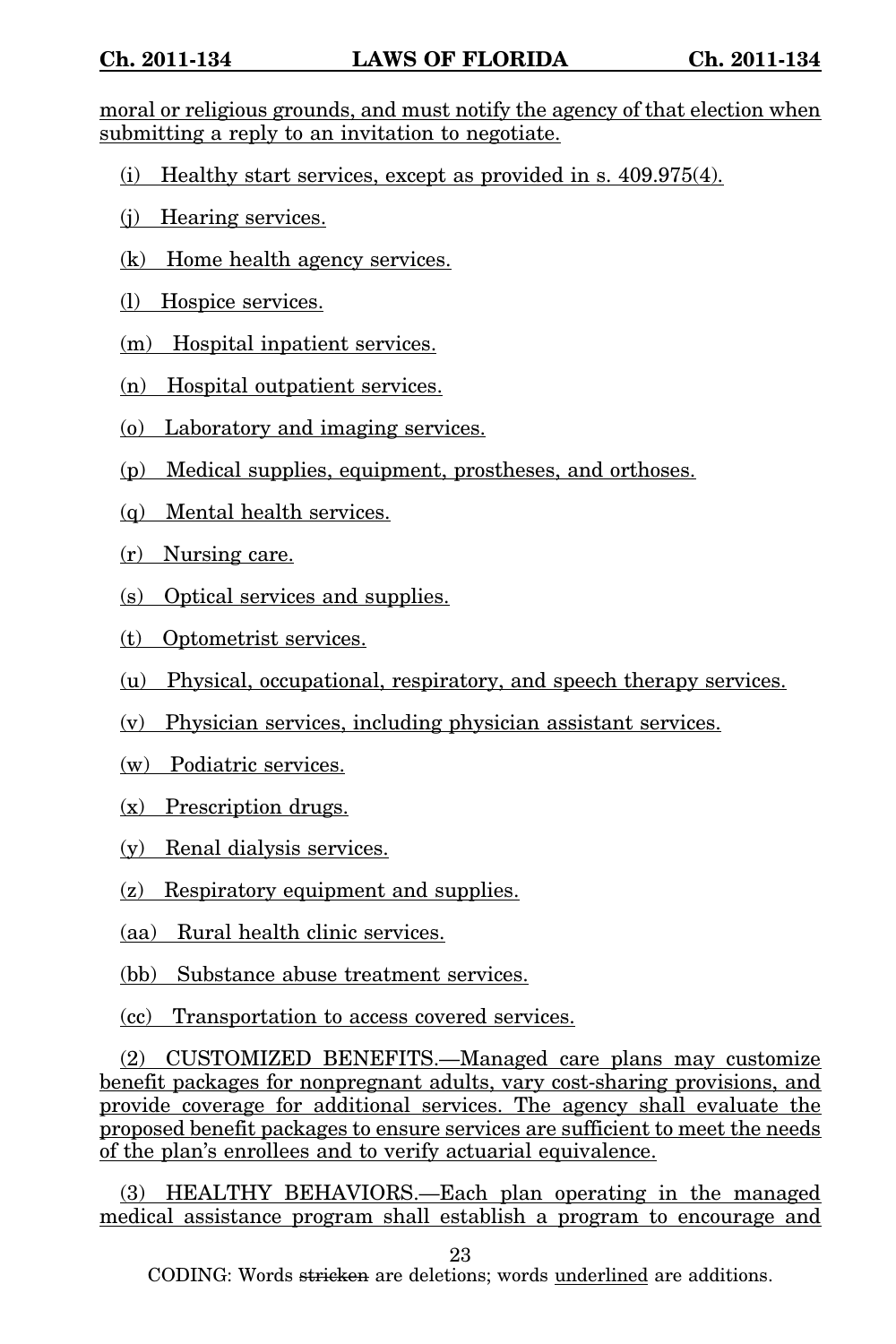reward healthy behaviors. At a minimum, each plan must establish a medically approved smoking cessation program, a medically directed weight loss program, and a medically approved alcohol or substance abuse recovery program. Each plan must identify enrollees who smoke, are morbidly obese, or are diagnosed with alcohol or substance abuse in order to establish written agreements to secure the enrollees' commitment to participation in these programs.

(4) PRIMARY CARE INITIATIVE.—Each plan operating in the managed medical assistance program shall establish a program to encourage enrollees to establish a relationship with their primary care provider. Each plan shall:

(a) Provide information to each enrollee on the importance of and procedure for selecting a primary care physician, and thereafter automatically assign to a primary care provider any enrollee who fails to choose a primary care provider.

(b) If the enrollee was not a Medicaid recipient before enrollment in the plan, assist the enrollee in scheduling an appointment with the primary care provider. If possible the appointment should be made within 30 days after enrollment in the plan. For enrollees who become eligible for Medicaid between January 1, 2014, and December 31, 2015, the appointment should be be scheduled within 6 months after enrollment in the plan.

(c) Report to the agency the number of enrollees assigned to each primary care provider within the plan's network.

(d) Report to the agency the number of enrollees who have not had an appointment with their primary care provider within their first year of enrollment.

(e) Report to the agency the number of emergency room visits by enrollees who have not had a least one appointment with their primary care provider.

Section 15. Section 409.974, Florida Statutes, is created to read:

409.974 Eligible plans.—

(1) ELIGIBLE PLAN SELECTION.—The agency shall select eligible plans through the procurement process described in s. 409.966. The agency shall notice invitations to negotiate no later than January 1, 2013.

(a) The agency shall procure two plans for Region 1. At least one plan shall be a provider service network if any provider service networks submit a responsive bid.

(b) The agency shall procure two plans for Region 2. At least one plan shall be a provider service network if any provider service networks submit a responsive bid.

24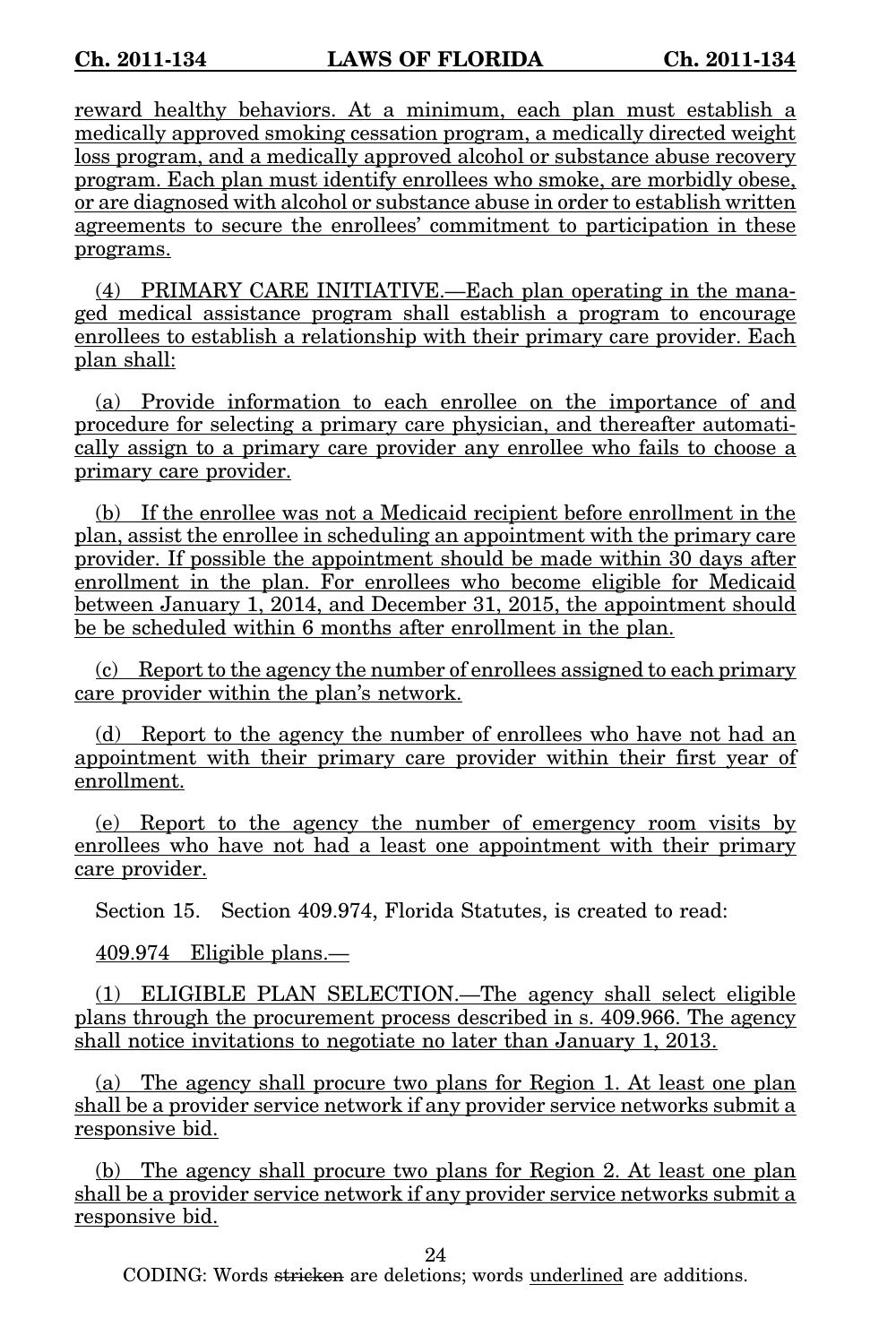(c) The agency shall procure at least three plans and up to five plans for Region 3. At least one plan must be a provider service network if any provider service networks submit a responsive bids.

(d) The agency shall procure at least three plans and up to five plans for Region 4. At least one plan must be a provider service network if any provider service networks submit a responsive bid.

(e) The agency shall procure at least two plans and up to 4 plans for Region 5. At least one plan must be a provider service network if any provider service networks submit a responsive bid.

(f) The agency shall procure at least four plans and up to seven plans for Region 6. At least one plan must be a provider service network if any provider service networks submit a responsive bid.

(g) The agency shall procure at least three plans and up to six plans for Region 7. At least one plan must be a provider service network if any provider service networks submit a responsive bid.

(h) The agency shall procure at least two plans and up to four plans for Region 8. At least one plan must be a provider service network if any provider service networks submit a responsive bid.

(i) The agency shall procure at least two plans and up to four plans for Region 9. At least one plan must be a provider service network if any provider service networks submit a responsive bid.

(j) The agency shall procure at least two plans and up to four plans for Region 10. At least one plan must be a provider service network if any provider service networks submit a responsive bid.

(k) The agency shall procure at least five plans and up to ten plans for Region 11. At least one plan must be a provider service network if any provider service networks submit a responsive bid.

If no provider service network submits a responsive bid, the agency shall procure no more than one less than the maximum number of eligible plans permitted in that region. Within 12 months after the initial invitation to negotiate, the agency shall attempt to procure a provider service network. The agency shall notice another invitation to negotiate only with provider service networks in those regions where no provider service network has been selected.

(2) QUALITY SELECTION CRITERIA.—In addition to the criteria established in s. 409.966, the agency shall consider evidence that an eligible plan has written agreements or signed contracts or has made substantial progress in establishing relationships with providers before the plan submitting a response. The agency shall evaluate and give special weight to evidence of signed contracts with essential providers as defined by the agency pursuant to s. 409.975(2). The agency shall exercise a preference for

25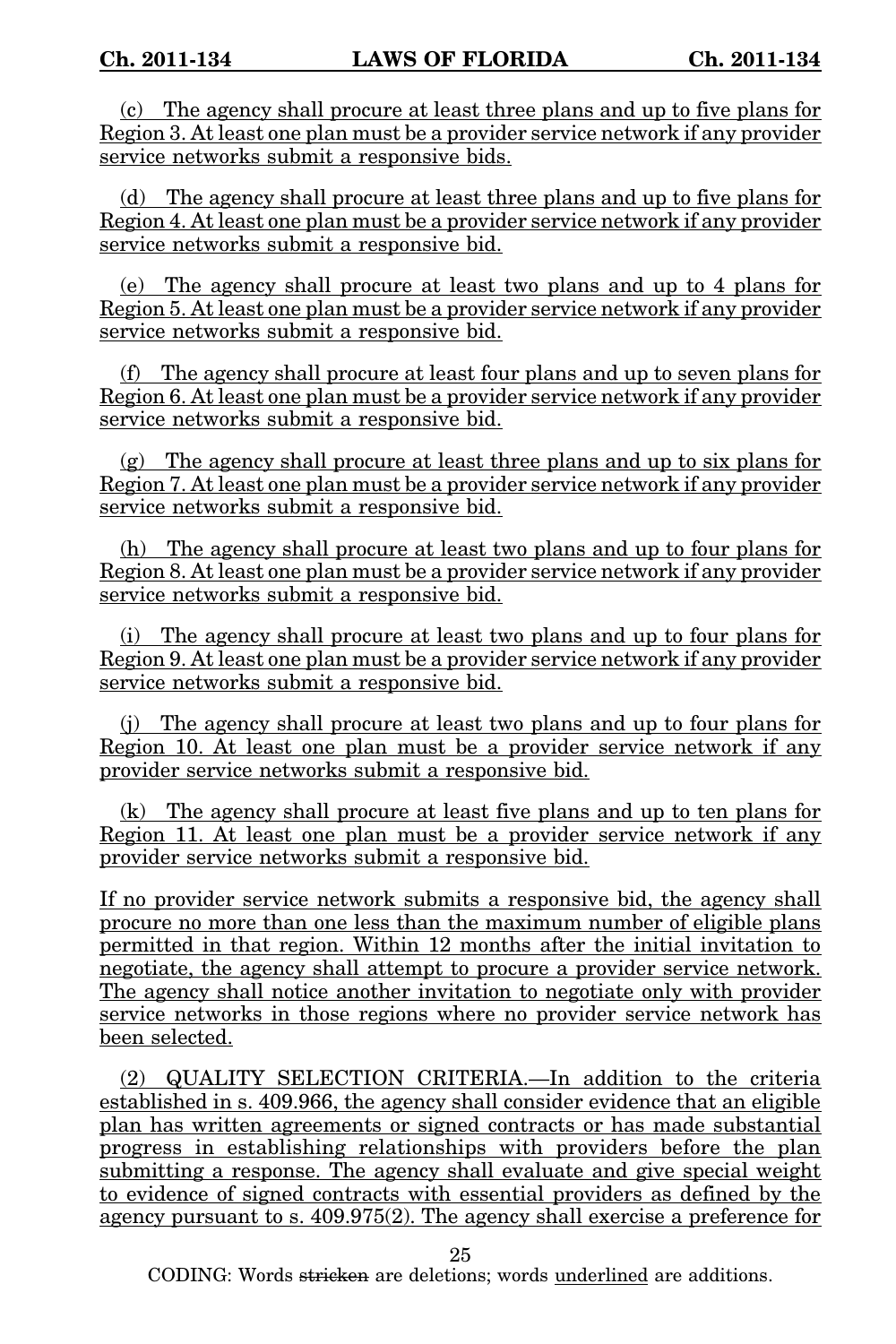plans with a provider network in which over 10 percent of the providers use electronic health records, as defined in s. 408.051. When all other factors are equal, the agency shall consider whether the organization has a contract to provide managed long-term care services in the same region and shall exercise a preference for such plans.

(3) SPECIALTY PLANS.—Participation by specialty plans shall be subject to the procurement requirements and regional plan number limits of this section. However, a specialty plan whose target population includes no more than 10 percent of the enrollees of that region is not subject to the regional plan number limits of this section.

(4) CHILDREN'S MEDICAL SERVICES NETWORK.—Participation by the Children's Medical Services Network shall be pursuant to a single, statewide contract with the agency that is not subject to the procurement requirements or regional plan number limits of this section. The Children's Medical Services Network must meet all other plan requirements for the managed medical assistance program.

Section 16. Section 409.975, Florida Statutes, is created to read:

409.975 Managed care plan accountability.—In addition to the requirements of s. 409.967, plans and providers participating in the managed medical assistance program shall comply with the requirements of this section.

(1) PROVIDER NETWORKS.—Managed care plans must develop and maintain provider networks that meet the medical needs of their enrollees in accordance with standards established pursuant to  $409.967(2)$ (b). Except as provided in this section, managed care plans may limit the providers in their networks based on credentials, quality indicators, and price.

(a) Plans must include all providers in the region that are classified by the agency as essential Medicaid providers, unless the agency approves, in writing, an alternative arrangement for securing the types of services offered by the essential providers. Providers are essential for serving Medicaid enrollees if they offer services that are not available from any other provider within a reasonable access standard, or if they provided a substantial share of the total units of a particular service used by Medicaid patients within the region during the last 3 years and the combined capacity of other service providers in the region is insufficient to meet the total needs of the Medicaid patients. The agency may not classify physicians and other practitioners as essential providers. The agency, at a minimum, shall determine which providers in the following categories are essential Medicaid providers:

1. Federally qualified health centers.

- 2. Statutory teaching hospitals as defined in s. 408.07(45).
- 3. Hospitals that are trauma centers as defined in s. 395.4001(14).

26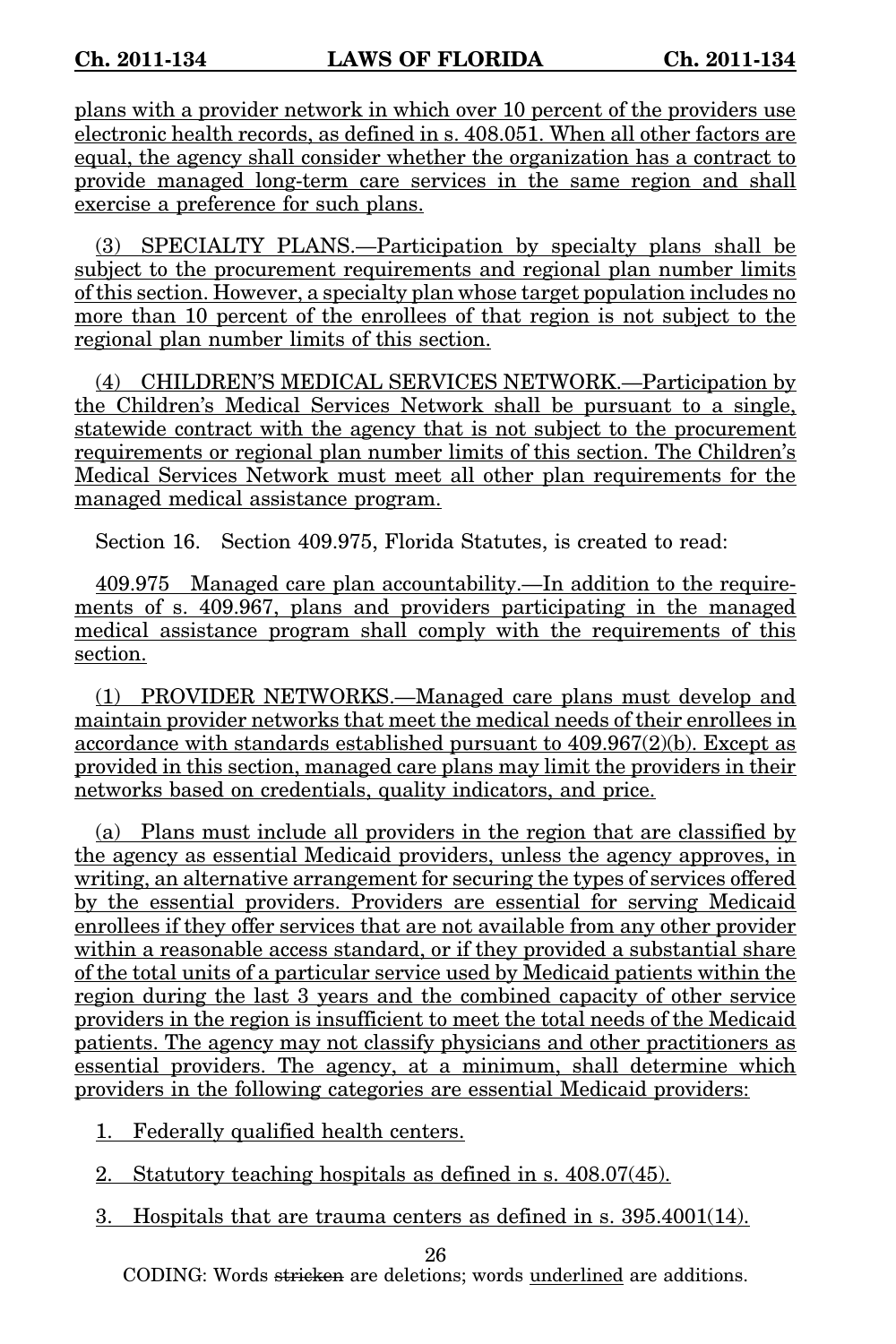4. Hospitals located at least 25 miles from any other hospital with similar services.

Managed care plans that have not contracted with all essential providers in the region as of the first date of recipient enrollment, or with whom an essential provider has terminated its contract, must negotiate in good faith with such essential providers for 1 year or until an agreement is reached, whichever is first. Payments for services rendered by a nonparticipating essential provider shall be made at the applicable Medicaid rate as of the first day of the contract between the agency and the plan. A rate schedule for all essential providers shall be attached to the contract between the agency and the plan. After 1 year, managed care plans that are unable to contract with essential providers shall notify the agency and propose an alternative arrangement for securing the essential services for Medicaid enrollees. The arrangement must rely on contracts with other participating providers, regardless of whether those providers are located within the same region as the nonparticipating essential service provider. If the alternative arrangement is approved by the agency, payments to nonparticipating essential providers after the date of the agency's approval shall equal 90 percent of the applicable Medicaid rate. If the alternative arrangement is not approved by the agency, payment to nonparticipating essential providers shall equal 110 percent of the applicable Medicaid rate.

(b) Certain providers are statewide resources and essential providers for all managed care plans in all regions. All managed care plans must include these essential providers in their networks. Statewide essential providers include:

1. Faculty plans of Florida medical schools.

2. Regional perinatal intensive care centers as defined in s. 383.16(2).

3. Hospitals licensed as specialty children's hospitals as defined in s. 395.002(28).

4. Accredited and integrated systems serving medically complex children that are comprised of separately licensed, but commonly owned, health care providers delivering at least the following services: medical group home, inhome and outpatient nursing care and therapies, pharmacy services, durable medical equipment, and Prescribed Pediatric Extended Care.

Managed care plans that have not contracted with all statewide essential providers in all regions as of the first date of recipient enrollment must continue to negotiate in good faith. Payments to physicians on the faculty of nonparticipating Florida medical schools shall be made at the applicable Medicaid rate. Payments for services rendered by a regional perinatal intensive care centers shall be made at the applicable Medicaid rate as of the first day of the contract between the agency and the plan. Payments to nonparticipating specialty children's hospitals shall equal the highest rate

27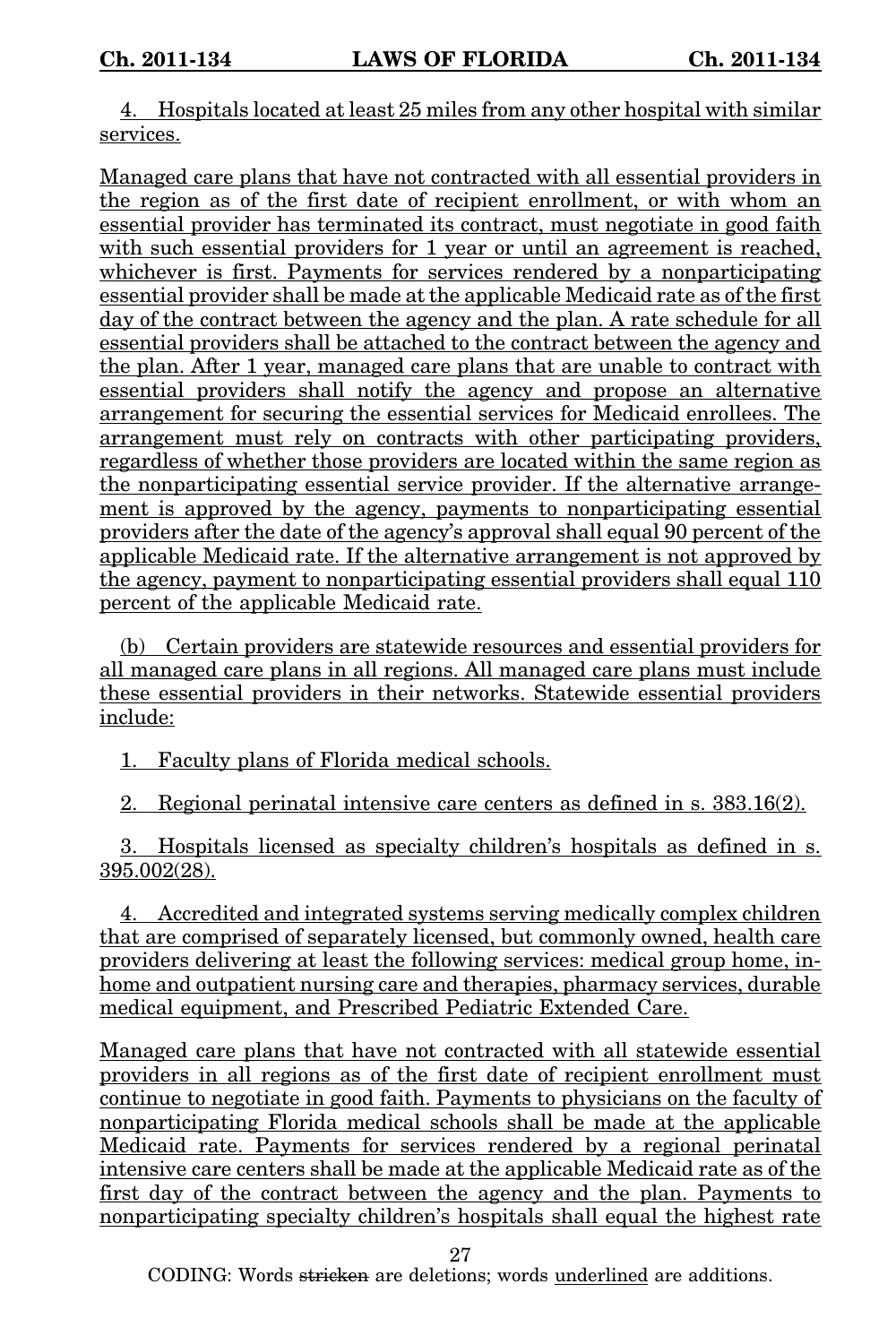established by contract between that provider and any other Medicaid managed care plan.

(c) After 12 months of active participation in a plan's network, the plan may exclude any essential provider from the network for failure to meet quality or performance criteria. If the plan excludes an essential provider from the plan, the plan must provide written notice to all recipients who have chosen that provider for care. The notice shall be provided at least 30 days before the effective date of the exclusion.

(d) Each managed care plan must offer a network contract to each home medical equipment and supplies provider in the region which meets quality and fraud prevention and detection standards established by the plan and which agrees to accept the lowest price previously negotiated between the plan and another such provider.

(2) FLORIDA MEDICAL SCHOOLS QUALITY NETWORK.—The agency shall contract with a single organization representing medical schools and graduate medical education programs in the state for the purpose of establishing an active and ongoing program to improve clinical outcomes in all managed care plans. Contracted activities must support greater clinical integration for Medicaid enrollees through interdependent and cooperative efforts of all providers participating in managed care plans. The agency shall support these activities with certified public expenditures and any earned federal matching funds and shall seek any plan amendments or waivers necessary to comply with this subsection. To be eligible to participate in the quality network, a medical school must contract with each managed care plan in its region.

(3) PERFORMANCE MEASUREMENT.—Each managed care plan shall monitor the quality and performance of each participating provider. At the beginning of the contract period, each plan shall notify all its network providers of the metrics used by the plan for evaluating the provider's performance and determining continued participation in the network.

(4) MOMCARE NETWORK.—

(a) The agency shall contract with an administrative services organization representing all Healthy Start Coalitions providing risk appropriate care coordination and other services in accordance with a federal waiver and pursuant to s. 409.906. The contract shall require the network of coalitions to provide counseling, education, risk-reduction and case management services, and quality assurance for all enrollees of the waiver. The agency shall evaluate the impact of the MomCare network by monitoring each plan's performance on specific measures to determine the adequacy, timeliness, and quality of services for pregnant women and infants. The agency shall support this contract with certified public expenditures of general revenue appropriated for Healthy Start services and any earned federal matching funds.

28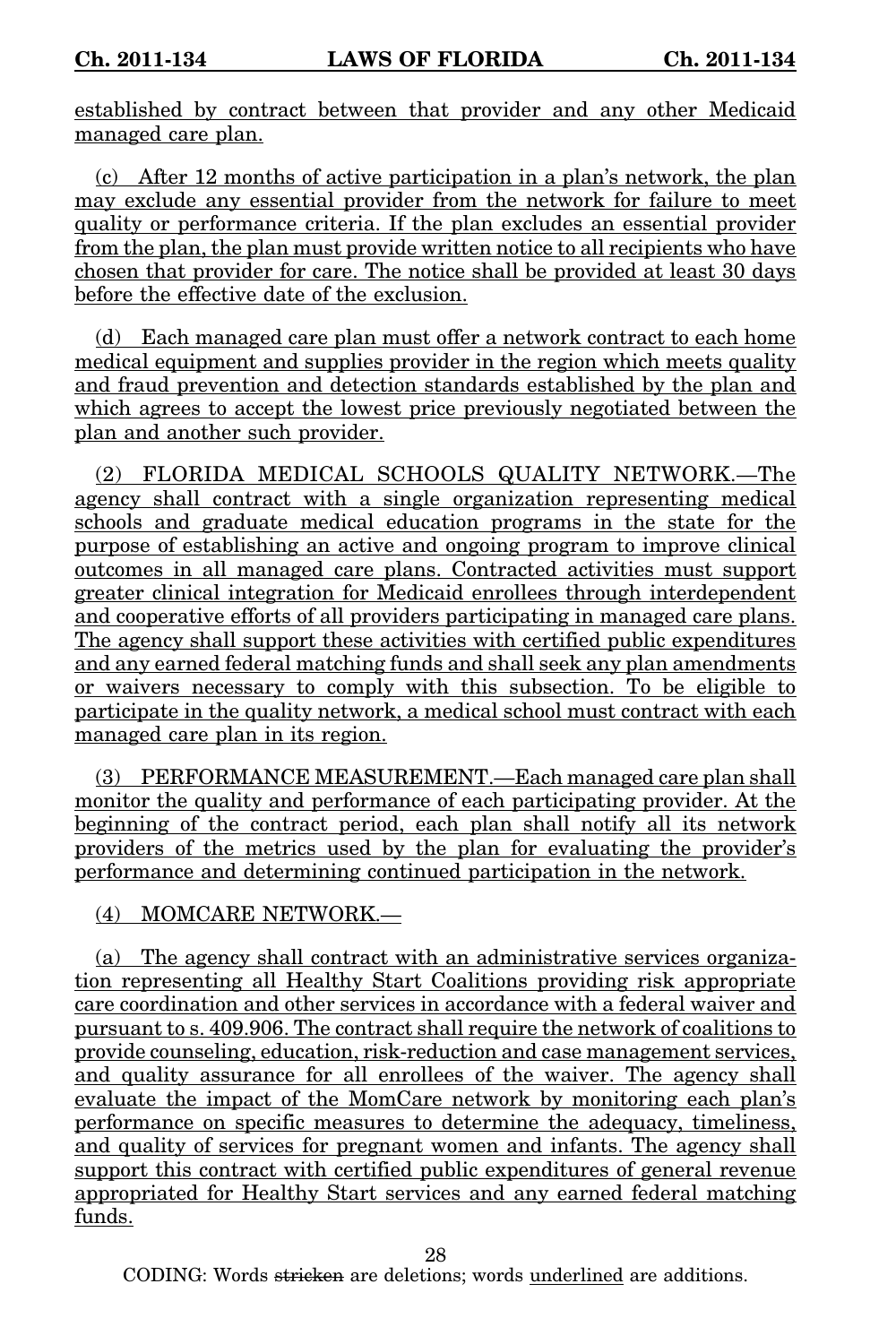(b) Each managed care plan shall establish specific programs and procedures to improve pregnancy outcomes and infant health, including, but not limited to, coordination with the Healthy Start program, immunization programs, and referral to the Special Supplemental Nutrition Program for Women, Infants, and Children, and the Children's Medical Services program for children with special health care needs. Each plan's programs and procedures shall include agreements with each local Healthy Start Coalition in the region to provide risk-appropriate care coordination for pregnant women and infants, consistent with agency policies and the MomCare network. Each managed care plan must notify the agency of the impending birth of a child to an enrollee, or notify the agency as soon as practicable after the child's birth.

(5) SCREENING RATE.—After the end of the second contract year, each managed care plan shall achieve an annual Early and Periodic Screening, Diagnosis, and Treatment Service screening rate of at least 80 percent of those recipients continuously enrolled for at least 8 months.

(6) PROVIDER PAYMENT.—Managed care plans and hospitals shall negotiate mutually acceptable rates, methods, and terms of payment. For rates, methods, and terms of payment negotiated after the contract between the agency and the plan is executed, plans shall pay hospitals, at a minimum, the rate the agency would have paid on the first day of the contract between the provider and the plan. Such payments to hospitals may not exceed 120 percent of the rate the agency would have paid on the first day of the contract between the provider and the plan, unless specifically approved by the agency. Payment rates may be updated periodically.

(7) MEDICALLY NEEDY ENROLLEES.—Each managed care plan must accept any medically needy recipient who selects or is assigned to the plan and provide that recipient with continuous enrollment for 12 months. After the first month of qualifying as a medically needy recipient and enrolling in a plan, and contingent upon federal approval, the enrollee shall pay the plan a portion of the monthly premium equal to the enrollee's share of the cost as determined by the department. The agency shall pay any remaining portion of the monthly premium. Plans are not obligated to pay claims for medically needy patients for services provided before enrollment in the plan. Medically needy patients are responsible for payment of incurred claims that are used to determine eligibility. Plans must provide a grace period of at least 90 days before disenrolling recipients who fail to pay their shares of the premium.

Section 17. Section 409.976, Florida Statutes, is created to read:

409.976 Managed care plan payment.—In addition to the payment provisions of s. 409.968, the agency shall provide payment to plans in the managed medical assistance program pursuant to this section.

(1) Prepaid payment rates shall be negotiated between the agency and the eligible plans as part of the procurement process described in s. 409.966.

29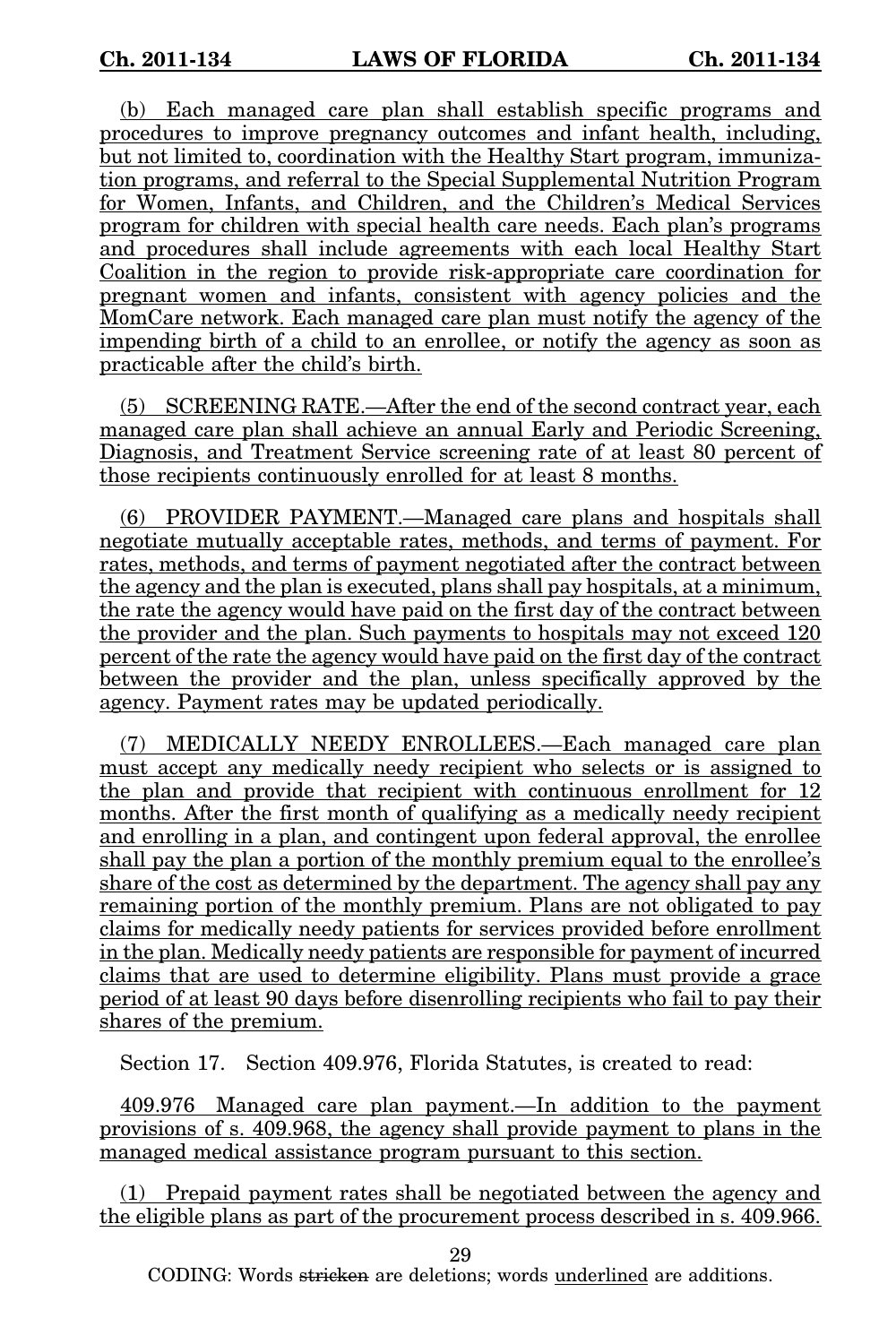(2) The agency shall establish payment rates for statewide inpatient psychiatric programs. Payments to managed care plans shall be reconciled to reimburse actual payments to statewide inpatient psychiatric programs.

Section 18. Section 409.977, Florida Statutes, is created to read:

409.977 Enrollment.—

(1) The agency shall automatically enroll into a managed care plan those Medicaid recipients who do not voluntarily choose a plan pursuant to s. 409.969. The agency shall automatically enroll recipients in plans that meet or exceed the performance or quality standards established pursuant to s. 409.967 and may not automatically enroll recipients in a plan that is deficient in those performance or quality standards. When a specialty plan is available to accommodate a specific condition or diagnosis of a recipient, the agency shall assign the recipient to that plan. In the first year of the first contract term only, if a recipient was previously enrolled in a plan that is still available in the region, the agency shall automatically enroll the recipient in that plan unless an applicable specialty plan is available. Except as otherwise provided in this part, the agency may not engage in practices that are designed to favor one managed care plan over another.

(2) When automatically enrolling recipients in managed care plans, the agency shall automatically enroll based on the following criteria:

(a) Whether the plan has sufficient network capacity to meet the needs of the recipients.

(b) Whether the recipient has previously received services from one of the plan's primary care providers.

(c) Whether primary care providers in one plan are more geographically accessible to the recipient's residence than those in other plans.

(3) A newborn of a mother enrolled in a plan at the time of the child's birth shall be enrolled in the mother's plan. Upon birth, such a newborn is deemed enrolled in the managed care plan, regardless of the administrative enrollment procedures, and the managed care plan is responsible for providing Medicaid services to the newborn. The mother may choose another plan for the newborn within 90 days after the child's birth.

(4) The agency shall develop a process to enable a recipient with access to employer-sponsored health care coverage to opt out of all managed care plans and to use Medicaid financial assistance to pay for the recipient's share of the cost in such employer-sponsored coverage. Contingent upon federal approval, the agency shall also enable recipients with access to other insurance or related products providing access to health care services created pursuant to state law, including any product available under the Florida Health Choices Program, or any health exchange, to opt out. The amount of financial assistance provided for each recipient may not exceed the amount of the Medicaid premium that would have been paid to a managed care plan for

30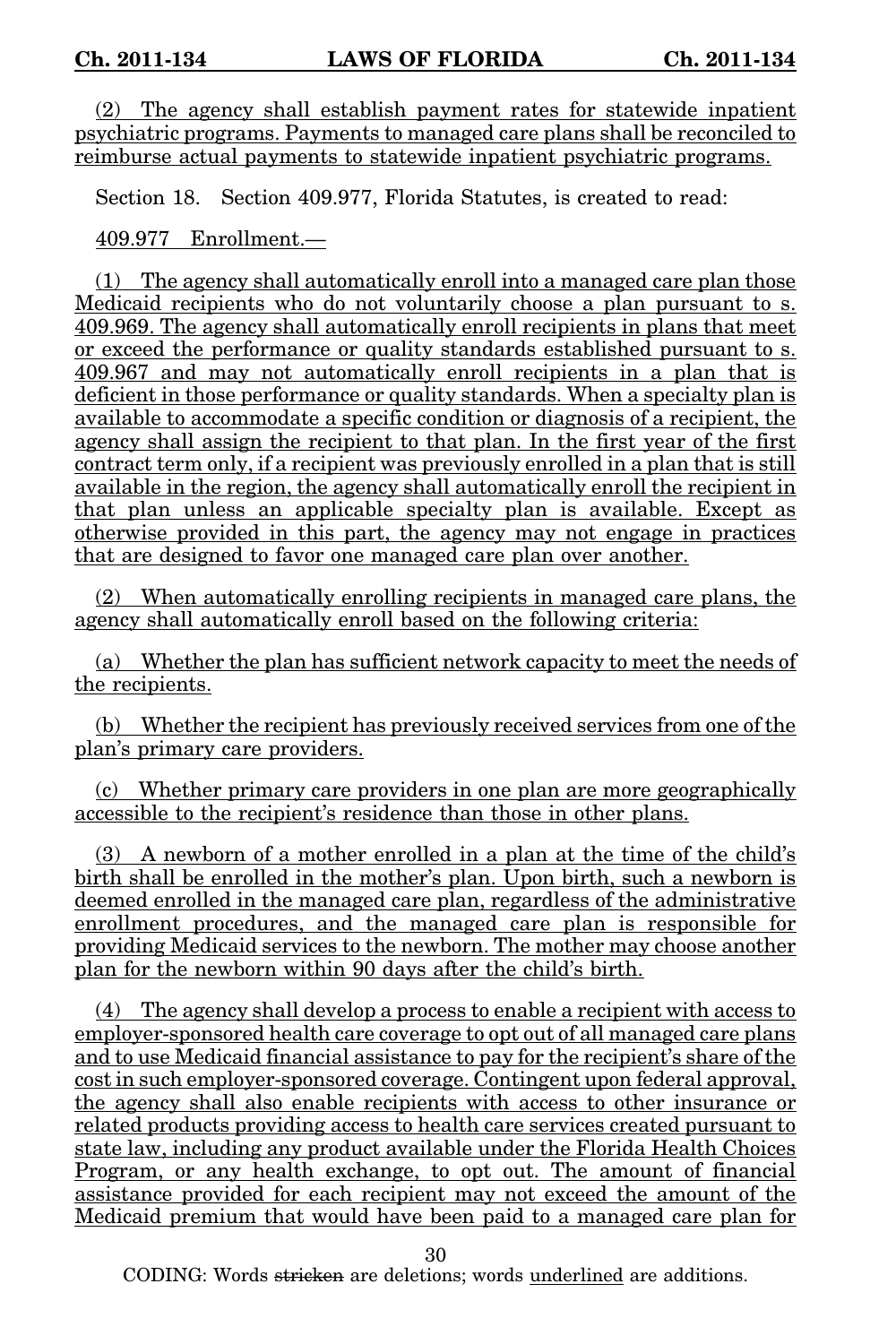that recipient. The agency shall seek federal approval to require Medicaid recipients with access to employer-sponsored health care coverage to enroll in that coverage and use Medicaid financial assistance to pay for the recipient's share of the cost for such coverage. The amount of financial assistance provided for each recipient may not exceed the amount of the Medicaid premium that would have been paid to a managed care plan for that recipient.

Section 19. Section 409.978, Florida Statutes, is created to read:

409.978 Long-term care managed care program.—

(1) Pursuant to s. 409.963, the agency shall administer the long-term care managed care program described in ss. 409.978-409.985, but may delegate specific duties and responsibilities for the program to the Department of Elderly Affairs and other state agencies. By July 1, 2012, the agency shall begin implementation of the statewide long-term care managed care program, with full implementation in all regions by October 1, 2013.

(2) The agency shall make payments for long-term care, including home and community-based services, using a managed care model. Unless otherwise specified, ss. 409.961-409.97 apply to the long-term care managed care program.

(3) The Department of Elderly Affairs shall assist the agency to develop specifications for use in the invitation to negotiate and the model contract, determine clinical eligibility for enrollment in managed long-term care plans, monitor plan performance and measure quality of service delivery, assist clients and families to address complaints with the plans, facilitate working relationships between plans and providers serving elders and disabled adults, and perform other functions specified in a memorandum of agreement.

Section 20. Section 409.979, Florida Statutes, is created to read:

409.979 Eligibility.—

(1) Medicaid recipients who meet all of the following criteria are eligible to receive long-term care services and must receive long-term care services by participating in the long-term care managed care program. The recipient must be:

(a) Sixty-five years of age or older, or age 18 or older and eligible for Medicaid by reason of a disability.

(b) Determined by the Comprehensive Assessment Review and Evaluation for Long-Term Care Services (CARES) Program to require nursing facility care as defined in s. 409.985(3).

(2) Medicaid recipients who, on the date long-term care managed care plans become available in their region, reside in a nursing home facility or

31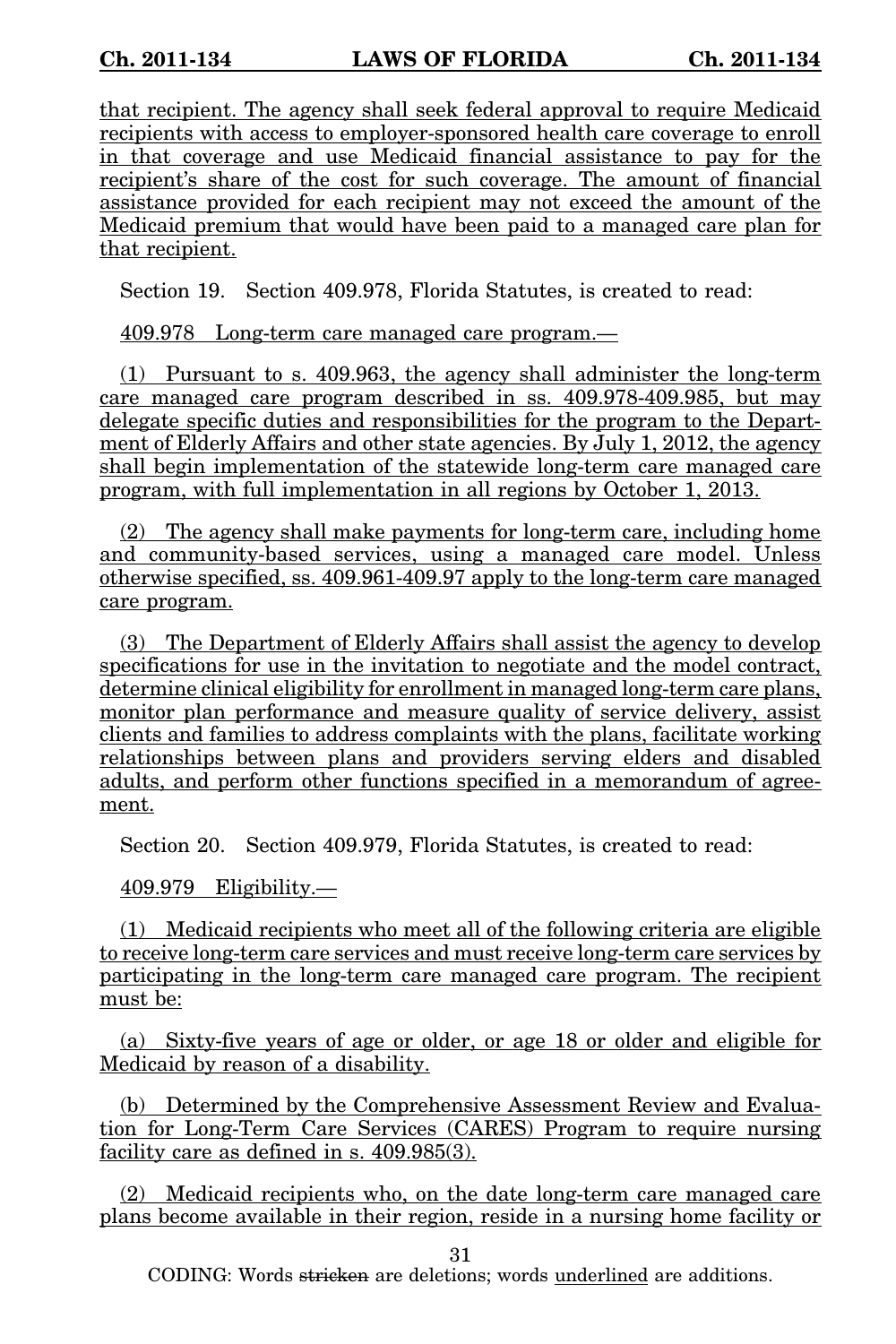are enrolled in one of the following long-term care Medicaid waiver programs are eligible to participate in the long-term care managed care program for up to 12 months without being reevaluated for their need for nursing facility care as defined in s. 409.985(3):

(a) The Assisted Living for the Frail Elderly Waiver.

(b) The Aged and Disabled Adult Waiver.

(c) The Adult Day Health Care Waiver.

(d) The Consumer-Directed Care Plus Program as described in s. 409.221.

(e) The Program of All-inclusive Care for the Elderly.

(f) The long-term care community-based diversion pilot project as described in s. 430.705.

(g) The Channeling Services Waiver for Frail Elders.

(3) The Department of Elderly Affairs shall make offers for enrollment to eligible individuals based on a wait-list prioritization and subject to availability of funds. Before enrollment offers, the department shall determine that sufficient funds exist to support additional enrollment into plans.

Section 21. Section 409.98, Florida Statutes, is created to read:

409.98 Long-term care plan benefits.—Long-term care plans shall, at a minimum, cover the following:

(1) Nursing facility care.

(2) Services provided in assisted living facilities.

(3) Hospice.

(4) Adult day care.

(5) Medical equipment and supplies, including incontinence supplies.

(6) Personal care.

(7) Home accessibility adaptation.

(8) Behavior management.

(9) Home-delivered meals.

(10) Case management.

(11) Therapies:

32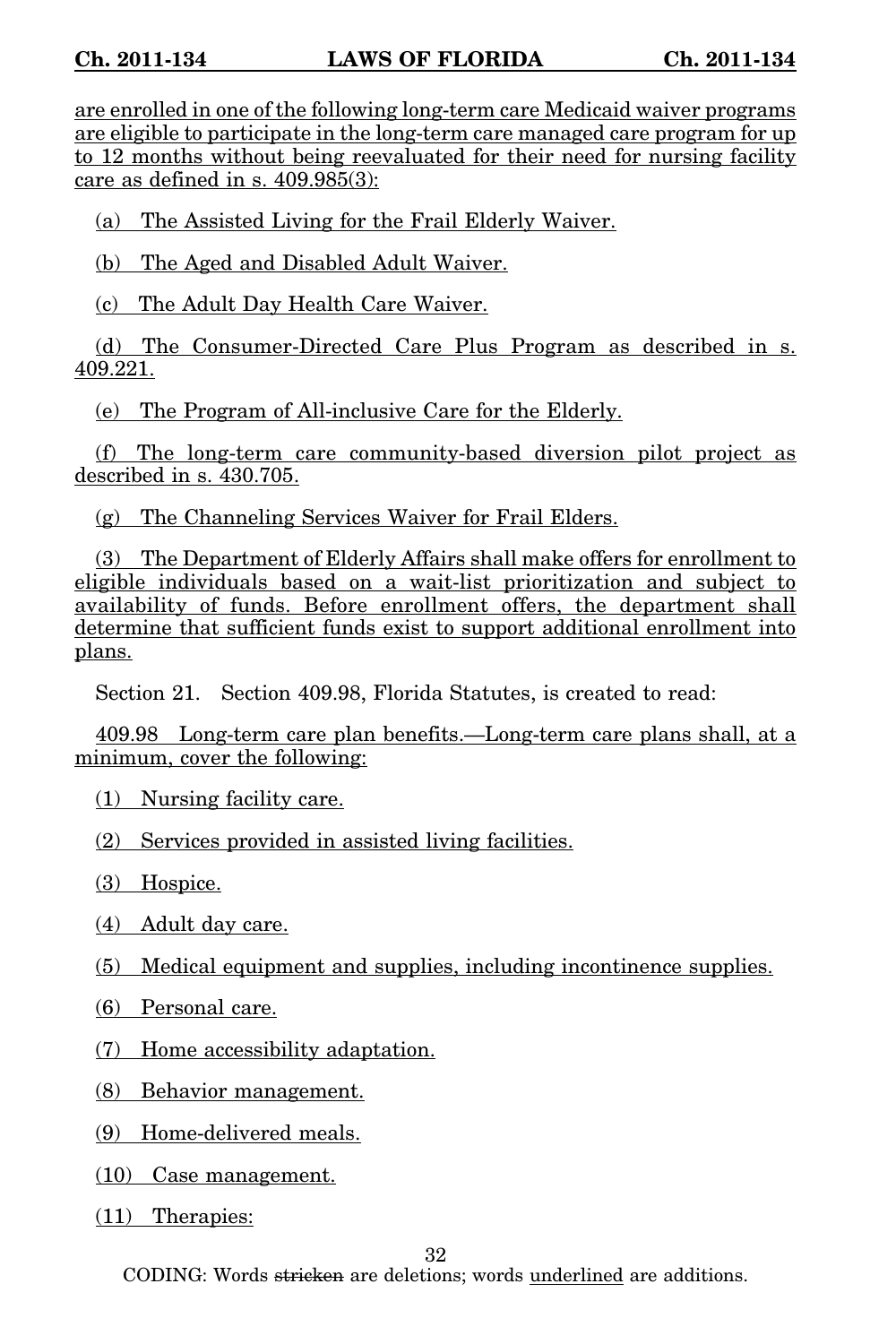- (a) Occupational therapy.
- (b) Speech therapy.
- (c) Respiratory therapy.
- (d) Physical therapy.
- (12) Intermittent and skilled nursing.
- (13) Medication administration.
- (14) Medication management.
- (15) Nutritional assessment and risk reduction.
- (16) Caregiver training.
- (17) Respite care.
- (18) Transportation.
- (19) Personal emergency response system.
- Section 22. Section 409.981, Florida Statutes, is created to read:
- 409.981 Eligible long-term care plans.—

(1) ELIGIBLE PLANS.—Provider service networks must be long-term care provider service networks. Other eligible plans may be long-term care plans or comprehensive long-term care plans.

(2) ELIGIBLE PLAN SELECTION.—The agency shall select eligible plans through the procurement process described in s. 409.966. The agency shall provide notice of invitations to negotiate by July 1, 2012. The agency shall procure:

(a) Two plans for Region 1. At least one plan must be a provider service network if any provider service networks submit a responsive bid.

(b) Two plans for Region 2. At least one plan must be a provider service network if any provider service networks submit a responsive bid.

(c) At least three plans and up to five plans for Region 3. At least one plan must be a provider service network if any provider service networks submit a responsive bid.

(d) At least three plans and up to five plans for Region 4. At least one plan must be a provider service network if any provider service network submits a responsive bid.

33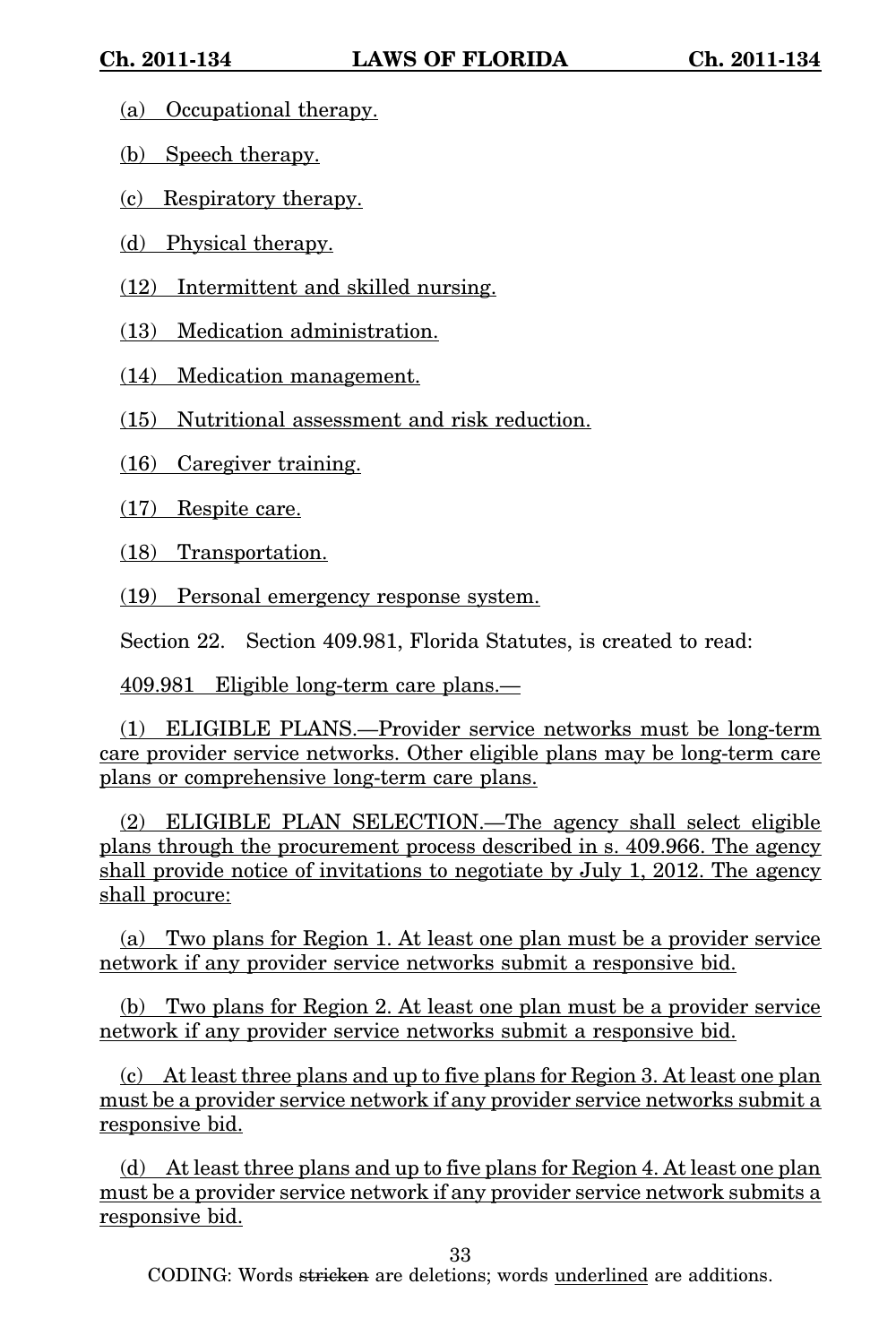(e) At least two plans and up to 4 plans for Region 5. At least one plan must be a provider service network if any provider service networks submit a responsive bid.

(f) At least four plans and up to seven plans for Region 6. At least one plan must be a provider service network if any provider service networks submit a responsive bid.

(g) At least three plans and up to 6 plans for Region 7. At least one plan must be a provider service networks if any provider service networks submit a responsive bid.

(h) At least two plans and up to four plans for Region 8. At least one plan must be a provider service network if any provider service networks submit a responsive bid.

(i) At least two plans and up to four plans for Region 9. At least one plan must be a provider service network if any provider service networks submit a responsive bid.

(j) At least two plans and up to four plans for Region 10. At least one plan must be a provider service network if any provider service networks submit a responsive bid.

(k) At least five plans and up to ten plans for Region 11. At least one plan must be a provider service network if any provider service networks submit a responsive bid.

If no provider service network submits a responsive bid in a region other than Region 1 or Region 2, the agency shall procure no more than one less than the maximum number of eligible plans permitted in that region. Within 12 months after the initial invitation to negotiate, the agency shall attempt to procure a provider service network. The agency shall notice another invitation to negotiate only with provider service networks in regions where no provider service network has been selected.

(3) QUALITY SELECTION CRITERIA.—In addition to the criteria established in s. 409.966, the agency shall consider the following factors in the selection of eligible plans:

(a) Evidence of the employment of executive managers with expertise and experience in serving aged and disabled persons who require long-term care.

(b) Whether a plan has established a network of service providers dispersed throughout the region and in sufficient numbers to meet specific service standards established by the agency for specialty services for persons receiving home and community-based care.

34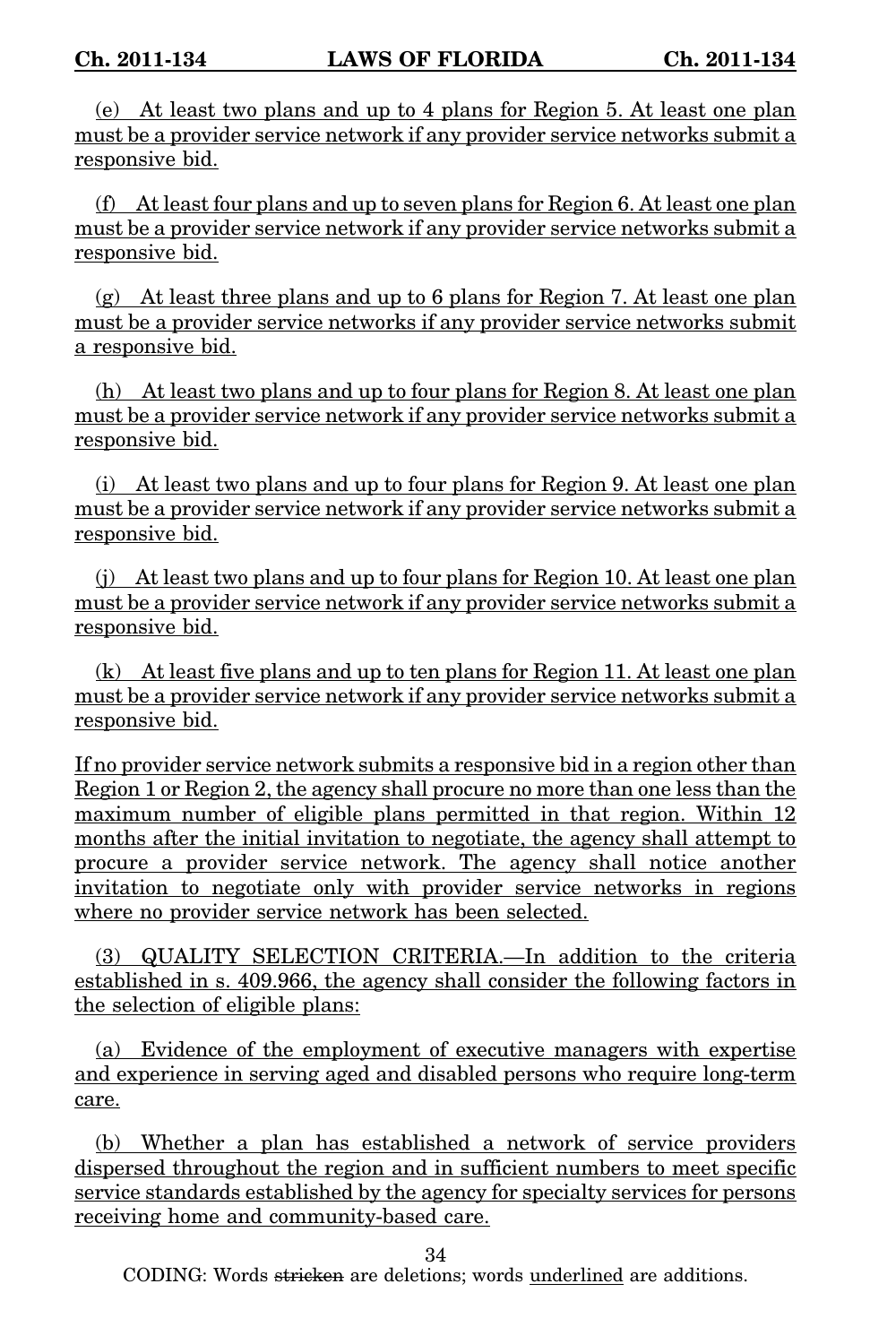(c) Whether a plan is proposing to establish a comprehensive long-term care plan and whether the eligible plan has a contract to provide managed medical assistance services in the same region.

(d) Whether a plan offers consumer-directed care services to enrollees pursuant to s. 409.221.

(e) Whether a plan is proposing to provide home and community-based services in addition to the minimum benefits required by s. 409.98.

(4) PROGRAM OF ALL-INCLUSIVE CARE FOR THE ELDERLY.— Participation by the Program of All-Inclusive Care for the Elderly (PACE) shall be pursuant to a contract with the agency and not subject to the procurement requirements or regional plan number limits of this section. PACE plans may continue to provide services to individuals at such levels and enrollment caps as authorized by the General Appropriations Act.

(5) MEDICARE PLANS.—Participation by a Medicare Advantage Preferred Provider Organization, Medicare Advantage Provider-sponsored Organization, or Medicare Advantage Special Needs Plan shall be pursuant to a contract with the agency and not subject to the procurement requirements if the plan's Medicaid enrollees consist exclusively of recipients who are deemed dually eligible for Medicaid and Medicare services. Otherwise, Medicare Advantage Preferred Provider Organizations, Medicare Advantage Provider-Sponsored Organizations, and Medicare Advantage Special Needs Plans are subject to all procurement requirements.

Section 23. Section 409.982, Florida Statutes, is created to read:

409.982 Long-term care managed care plan accountability.—In addition to the requirements of s. 409.967, plans and providers participating in the long-term care managed care program must comply with the requirements of this section.

(1) PROVIDER NETWORKS.—Managed care plans may limit the providers in their networks based on credentials, quality indicators, and price. For the period between October 1, 2013, and September 30, 2014, each selected plan must offer a network contract to all the following providers in the region:

(a) Nursing homes.

(b) Hospices.

(c) Aging network service providers that have previously participated in home and community-based waivers serving elders or community-service programs administered by the Department of Elderly Affairs.

After 12 months of active participation in a managed care plan's network, the plan may exclude any of the providers named in this subsection from the network for failure to meet quality or performance criteria. If the plan

35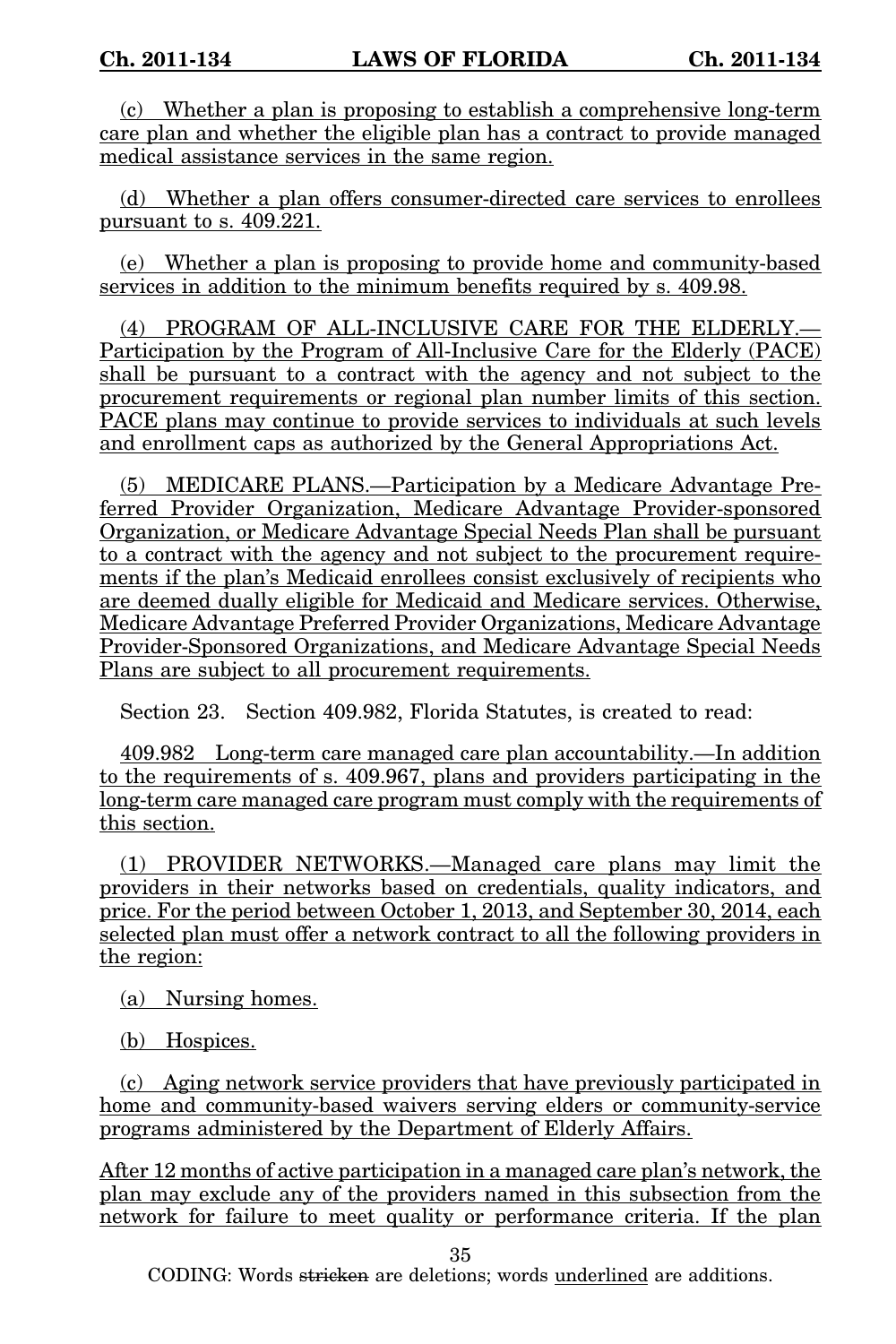excludes a provider from the plan, the plan must provide written notice to all recipients who have chosen that provider for care. The notice must be provided at least 30 days before the effective date of the exclusion. The agency shall establish contract provisions governing the transfer of recipients from excluded residential providers.

(2) SELECT PROVIDER PARTICIPATION.—Except as provided in this subsection, providers may limit the managed care plans they join. Nursing homes and hospices that are enrolled Medicaid providers must participate in all eligible plans selected by the agency in the region in which the provider is located.

(3) PERFORMANCE MEASUREMENT.—Each managed care plan shall monitor the quality and performance of each participating provider using measures adopted by and collected by the agency and any additional measures mutually agreed upon by the provider and the plan

(4) PROVIDER NETWORK STANDARDS.—The agency shall establish and each managed care plan must comply with specific standards for the number, type, and regional distribution of providers in the plan's network, which must include:

- (a) Adult day care centers.
- (b) Adult family-care homes.
- (c) Assisted living facilities.
- (d) Health care services pools.
- (e) Home health agencies.
- (f) Homemaker and companion services.
- (g) Hospices.
- (h) Community care for the elderly lead agencies.
- (i) Nurse registries.
- (j) Nursing homes.

(5) PROVIDER PAYMENT.—Managed care plans and providers shall negotiate mutually acceptable rates, methods, and terms of payment. Plans shall pay nursing homes an amount equal to the nursing facility-specific payment rates set by the agency; however, mutually acceptable higher rates may be negotiated for medically complex care. Plans shall pay hospice providers through a prospective system for each enrollee an amount equal to the per diem rate set by the agency. For recipients residing in a nursing facility and receiving hospice services, the plan shall pay the hospice provider the per diem rate set by the agency minus the nursing facility component and shall pay the nursing facility the applicable state rate. Plans must ensure

36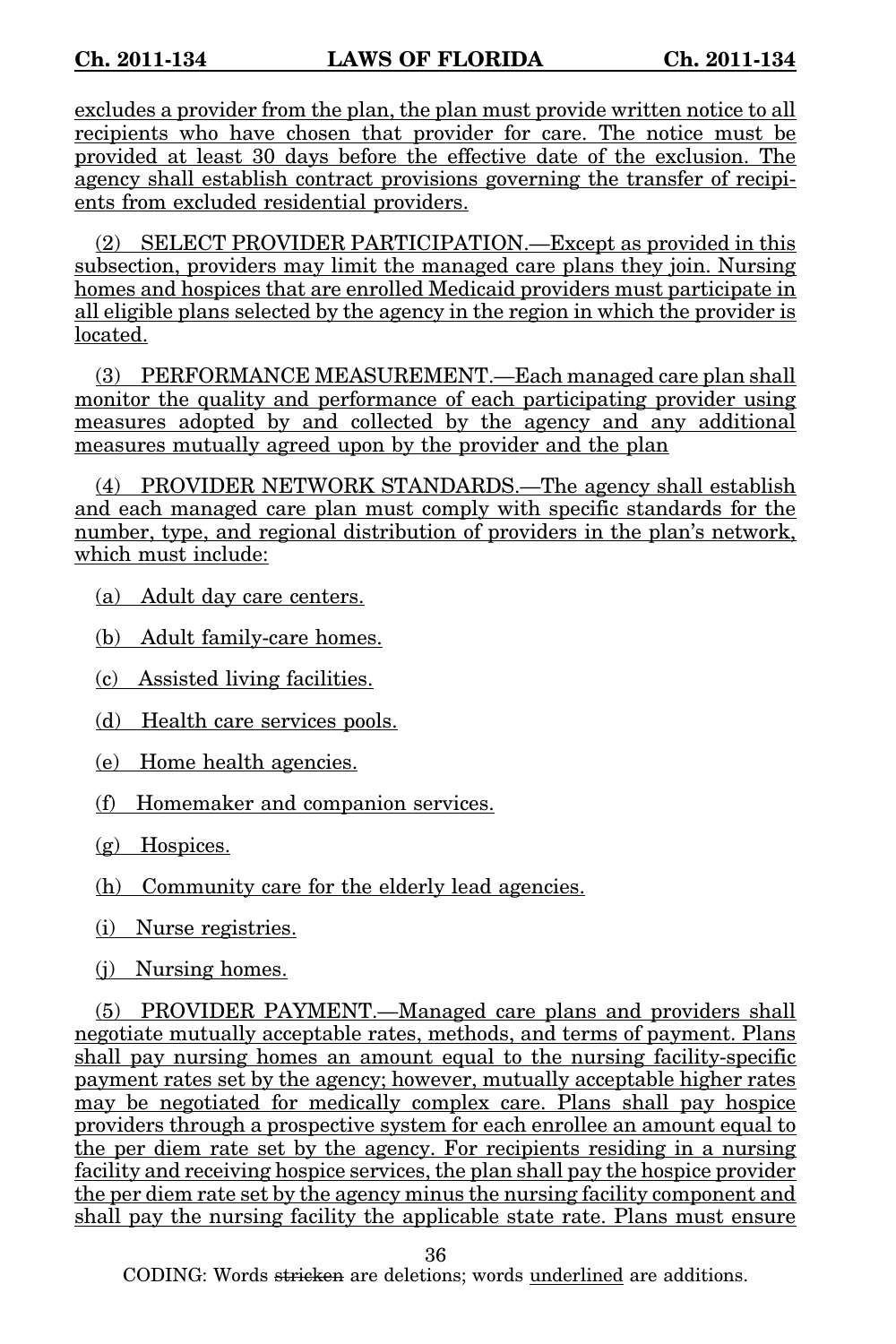that electronic nursing home and hospice claims that contain sufficient information for processing are paid within 10 business days after receipt.

Section 24. Section 409.983, Florida Statutes, is created to read:

409.983 Long-term care managed care plan payment.—In addition to the payment provisions of s. 409.968, the agency shall provide payment to plans in the long-term care managed care program pursuant to this section.

(1) Prepaid payment rates for long-term care managed care plans shall be negotiated between the agency and the eligible plans as part of the procurement process described in s. 409.966.

(2) Payment rates for comprehensive long-term care plans covering services described in s. 409.973 shall be blended with rates for long-term care plans for services specified in s. 409.98.

(3) Payment rates for plans must reflect historic utilization and spending for covered services projected forward and adjusted to reflect the level of care profile for enrollees in each plan. The payment shall be adjusted to provide an incentive for reducing institutional placements and increasing the utilization of home and community-based services.

(4) The initial assessment of an enrollee's level of care shall be made by the Comprehensive Assessment and Review for Long-Term-Care Services (CARES) program, which shall assign the recipient into one of the following levels of care:

(a) Level of care 1 consists of recipients residing in or who must be placed in a nursing home.

(b) Level of care 2 consists of recipients at imminent risk of nursing home placement, as evidenced by the need for the constant availability of routine medical and nursing treatment and care, and require extensive healthrelated care and services because of mental or physical incapacitation.

(c) Level of care 3 consists of recipients at imminent risk of nursing home placement, as evidenced by the need for the constant availability of routine medical and nursing treatment and care, who have a limited need for healthrelated care and services and are mildly medically or physically incapacitated.

The agency shall periodically adjust payment rates to account for changes in the level of care profile for each managed care plan based on encounter data.

(5) The agency shall make an incentive adjustment in payment rates to encourage the increased utilization of home and community-based services and a commensurate reduction of institutional placement. The incentive adjustment shall be modified in each successive rate period during the first contract period, as follows:

37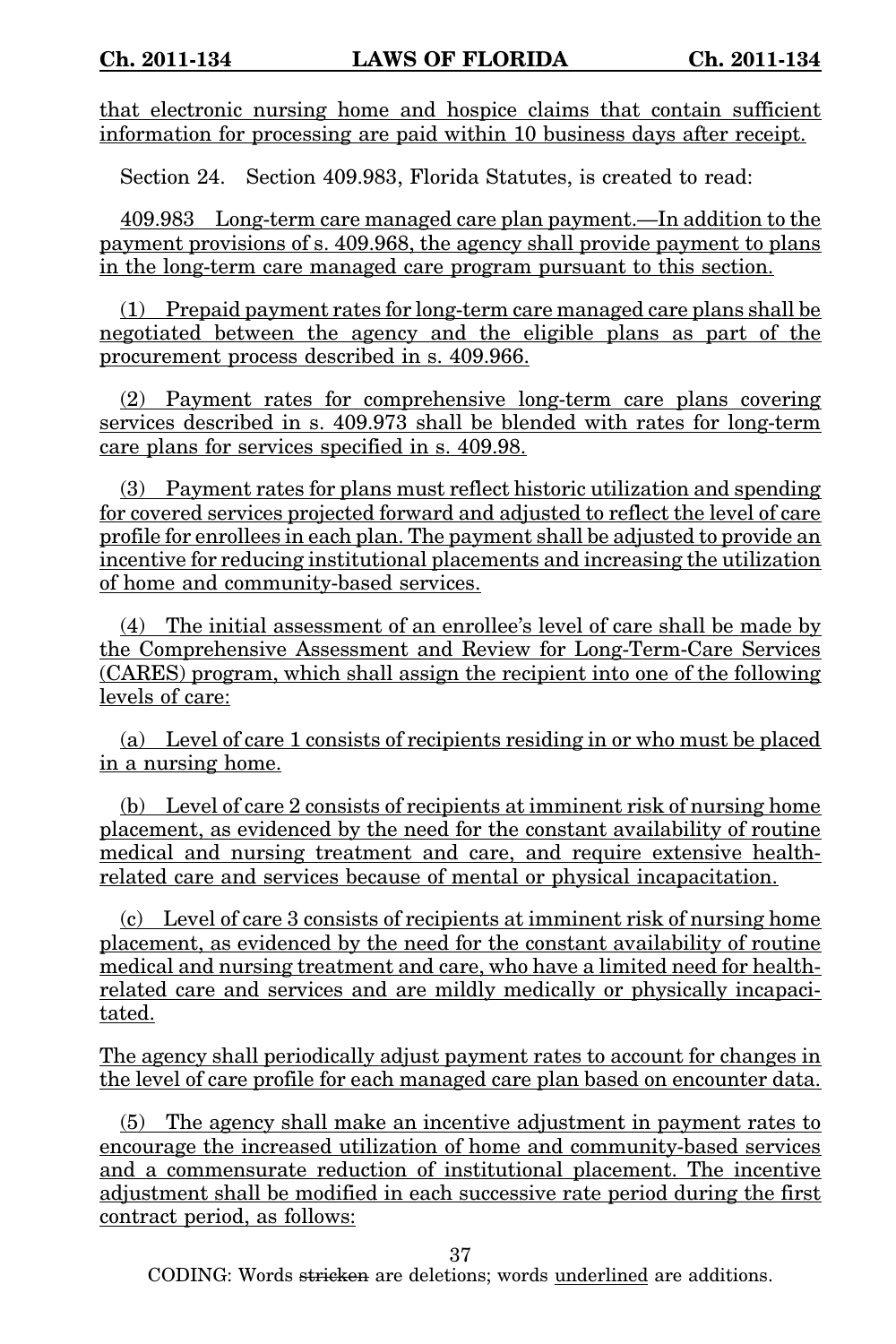(a) A 2 percentage point shift in the first rate-setting period;

(b) A 2 percentage point shift in the second rate-setting period, as compared to the utilization mix at the end of the first rate-setting period; or

(c) A 3 percentage point shift in the third rate-setting period, and in each subsequent rate-setting period during the first contract period, as compared to the utilization mix at the end of the immediately preceding rate-setting period.

The incentive adjustment shall continue in subsequent contract periods, at a rate of 3 percentage points per year as compared to the utilization mix at the end of the immediately preceding rate-setting period, until no more than 35 percent of the plan's enrollees are placed in institutional settings. The agency shall annually report to the Legislature the actual change in the utilization mix of home and community-based services compared to institutional placements and provide a recommendation for utilization mix requirements for future contracts.

(6) The agency shall establish nursing-facility-specific payment rates for each licensed nursing home based on facility costs adjusted for inflation and other factors as authorized in the General Appropriations Act. Payments to long-term care managed care plans shall be reconciled to reimburse actual payments to nursing facilities.

(7) The agency shall establish hospice payment rates pursuant to Title XVIII of the Social Security Act. Payments to long-term care managed care plans shall be reconciled to reimburse actual payments to hospices.

Section 25. Section 409.984, Florida Statutes, is created to read:

409.984 Enrollment in a long-term care managed care plan.—

(1) The agency shall automatically enroll into a long-term care managed care plan those Medicaid recipients who do not voluntarily choose a plan pursuant to s. 409.969. The agency shall automatically enroll recipients in plans that meet or exceed the performance or quality standards established pursuant to s. 409.967 and may not automatically enroll recipients in a plan that is deficient in those performance or quality standards. If a recipient is deemed dually eligible for Medicaid and Medicare services and is currently receiving Medicare services from an entity qualified under 42 C.F.R. part 422 as a Medicare Advantage Preferred Provider Organization, Medicare Advantage Provider-sponsored Organization, or Medicare Advantage Special Needs Plan, the agency shall automatically enroll the recipient in such plan for Medicaid services if the plan is currently participating in the longterm care managed care program. Except as otherwise provided in this part, the agency may not engage in practices that are designed to favor one managed care plan over another.

(1) When automatically enrolling recipients in plans, the agency shall take into account the following criteria:

38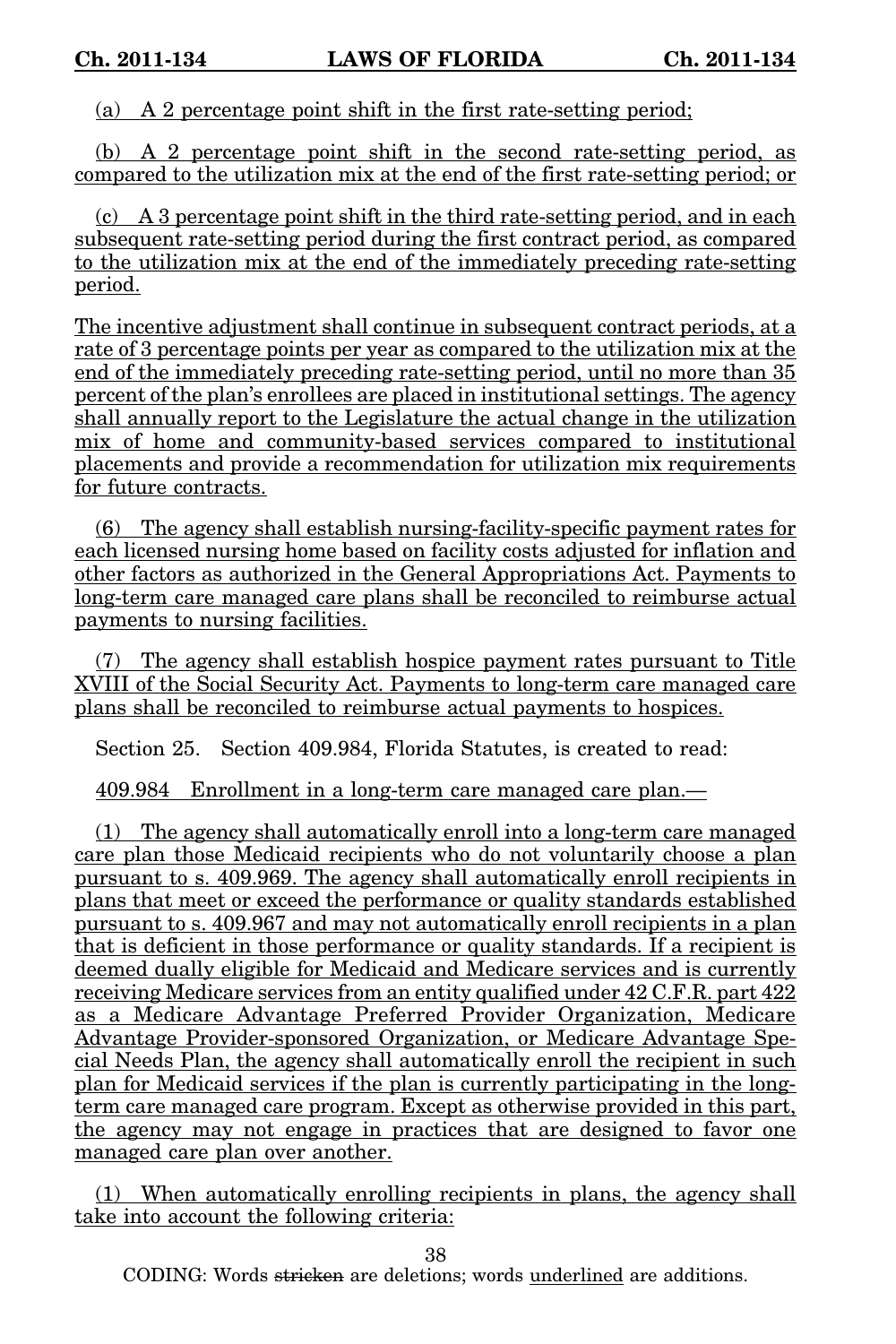(a) Whether the plan has sufficient network capacity to meet the needs of the recipients.

(b) Whether the recipient has previously received services from one of the plan's home and community-based service providers.

(c) Whether the home and community-based providers in one plan are more geographically accessible to the recipient's residence than those in other plans.

(3) Notwithstanding s.  $409.969(3)(c)$ , if a recipient is referred for hospice services, the recipient has 30 days during which the recipient may select to enroll in another managed care plan to access the hospice provider of the recipient's choice.

(4) If a recipient is referred for placement in a nursing home or assisted living facility, the plan must inform the recipient of any facilities within the plan that have specific cultural or religious affiliations and, if requested by the recipient, make a reasonable effort to place the recipient in the facility of the recipient's choice.

Section 26. Section 409.9841, Florida Statutes, is created to read:

409.9841 Long-term care managed care technical advisory workgroup.

(1) Before August 1, 2011, the agency shall establish a technical advisory workgroup to assist in developing:

(a) The method of determining Medicaid eligibility pursuant to s. 409.985(3).

(b) The requirements for provider payments to nursing homes under s. 409.983(6).

(c) The method for managing Medicare coinsurance crossover claims.

(d) Uniform requirements for claims submissions and payments, including electronic funds transfers and claims processing.

(e) The process for enrollment of and payment for individuals pending determination of Medicaid eligibility.

(2) The advisory workgroup must include, but is not limited to, representatives of providers and plans who could potentially participate in long-term care managed care. Members of the workgroup shall serve without compensation but may be reimbursed for per diem and travel expenses as provided in s. 112.061.

(3) This section is repealed on June 30, 2013.

Section 27. Section 409.985, Florida Statutes, is created to read:

39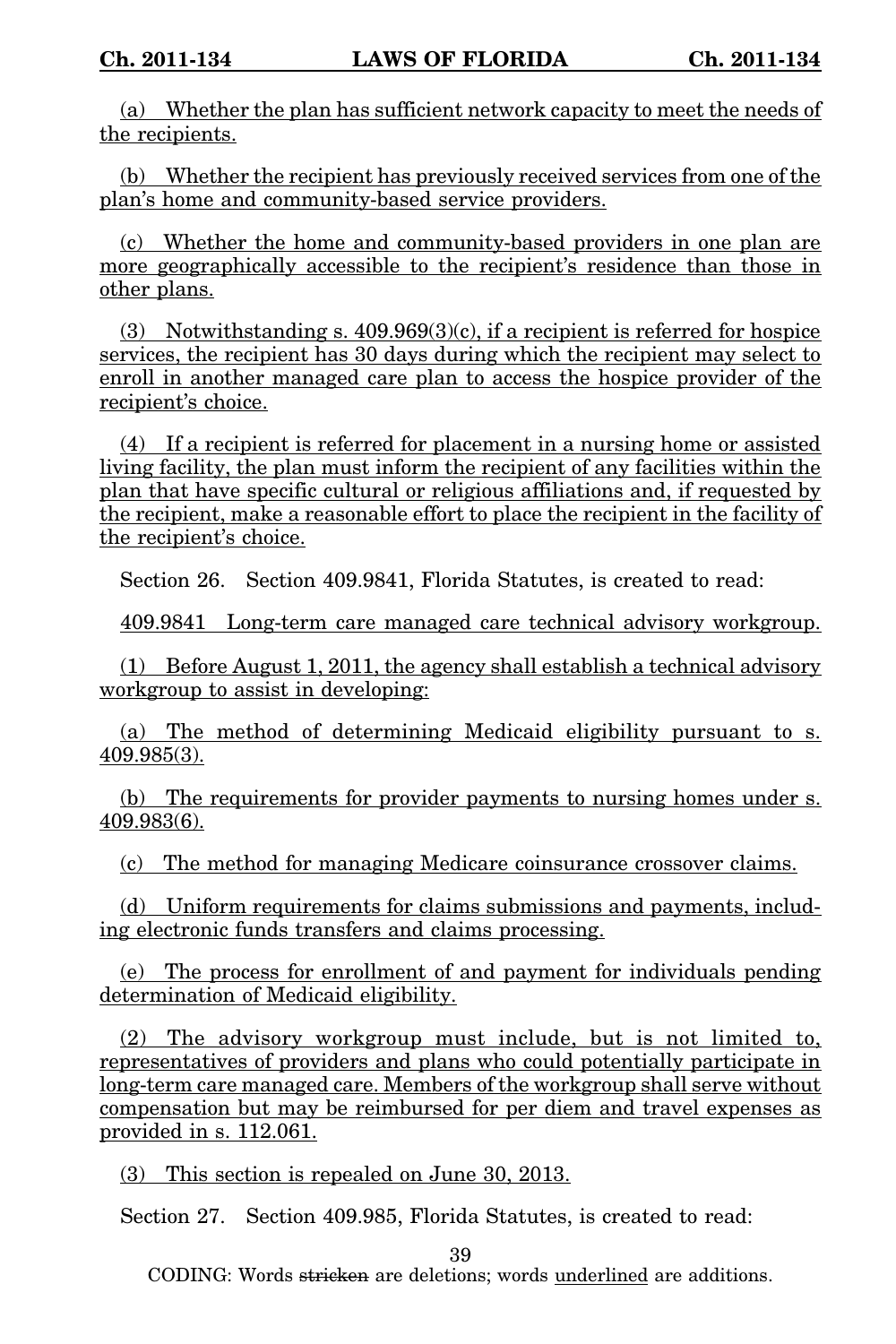409.985 Comprehensive Assessment and Review for Long-Term Care Services (CARES) Program.—

(1) The agency shall operate the Comprehensive Assessment and Review for Long-Term Care Services (CARES) preadmission screening program to ensure that only individuals whose conditions require long-term care services are enrolled in the long-term care managed care program.

(2) The agency shall operate the CARES program through an interagency agreement with the Department of Elderly Affairs. The agency, in consultation with the Department of Elderly Affairs, may contract for any function or activity of the CARES program, including any function or activity required by 42 C.F.R. part 483.20, relating to preadmission screening and review.

(3) The CARES program shall determine if an individual requires nursing facility care and, if the individual requires such care, assign the individual to a level of care as described in s. 409.983(4). When determining the need for nursing facility care, consideration shall be given to the nature of the services prescribed and which level of nursing or other health care personnel meets the qualifications necessary to provide such services and the availability to and access by the individual of community or alternative resources. For the purposes of the long-term care managed care program, the term "nursing facility care" means the individual:

(a) Requires nursing home placement as evidenced by the need for medical observation throughout a 24-hour period and care required to be performed on a daily basis by, or under the direct supervision of, a registered nurse or other health care professional and requires services that are sufficiently medically complex to require supervision, assessment, planning, or intervention by a registered nurse because of a mental or physical incapacitation by the individual;

(b) Requires or is at imminent risk of nursing home placement as evidenced by the need for observation throughout a 24-hour period and care and the constant availability of medical and nursing treatment and requires services on a daily or intermittent basis that are to be performed under the supervision of licensed nursing or other health professionals because the individual who is incapacitated mentally or physically; or

(c) Requires or is at imminent risk of nursing home placement as evidenced by the need for observation throughout a 24-hour period and care and the constant availability of medical and nursing treatment and requires limited services that are to be performed under the supervision of licensed nursing or other health professionals because the individual is mildly incapacitated mentally or physically.

(4) For individuals whose nursing home stay is initially funded by Medicare and Medicare coverage and is being terminated for lack of progress towards rehabilitation, CARES staff shall consult with the person making the determination of progress toward rehabilitation to ensure that the

40